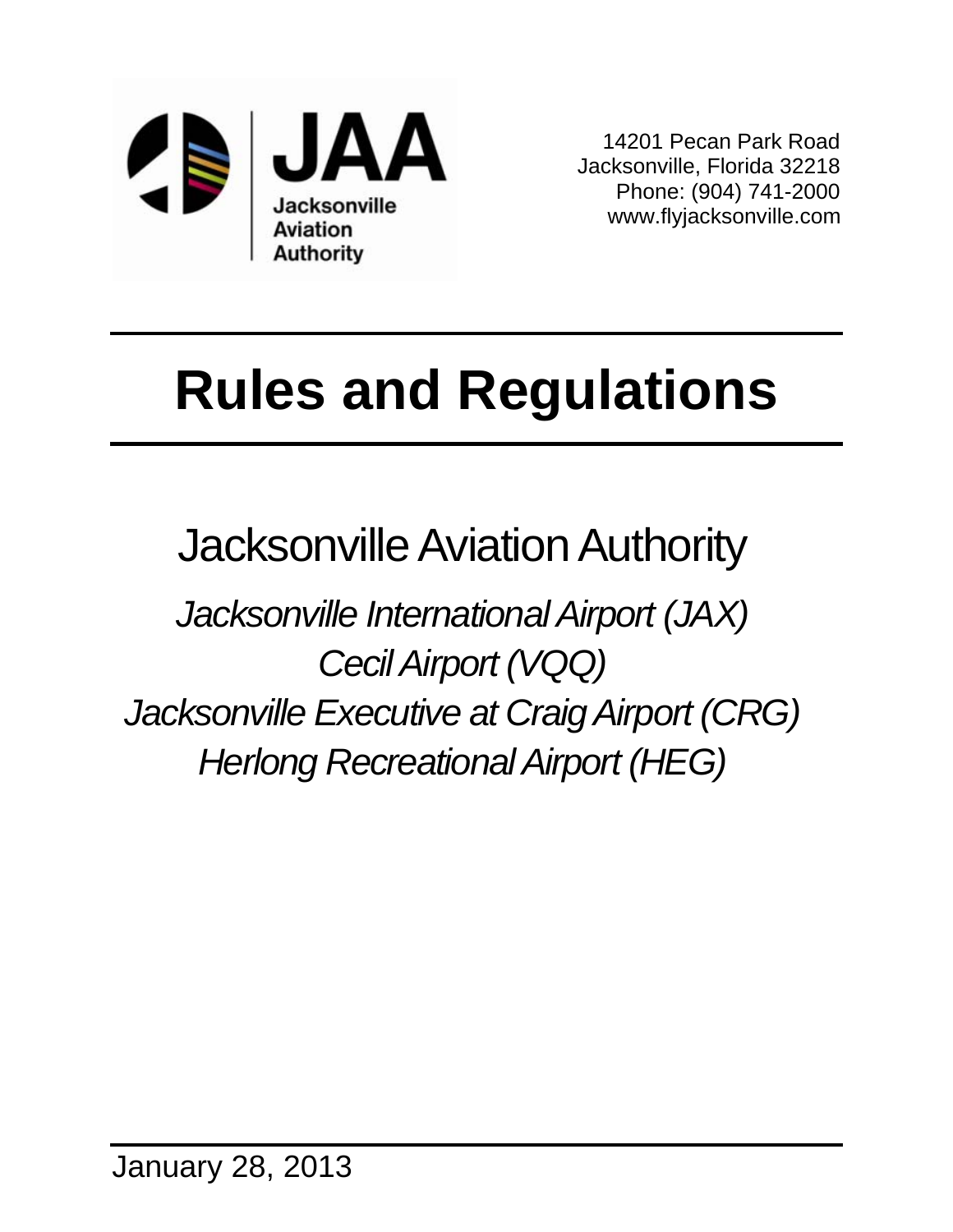

| <b>ARTICLE 1.</b> |                                                                  |  |
|-------------------|------------------------------------------------------------------|--|
| Section 1-1.      | Purpose.                                                         |  |
| Section 1-2.      |                                                                  |  |
| Section 1-3.      |                                                                  |  |
| Section 1-4.      |                                                                  |  |
| Section 1-5.      |                                                                  |  |
| Section 1-6.      |                                                                  |  |
| Section 1-7.      | <b>Effective Date</b>                                            |  |
| Section 1-8.      | <b>Compliance with Regulatory Measures and Agreements  2</b>     |  |
| Section 1-9.      | <b>Conflicting Regulatory Measures and Agreements 2</b>          |  |
| Section 1-10.     |                                                                  |  |
| Section 1-11.     |                                                                  |  |
| Section 1-12.     |                                                                  |  |
| Section 1-13.     |                                                                  |  |
| Section 1-14.     |                                                                  |  |
| Section 1-15.     | Notices, Requests for Approval, Applications, & Other Filings  3 |  |
| Section 1-16.     |                                                                  |  |
| Section 1-17.     |                                                                  |  |
| Section 1-18.     | Grounds for Rejecting Proposal, Application, or Variance 5       |  |
| Section 1-19.     |                                                                  |  |
| Section 1-20.     |                                                                  |  |
| Section 1-21.     |                                                                  |  |
| Section 1-22.     |                                                                  |  |
| Section 1-23.     |                                                                  |  |
| <b>ARTICLE 2.</b> | <b>DEFINITIONS.</b>                                              |  |
| <b>ARTICLE 3.</b> |                                                                  |  |
| Section 3-1.      | Access To, Entry Upon, or Use of the Airports 17                 |  |
| Section 3-2.      | Restricted Areas and Sterile Areas (JAX Only) 17                 |  |
| Section 3-3.      |                                                                  |  |
| Section 3-4.      |                                                                  |  |
| Section 3-5.      |                                                                  |  |
| Section 3-6.      | Accidents                                                        |  |
| Section 3-7.      | Solicitation, Picketing, Demonstrations, and Special Events 19   |  |
| Section 3-8.      |                                                                  |  |
| Section 3-9.      | <b>General Conduct</b>                                           |  |
| Section 3-10.     |                                                                  |  |
| Section 3-11.     |                                                                  |  |
| Section 3-12.     |                                                                  |  |
| Section 3-13.     |                                                                  |  |
| Section 3-14.     |                                                                  |  |
| Section 3-15.     |                                                                  |  |
| Section 3-16.     |                                                                  |  |
| Section 3-17.     |                                                                  |  |
| Section 3-18.     |                                                                  |  |
| Section 3-19.     |                                                                  |  |
| Section 3-20.     | Environmental (Hazardous Materials) Clean Up 25                  |  |
| Section 3-21.     | Painting                                                         |  |
| Section 3-22.     |                                                                  |  |
| Section 3-23.     |                                                                  |  |
| Section 3-24.     |                                                                  |  |
|                   |                                                                  |  |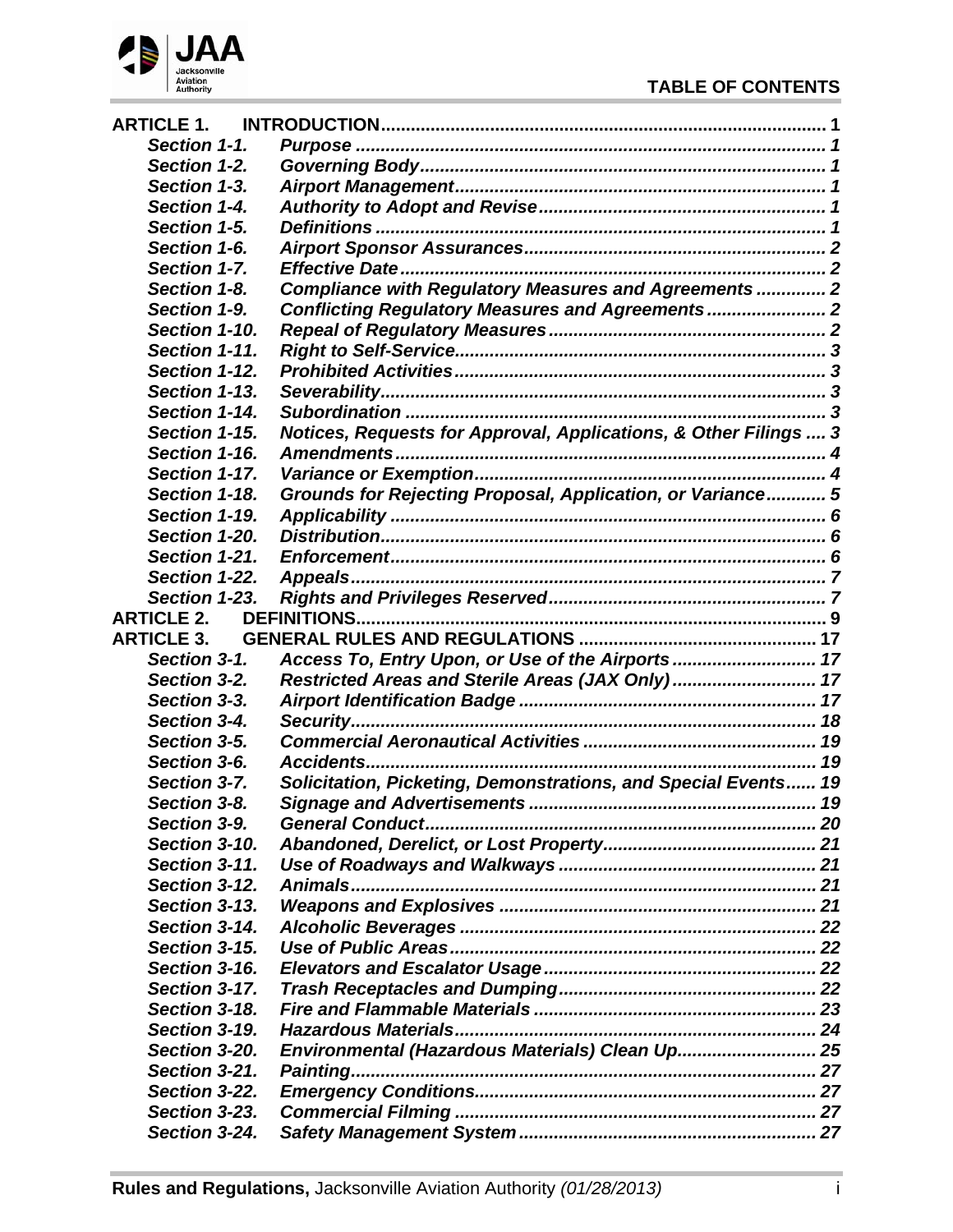

| <b>ARTICLE 4.</b> |                                                             | 28 |
|-------------------|-------------------------------------------------------------|----|
| Section 4-1.      |                                                             |    |
| Section 4-2.      | Derelict, Non-Airworthy, Disabled, or Abandoned Aircraft 28 |    |
| Section 4-3.      |                                                             |    |
| Section 4-4.      |                                                             |    |
| Section 4-5.      |                                                             |    |
| Section 4-6.      |                                                             |    |
| Section 4-7.      |                                                             |    |
| Section 4-8.      |                                                             |    |
| Section 4-9.      |                                                             |    |
| Section 4-10.     |                                                             |    |
| Section 4-11.     |                                                             |    |
| Section 4-12.     |                                                             |    |
| Section 4-13.     |                                                             |    |
| Section 4-14.     |                                                             |    |
| Section 4-15.     |                                                             |    |
| Section 4-16.     |                                                             |    |
| Section 4-17.     |                                                             |    |
| Section 4-18.     |                                                             |    |
| Section 4-19.     |                                                             |    |
| Section 4-20.     |                                                             |    |
| <b>ARTICLE 5.</b> |                                                             |    |
| Section 5-1.      |                                                             |    |
| Section 5-2.      |                                                             |    |
| Section 5-3.      |                                                             |    |
| Section 5-4.      |                                                             |    |
| Section 5-5.      |                                                             |    |
| Section 5-6.      |                                                             |    |
| <b>ARTICLE 6.</b> |                                                             |    |
| Section 6-1.      |                                                             |    |
| Section 6-2.      |                                                             |    |
| Section 6-3.      |                                                             |    |
| Section 6-4.      |                                                             |    |
| Section 6-5.      |                                                             |    |
| Section 6-6.      |                                                             |    |
| Section 6-7.      | <b>Parking or Stopping</b>                                  |    |
| <b>ARTICLE 7.</b> | LESSEE AND SUBLESSEE RULES AND REGULATIONS 44               |    |
| Section 7-1.      |                                                             |    |
| Section 7-2.      | Construction or Alteration of Improvements 44               |    |
| Section 7-3.      |                                                             |    |
| Section 7-4.      |                                                             |    |
| Section 7-5.      |                                                             |    |
| Section 7-6.      |                                                             |    |
| Section 7-7.      |                                                             |    |
| Section 7-8.      |                                                             |    |
| Section 7-9.      | Petroleum Based Products and Hazardous Materials 46         |    |
| Section 7-10.     |                                                             |    |
| Section 7-11.     |                                                             |    |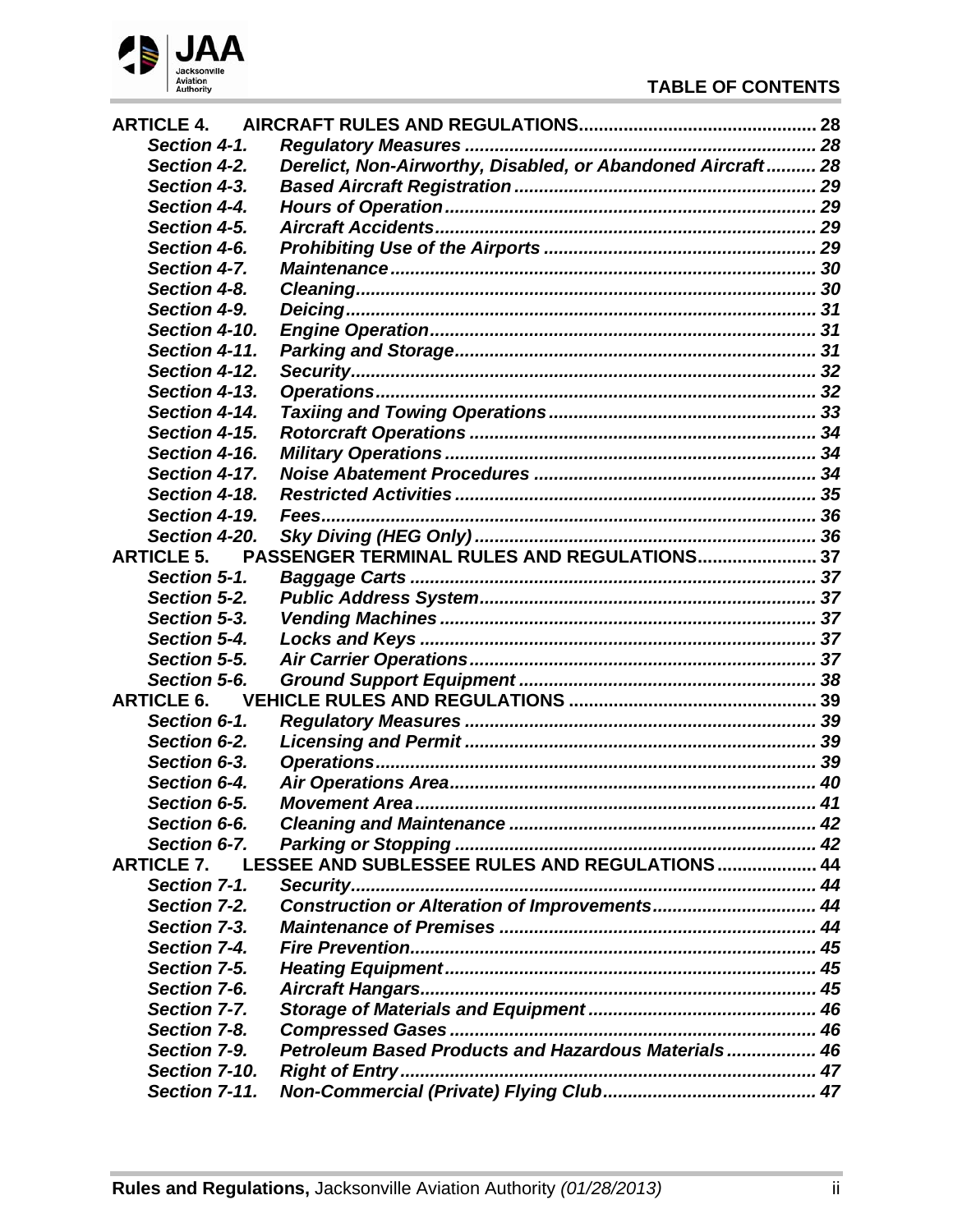

| Section 8-3. |  |
|--------------|--|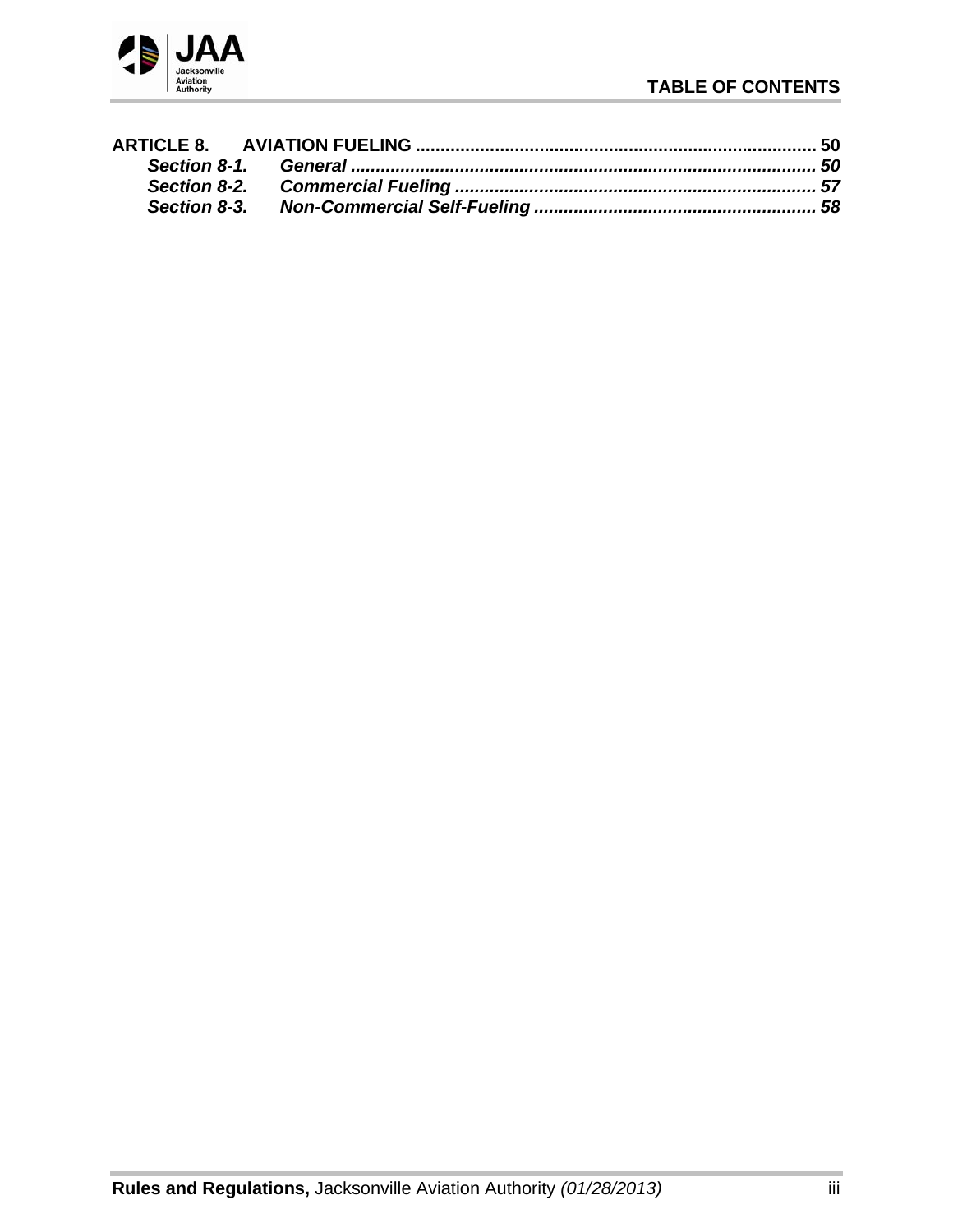

# **ARTICLE 1. INTRODUCTION**

#### **Section 1-1.** *Purpose*

The purpose of these Rules and Regulations is to protect the public health, safety, interest, and general welfare of the Lessees, Sublessees, Operators, Permittees, and Users of Jacksonville International Airport (JAX), Cecil Airport (VQQ), Jacksonville Executive at Craig Airport (CRG), and Herlong Recreational Airport (HEG), and to restrict or prevent any activity or action which would interfere with the safe, orderly, and efficient use of the Airports. These rules apply to all Airports unless otherwise designated.

#### **Section 1-2.** *Governing Body*

The Jacksonville Airport System (Airport System) is owned and managed by the Jacksonville Aviation Authority (Authority) and governed by and through the Board of Directors (Board). The authority to: (1) grant the occupancy, use or development of land and Improvements at the Airports, (2) grant the right to engage in any Commercial Aeronautical Activity at the Airports, and (3) approve, adopt, amend, or supplement any Agreement, policy, or practice relating thereto, including these Rules and Regulations, is expressly reserved to the Authority.

#### **Section 1-3.** *Airport Management*

- (a) The CEO is responsible for the operation, management, maintenance, and security of the Airport System and all Authority owned and operated land, Infrastructure, Improvements, Vehicles, and equipment.
- (b) The Board has authorized and directed the CEO to interpret, administer, and enforce Agreements and these Rules and Regulations.
- (c) All official inquiries regarding these Rules and Regulations or compliance therewith should be directed to the CEO.

#### **Section 1-4.** *Authority to Adopt and Revise*

- (a) These Rules and Regulations are promulgated in accordance with the Charter of the Jacksonville Aviation Authority, which is Part B, Article 4 of the Charter of the City of Jacksonville, which grants the Authority the power "to adopt rules and regulations with reference to all projects and matters under the control of the Authority" and are adopted by the Board.
- (b) These Rules and Regulations may be revised by the Board, or the authority to revise may be delegated, in whole or in part, to the CEO.

## **Section 1-5.** *Definitions*

All defined words herein are capitalized throughout these Rules and Regulations and defined in Article 2. Definitions.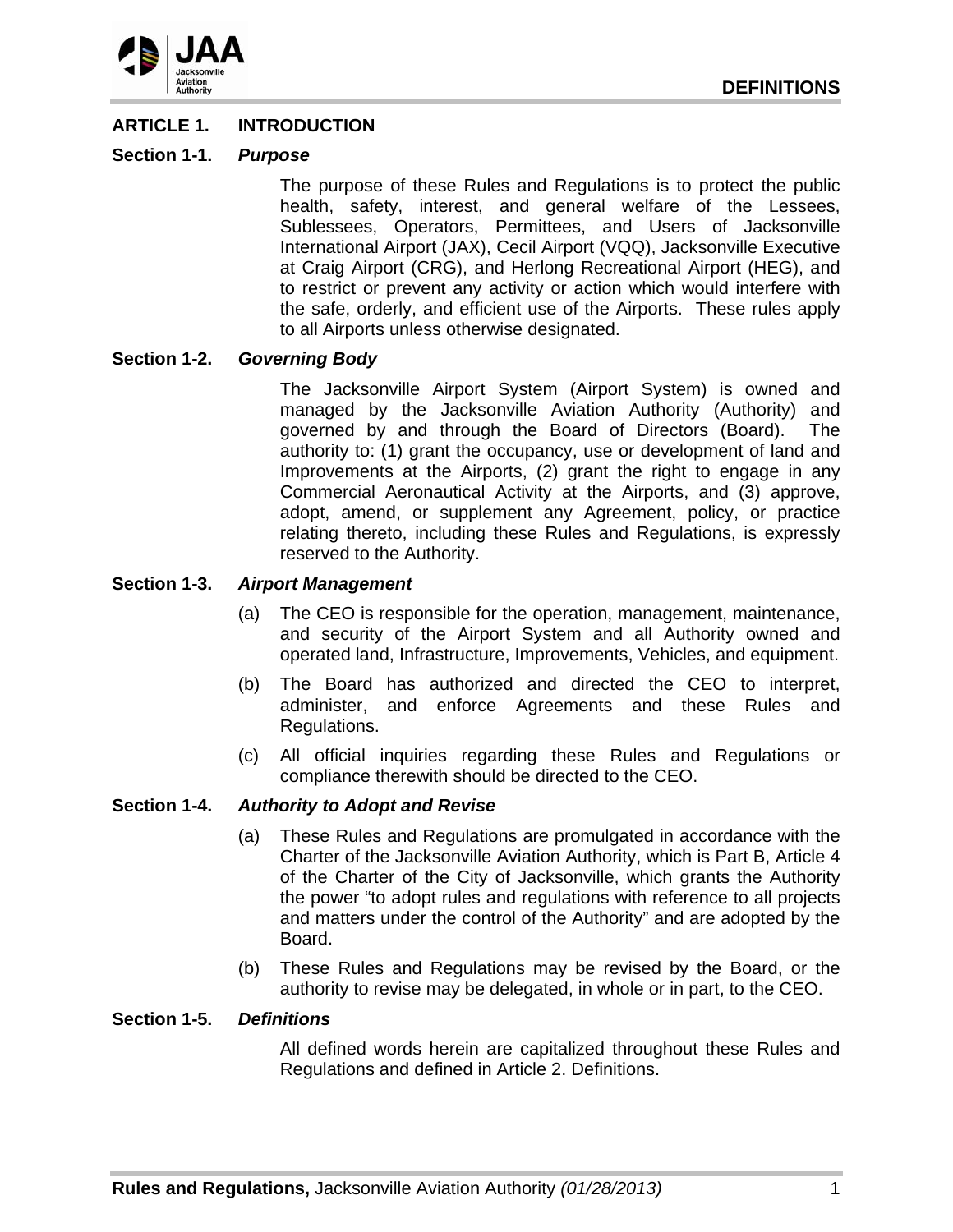

## **Section 1-6.** *Airport Sponsor Assurances*

As set forth by the Federal Aviation Administration (FAA), by way of the Airport Sponsor Assurances, any airport developed with federal grant assistance is required to operate for the use and benefit of the public and shall be made available to all types, kinds, and classes of Aeronautical Activities on reasonable terms and without unjust discrimination.

#### **Section 1-7.** *Effective Date*

These Rules and Regulations shall be in effect and shall remain in effect, unless repealed by the Authority, from the date of adoption by the Board.

#### **Section 1-8.** *Compliance with Regulatory Measures and Agreements*

All Entities occupying, using, or developing Authority land or Improvements or engaging in an Aeronautical Activity shall comply, at the Entity's cost and expense, with all applicable Regulatory Measures including, without limitation, those of federal, state, and local governments and any other Agency having jurisdiction over the Airports, Entities operating at the Airports, and the activities occurring at the Airports.

#### **Section 1-9.** *Conflicting Regulatory Measures and Agreements*

If a provision of these Rules and Regulations is found to be in conflict with any provision of any applicable Regulatory Measure or Agreement (if provided for in the Agreement), the provision that establishes the higher or stricter rule or regulation shall prevail to the extent permitted by law.

#### **Section 1-10.** *Repeal of Regulatory Measures*

- (a) The following Rules and Regulations previously adopted by the Authority or the Jacksonville Port Authority Board are repealed by the adoption of these Rules:
	- (1) Rules and Regulations for Craig and Herlong Airport, revised October 1992,
	- (2) Rules and Regulations for the Jacksonville International Airport, revised February 1993,
	- (3) Rules and Regulations for the Jacksonville International Airport, adopted January 1, 2009,
	- (4) Rules and Regulations for Cecil Airport, adopted in 1999, and
	- (5) All other Authority Regulatory Measures previously enacted which are in conflict with these Rules and Regulations are hereby repealed to the extent of the conflict.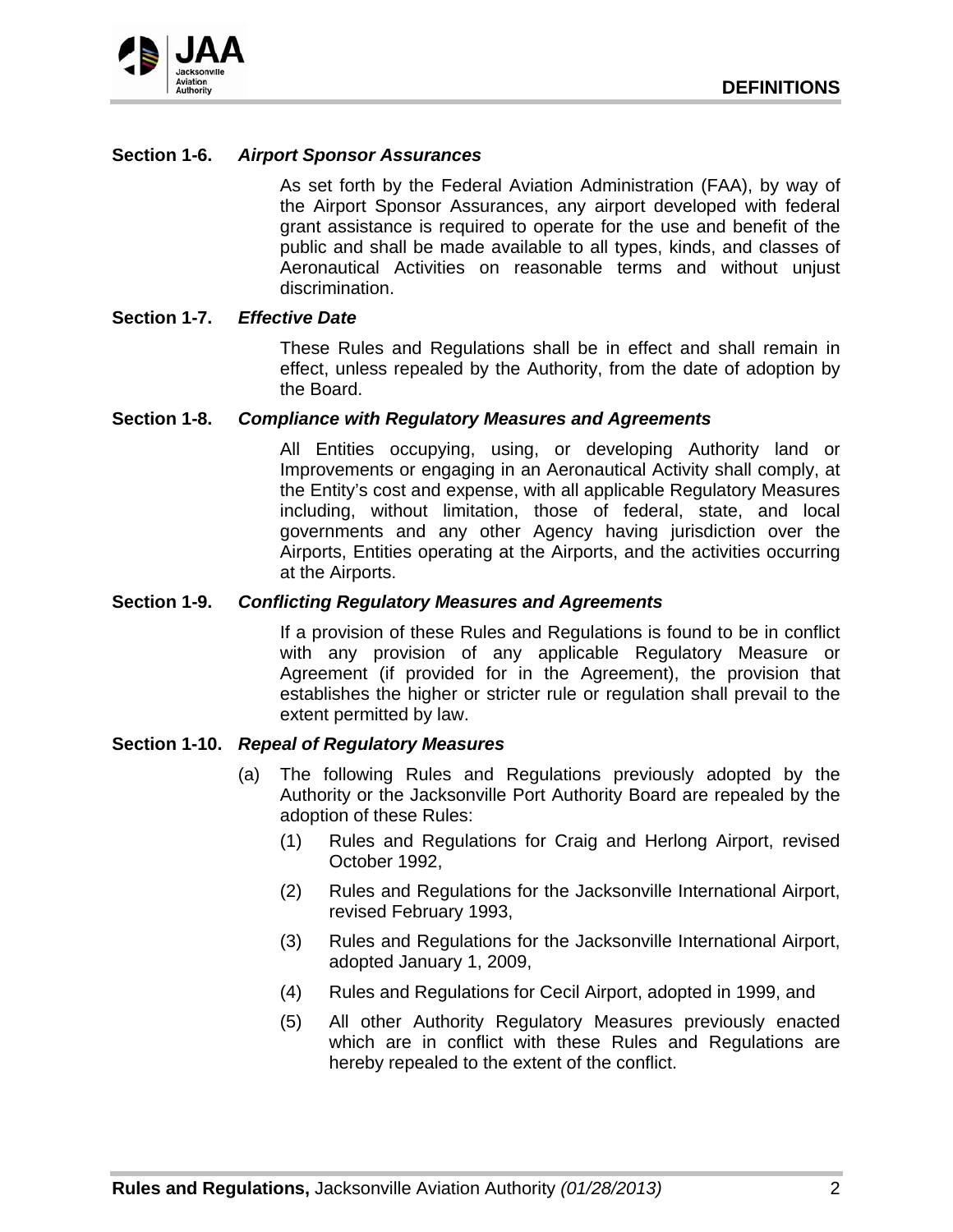



## **Section 1-11.** *Right to Self-Service*

- (a) An Aircraft Owner may fuel, repair, or otherwise service their own Aircraft utilizing the Aircraft Owner's Vehicles, Employees, and equipment that are solely owned or employed by the Aircraft Owner (Self-Service). An Aircraft Owner is permitted to Self-Service their own Aircraft provided there is no attempt to perform such services for others and further provided that such right is conditioned upon compliance with these Rules and Regulations and 14 CFR Part 43.
	- (1) If the right to Self-Service is not exercised, an Aircraft Owner is only permitted to have their Aircraft fueled, maintained, repaired, or otherwise serviced at the Airport by those Operators authorized to provide such Commercial Aeronautical Activities under an Agreement with the Authority.
	- (2) Co-op Self-Service, the sharing of Vehicles, Employees, or GSE/refueling equipment, and resources, is not permitted.

## **Section 1-12.** *Prohibited Activities*

Through-the-Fence activities are prohibited.

# **Section 1-13.** *Severability*

If one or more clauses, sections, or provisions of these Rules and Regulations shall be held to be unlawful, invalid, or unenforceable by final judgment of any Agency or court of competent jurisdiction, the invalidity, voiding, or unenforceability of such clauses, sections, or provisions shall not in any way affect the validity of any other clauses, sections, or provisions of these Rules and Regulations.

#### **Section 1-14.** *Subordination*

These Rules and Regulations are subject and subordinate to the provisions of any agreements between the Authority and the State of Florida or the United States Government pertaining to the planning, development, operation, and management of the Airports and Airport System and are specifically subordinated to, and shall be construed in accordance with, the Airport Sponsor Assurances.

#### **Section 1-15.** *Notices, Requests for Approval, Applications, and Other Filings*

Any notice, request for approval, application, or other filing required or permitted to be given or filed with the Authority shall be in writing and directed to the CEO. Any notice or communication required or permitted to be given or filed with any existing or prospective Lessee, Sublessee, Operator, Permittee, or user pursuant to these Rules and Regulations shall be in writing, signed by the Entity giving such notice. All notices or other communications shall be hand delivered or sent by overnight courier, United States certified mail, facsimile (confirmed by dated return signature), electronic mail (confirmed by dated and signed receipt), and shall be deemed to have been given when delivered to the Authority or the Entity at its principal place of business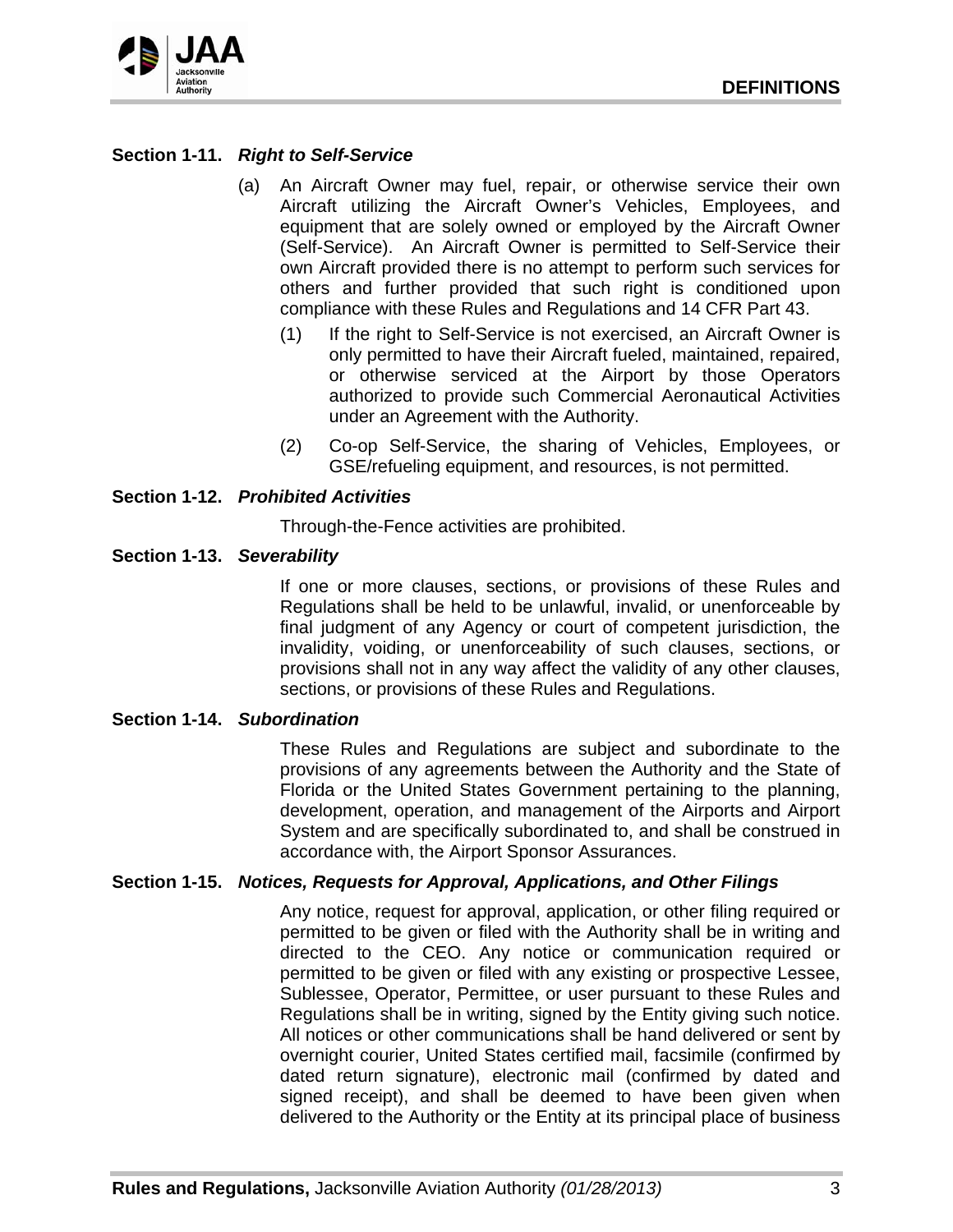

or such other address as may have been provided to the other party in writing from time to time.

## **Section 1-16.** *Amendments*

- (a) To the extent such authority has been delegated by the Board, these Rules and Regulations may be supplemented, amended, or modified from time to time and in such a manner and to such extent as is deemed appropriate by the CEO.
- (b) The Authority, as is deemed appropriate, may issue specific rules, regulations, notices, memoranda, directives, covenants, restrictions, or conditions from time to time.

#### **Section 1-17.** *Variance or Exemption*

- (a) Requests for variances or exemptions shall be submitted in writing to the Airport Manager for the Airport and must include the following:
	- (1) The specific provision of these Rules and Regulations for which the variance or exemption is sought;
	- (2) Describe the proposed variance or exemption;
	- (3) State the reason for the proposed variance or exemption;
	- (4) Identify the anticipated impact on the Authority, Airport(s), Airport System, as well as other Entities, Users and the public; and
	- (5) Identify the duration of the proposed variance or exemption.
- (b) Each variance or exemption shall be requested and approved (or denied) separately.
- (c) The Authority has the right, but is not obligated, to approve variances or exemptions to these Rules and Regulations when a specific clause, section, or provision may not be justified in a particular case because of special conditions or unique circumstances.
- (d) Prior to approving or denying variances or exemptions, the Authority shall conduct a review of all relevant information to include those items described in Section 1-17(a) of these Rules and Regulations as well as any other information that may be requested or required by the Authority.
- (e) Authority approval or denial of a variance or exemption shall be provided in writing.
	- (1) If approved, the variance or exemption shall only apply to the special conditions or unique circumstances of the particular case for which the variance or exemption is granted.
	- (2) Authority approval of a variance or exemption shall not serve to supplement, amend, or modify these Rules and Regulations.
	- (3) Requests for variance or exemption can be denied in accordance with Section 1-18 of these Rules and Regulations.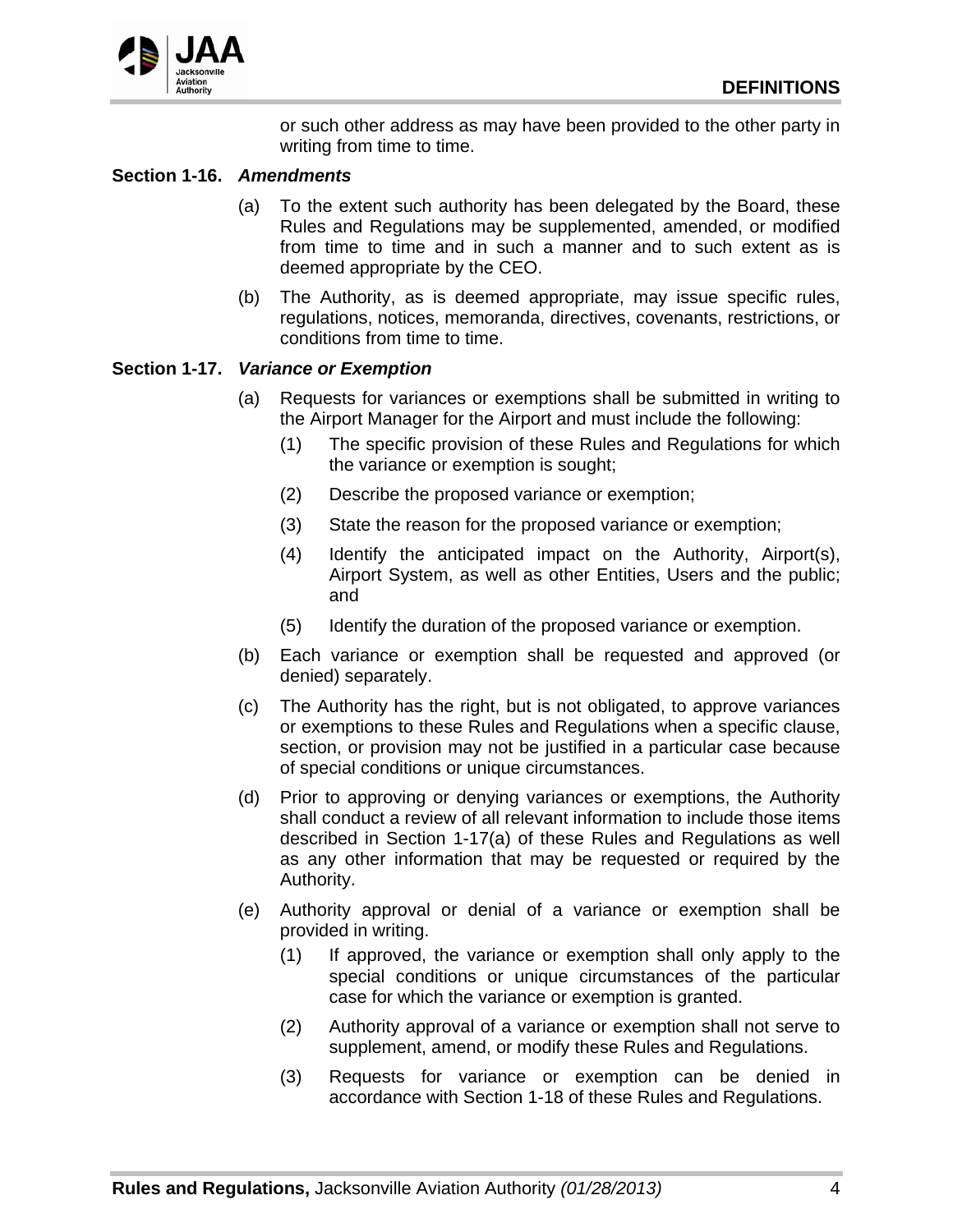

# **Section 1-18.** *Possible Grounds for Rejecting Proposal, Application, or Variance*

- (a) In the sole opinion of the Authority, any Entity's proposal, request for variance or exemption, or any application may be rejected for any one or more of the following:
	- (1) The Entity, for any reason, does not fully meet the qualifications, standards, and requirements established by the Authority.
	- (2) The proposed use of the Airport(s) will create a safety or security hazard.
	- (3) The Authority would be required to expend funds and/or supply labor and/or materials in connection with the proposed use of the Airport(s) that the Authority is unwilling and/or unable to spend and/or result in a financial loss or hardship to the Authority.
	- (4) The proposed use of the Airport(s) may result in a financial loss or hardship to the Authority.
	- (5) No appropriate, adequate, or available land and/or Improvement exists to accommodate the proposed use of the Airport(s) (at the time the proposal or application are submitted), nor is such availability contemplated within a reasonable period of time.
	- (6) The proposed use of the Airport(s) do not comply with the Master Plan, Airport Layout Plan (ALP), or Master Site Development Plan currently in effect or anticipated to be in effect within the period of time proposed.
	- (7) The proposed use of the Airport(s) will result in congestion of Aircraft, unduly interfere with activities of any existing Lessee, Sublessee, Operator, Permittee, or User and/or prevent adequate access to the Leased Premises of any existing Lessee or Sublessee, in the sole discretion of the Authority.
	- (8) The Entity has intentionally or unintentionally misrepresented or omitted a material fact in a proposal, on an application, and/or in supporting documentation.
	- (9) The Entity has failed to make full disclosure in the proposal, on the application, and/or in supporting documentation.
	- (10) The Entity or an officer, director, agent, representative, shareholder, or Employee of the Entity has a record of violating the Regulatory Measures of the Authority, any other airport sponsor, the FAA, or any other Regulatory Measure applicable to the Airport(s) and/or the Entity's proposed use of the Airport(s).
	- (11) The Entity or an officer, director, agent, representative, shareholder, or Employee of the Entity has ever defaulted in the performance of any Agreement with the Authority or at any other airport.
	- (12) The Entity does not demonstrate adequate financial capacity or responsibility to undertake the proposed use of the Airport(s).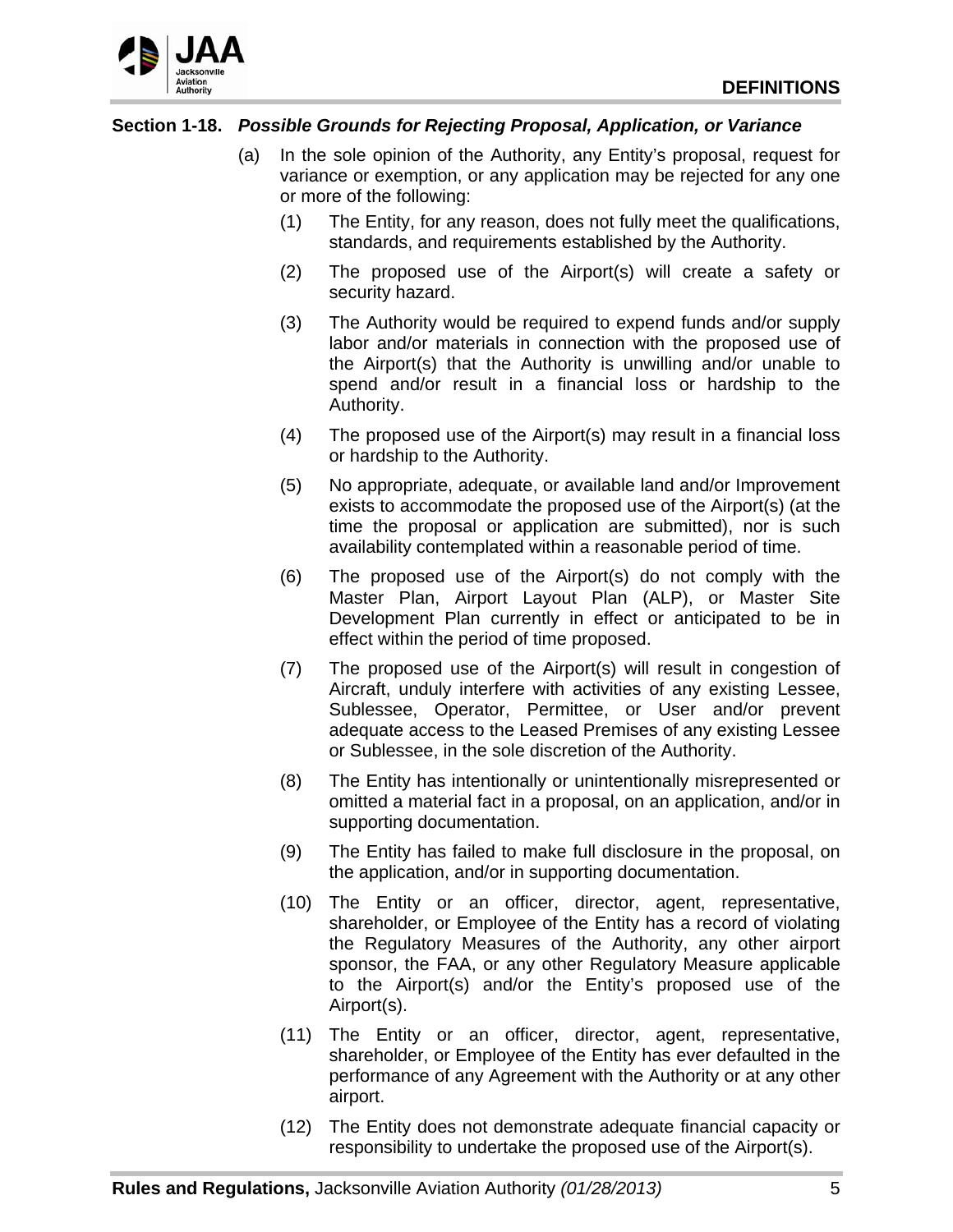

- (13) The Entity cannot obtain a bond or insurance in the type and amounts required by the Authority for the proposed use of the Airport(s).
- (14) The Entity or an officer, director, or shareholder has been convicted of a felony.
- (15) The Entity's proposed use of the Airport(s) has been or could be detrimental to the Authority, the Airport(s), the Lessees, Sublessees, Operators, Permittees, or Users at the Airport(s), or the public.
- (16) The Entity seeks terms and conditions which are inconsistent with the Authority's policies and/or as stated in any request for qualifications and/or proposals issued by the Authority.
- (17) The Entity's interests and/or the proposed use of the Airport(s) are inconsistent with the Authority's mission, vision, values, goals, or objectives, the best interest of the Authority, or Airport Sponsor Assurances.

## **Section 1-19.** *Applicability*

These Rules and Regulations specify the rules and regulations for use of the Airports that must be met by all Lessees, Sublessees, Operators, Permittees, and Users.

#### **Section 1-20.** *Distribution*

- (a) These Rules and Regulations shall be available via the Authority's website. Lessees and Sublessees controlling exclusive Leased Premises shall be responsible for distribution of these Rules and Regulations to their employees, Sublessees, contractors, subcontractors, and visitors.
- (b) Special notices, advisories, or directives of an urgent or short-term operational nature shall be issued by the Authority.
	- (1) If appropriate and necessary, these special notices, advisories, or directives will be incorporated into these Rules and Regulations upon revision.

#### **Section 1-21.** *Enforcement*

- (a) Representatives of the Authority, as designated by the CEO in Appendix, shall enforce these Rules and Regulations.
- (b) Any Entity who violates, omits, neglects, or refuses to comply with these Rules and Regulations or any lawful order issued pursuant thereto may be cited and/or removed from, denied use of, and/or prevented from engaging in activities at the Airports and may be subject to all legal, equitable, statutory, and common law rights and remedies available to the Authority including, but not limited to, actions for declaratory relief, injunctive relief, specific performance, damages, fines, penalties, etc.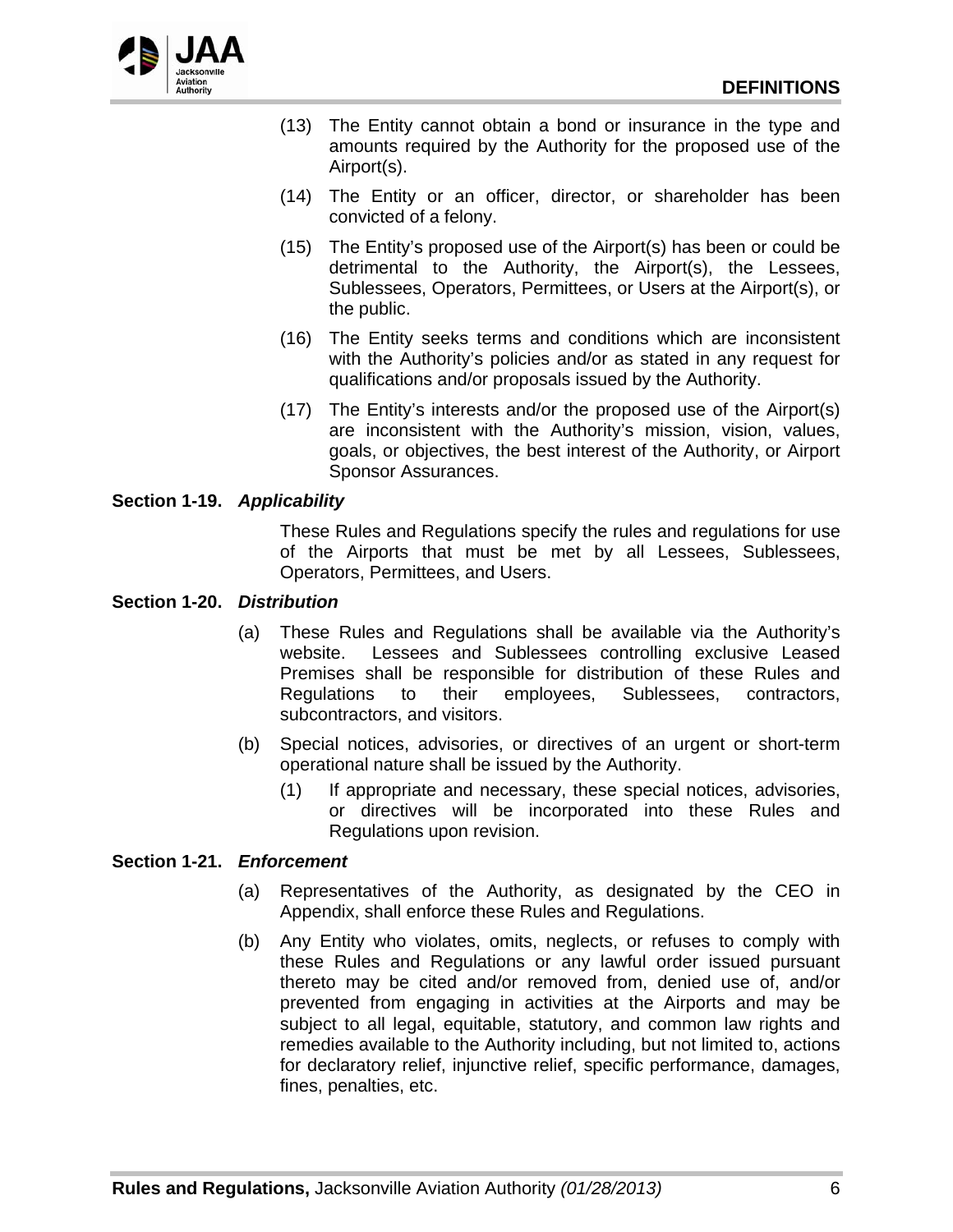

(c) The Authority reserves the right to promulgate a schedule of fines and penalties to address violations of these Rules and Regulations. The assessment of a fine or penalty may be appealed to the CEO in the manner set forth in these Rules and Regulations.

# **Section 1-22.** *Appeals*

- (a) An Entity aggrieved by a decision of the Authority may appeal such decision to the CEO.
- (b) The Entity shall submit all appeals from a decision of the Authority in writing, to the CEO within 10 calendar days of the occurrence allegedly giving rise to the appeal. Any appeal not timely submitted to the CEO will not be considered.
- (c) The CEO shall respond to such written appeal within a reasonable time by either:
	- (1) Making a written determination with respect to the appeal, and either granting or denying said appeal in whole or in part; or
	- (2) Making a written request for additional information, which should be provided by the Entity within the time frame set forth in the request. If the additional information is not provided by the Entity within the time specified, the appeal shall be deemed denied.
- (d) If requested by the CEO, a meeting may be held. If such a meeting is held, the CEO shall have a reasonable time following the meeting to make a written determination.
- (e) If Lessee, Operator, or Permittee has filed a dispute, the Lessee, Operator, or Permittee shall diligently continue performance of its Agreement with the Authority, including but not limited to the payment of all fees, while the appeal is pending, and regardless of the outcome of such appeal

## **Section 1-23.** *Rights and Privileges Reserved*

- (a) In addition to the following enumerated reserved rights and privileges, the Authority reserves all the rights and privileges outlined under applicable Regulatory Measures and the Airport Sponsor Assurances as such rights and privileges may be amended from time to time.
	- (1) The Authority reserves the right for the use of the Airports by other Entities who may desire to use the same pursuant to applicable Regulatory Measures pertaining to such use.
	- (2) The Authority reserves the right to designate specific areas for activities in accordance with the currently adopted ALP for each Airport, as may be amended from time to time. Such designation shall give consideration to the nature and extent of current and/or future activities and the land and/or Improvements that may be available and/or used for specific activities and shall be consistent with the safe, secure, orderly, and efficient use of the Airports.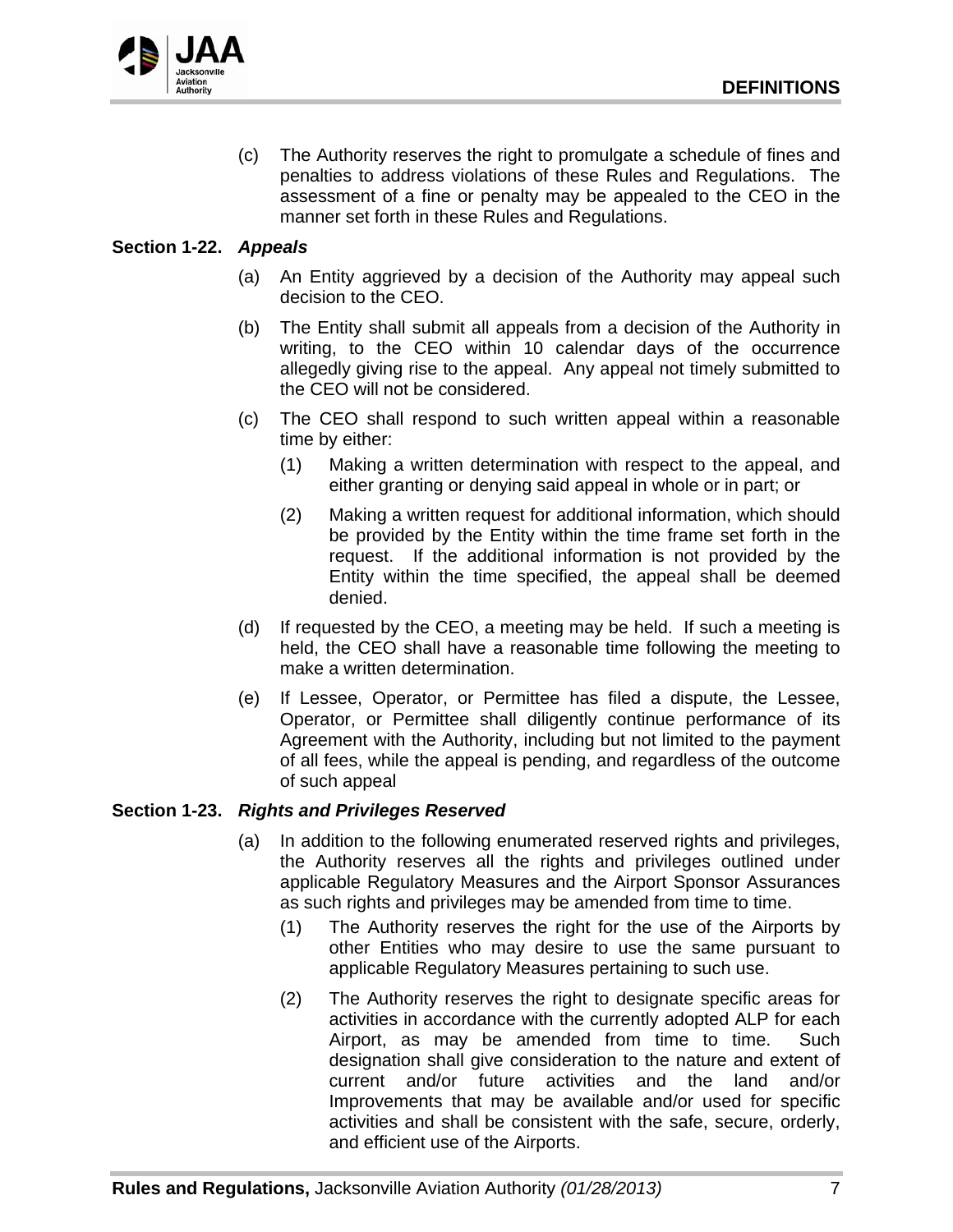

- (3) It is the policy of the Authority that any use, occupancy, construction, or modification of land and/or Improvements that is inconsistent with the ALP is objectionable. Any development that is substantially different than that depicted on the ALP could adversely affect the safe, secure, orderly, or efficient development or use of the Airports. Nothing contained in these Rules and Regulations shall require or obligate the Authority to apply to the FAA for approval of the revision of the ALP on behalf of a prospective Lessee, Sublessee, Operator, or Permittee.
- (4) The Authority reserves the right to develop the Airport and make any Airport improvements and/or repairs that it deems necessary. Except in cases determined by the Authority to constitute an emergency, the Authority will provide advance notice of the date and time to impacted Entities that such development, improvements, and/or repairs will be made. The Authority shall not be obligated to reimburse or compensate any Lessee, Sublessee, Operator, or Permittee, or any other Entity for any cost and/or expense incurred, loss of revenue, or inconvenience that may result from such development, improvement, and/or repair.
- (5) The Authority reserves the right to prohibit any Entity from using the Airports, engaging in activities at the Airports, and/or revoke or suspend any privileges granted to any Lessee, Sublessee, Operator, Permittee, or User upon determination by the Authority that such Lessee, Sublessee, Operator, Permittee, or User has not complied with these Rules and Regulations, or has otherwise jeopardized the safety or security of Entities or the land and/or Improvements located at the Airports.
- (6) The Authority reserves the right to lease the Airports or portions thereof during war or national emergency to the United States Government for military use.
- (7) The Authority is under no obligation to provide financing and/or make any enhancements to land and/or Improvements to facilitate any development or consummate any proposed Agreement.
	- a. The Authority is under no obligation to: (1) pursue federal, state, or other funds to contribute to such development or (2) provide matching funds if required to secure such funding.
- (8) The Authority reserves the right to take such actions as it may deem necessary, appropriate, and/or in the best interest(s) of the Authority in preserving and protecting the assets of the Authority, protecting the safety and security of the people who work at and use the Airports, and maintaining the integrity of the Authority's mission, vision, values, goals, or objectives.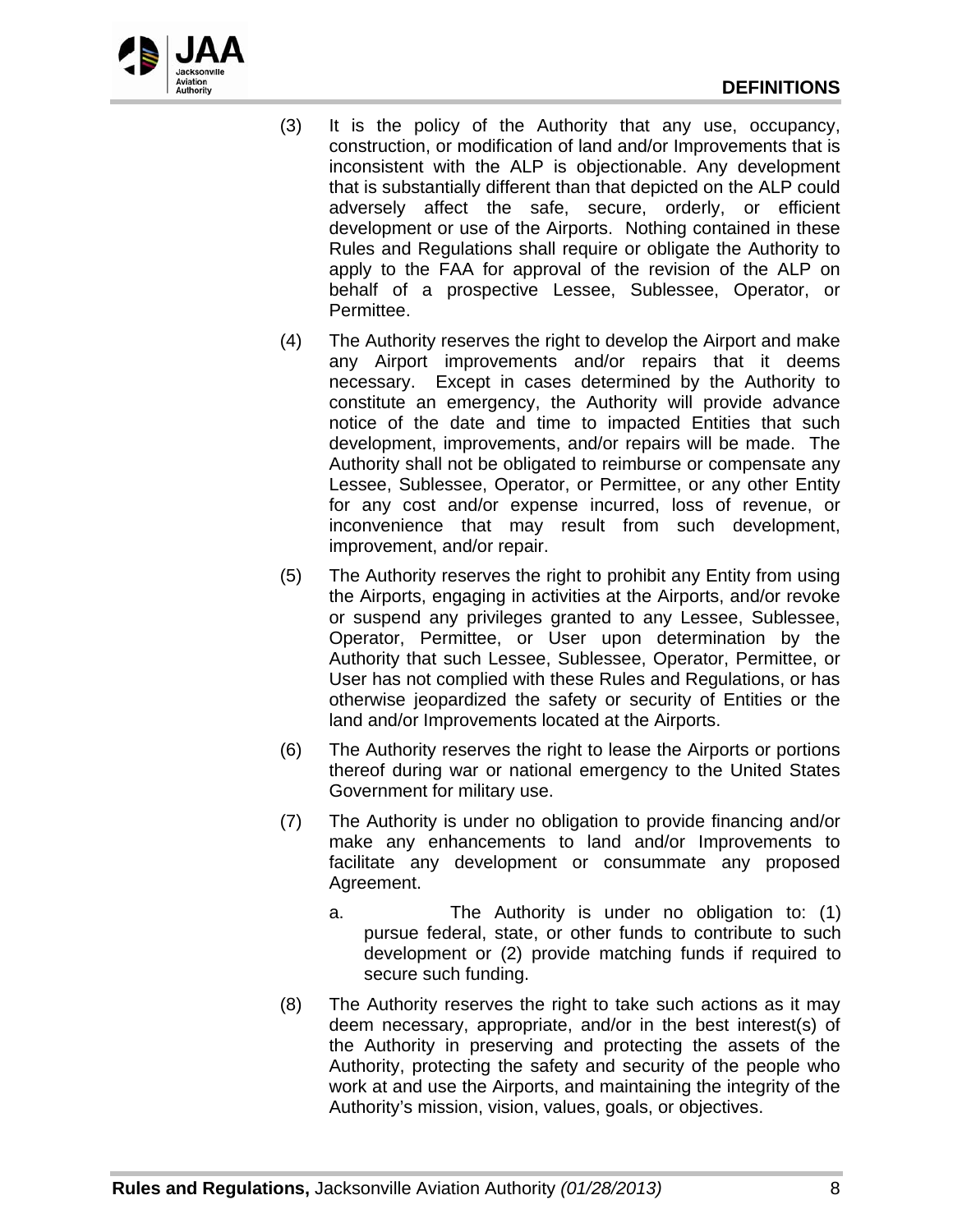

# **ARTICLE 2. DEFINITIONS**

Defined words shall be construed as defined unless from the context a different meaning is intended or unless a different meaning is specifically defined and more particularly ascribed to the use of such words or phrases.

Abandoned, Property, other than Aircraft or Vehicles, left on the Airport for 48 hours without the owner moving or claiming it.

Abandoned Vehicle, Any Vehicle that has remained stationary at the Airport in excess of 45 days and/or is in a condition that would render the Vehicle non-drivable, including expired license plates, missing tire, and/or broken window.

Accident, A collision or other contact between any part of an Aircraft, Vehicle, equipment, person, stationary object and/or other thing which results in Property damage, personal injury, or death; or an entry into or emergence from a moving Aircraft, Vehicle, or equipment by a person which results in personal injury or death to such person or some other person or which results in Property damage.

Advisory Circular (or AC), A document issued by the FAA to help explain the intent of a Regulatory Measure, to provide guidance and information to the aviation public in a designated subject area, or to show an acceptable method for complying with a related Regulatory Measure, as may be amended from time to time.

Aeronautical Activity (or Aeronautical Activities or Activity or Activities), Any activity or service that involves, makes possible, facilitates, is related to, assists in, or is required for the operation of Aircraft or another Aeronautical Activity, or which contributes to or is required for the safety of such operations because of their direct relationship to the operation of Aircraft or the Airport(s), can appropriately be regarded as an Aeronautical Activity.

Agency, Any federal, state, or local governmental entity, unit, organization, or authority.

Agreement, Any written contract (e.g., lease agreement, Sublease agreement, Permit, etc.) enforceable by law, entered into by the Authority or for which the Authority's consent has been given granting a concession, transferring rights or interest in land and/or Improvements, and/or otherwise authorizing the conduct of certain activities or uses of the Airport(s).

Air Carrier, An Entity engaged in the business of scheduled or non-scheduled Commercial transportation by air of persons, property, or mail.

Air Operations Area (or AOA), A portion of the Airport that includes Aircraft Movement Areas, Aprons, and safety areas, and any adjacent areas that are not separated by adequate security systems, measures, or procedures.

Air Traffic Control (or ATC), A service operated by appropriate authority to promote the safe, secure, orderly, and expeditious flow of air traffic or a service operated by appropriate authority sanctioned and certified by the FAA for the control, separation, and movement of Aircraft in the air or on the surface of the Airport.

Aircraft, A device that is used or intended to be used for flight in the air.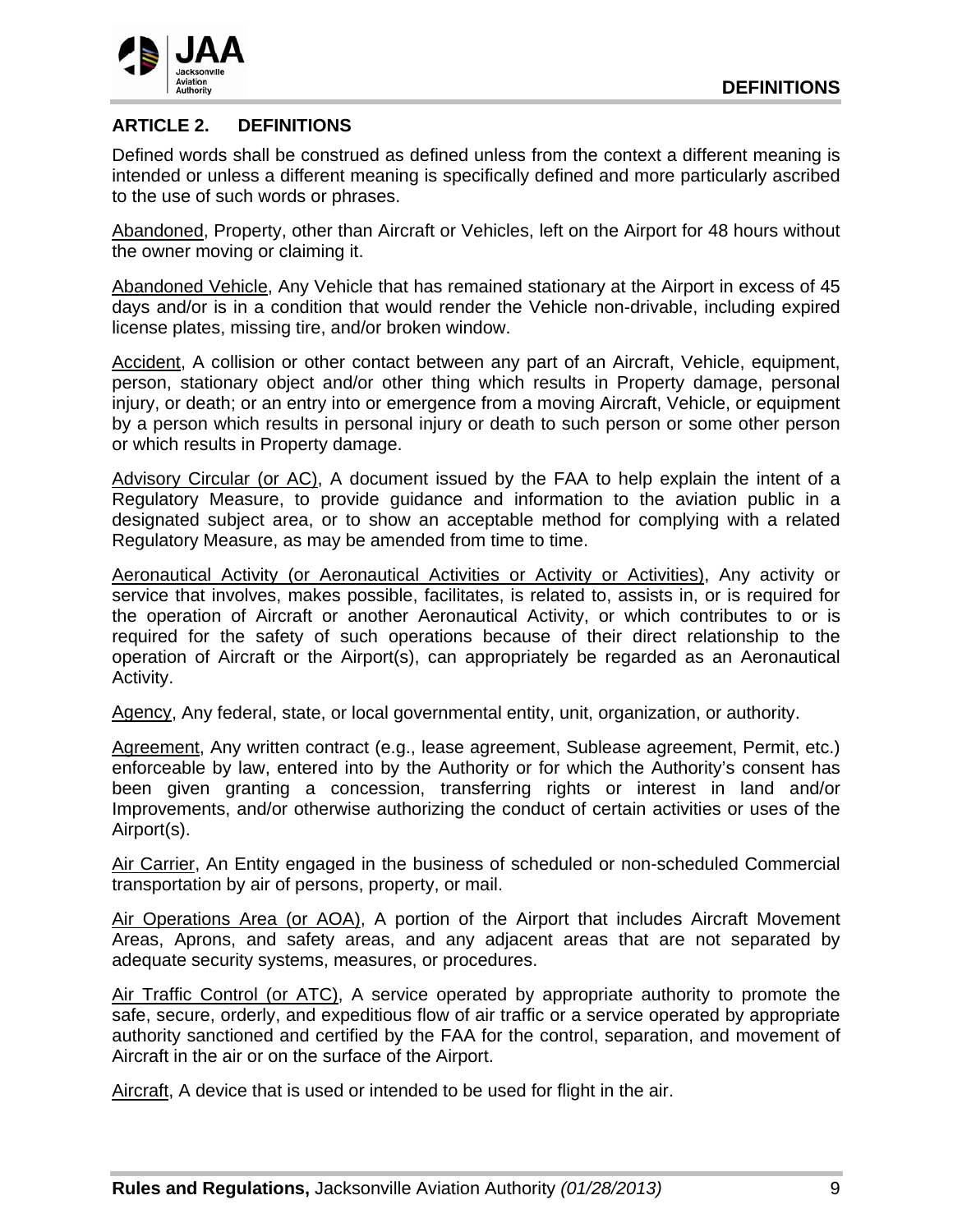

Aircraft Maintenance, The repair, maintenance, alteration, calibration, adjustment, preservation, or inspection of Aircraft airframe and powerplant, as described in 14 CFR Part 43.

Aircraft Operator, An Entity who uses, causes to be used, or authorizes to be used an Aircraft, with or without the right of legal control as Owner, lessee, or otherwise for the purpose of air navigation including the piloting of Aircraft or the operation of Aircraft on any part of the surface of the Airport(s).

Aircraft and Passenger Liability, An insurance policy to cover liability to include bodily injury, Property damage, and passenger injury for all owned, leased, or operated Aircraft.

Airport (or Airport(s) or Airports), All land, Improvements, and appurtenances within the legal boundaries as it now exists on the Airport Layout Plan (or Exhibit A of the most recent FAA grant) and as it may hereinafter be extended, enlarged, or modified at Jacksonville International Airport (JAX), Cecil Airport (VQQ), Jacksonville Executive at Craig Airport (CRG), or Herlong Recreational Airport (HEG).

Airport Layout Plan (or ALP), The currently approved drawing depicting the physical layout of an airport and identifying the location and configuration of current and proposed Runways, Taxiways, buildings, roadways, utilities, navaids, etc.

Airport Operations Control Center (or AOCC), The control center for the Airport Operations Department.

Airport Operations Department, Personnel who are responsible for maintaining safety and regulatory compliance of the Airports.

Airport Sponsor Assurances, Those contractual obligations that are described by law in 49 U.S.C. 47107 and are undertaken by a public airport sponsor as a condition of receipt of federal airport development grants or federal surplus property and those contractual obligations which comprise the State of Florida Aviation Program Assurances, as may be amended from time to time.

Airside, The Runways for landing and taking off of Aircraft, designated helipads, Taxiways and Taxilanes for ground movement of Aircraft, and Aprons for parking, loading, unloading, Fuel Handling, and servicing of Aircraft.

Apron, Those owned, leased, or managed Paved areas within the Movement Area and Non-Movement Area designated by the Authority for the loading or unloading of passengers or cargo or the servicing and/or Parking of Aircraft.

Avgas (or Aviation Gasoline), Fuel commonly utilized to power piston-engine Aircraft.

Based Aircraft, Any Aircraft with an assigned Tiedown or Hangar space whose Owner or Aircraft Operator is utilizing an Airport as a base of operation.

Board of Directors (or Board), The governing body of the Authority consisting of seven directors some of which are appointed by the Governor of Florida and confirmed by the Florida Senate and some of which are appointed by the Mayor of Jacksonville, Florida.

CEO, The Executive Director/CEO of the Authority or such other person as the Executive Director/CEO may designate.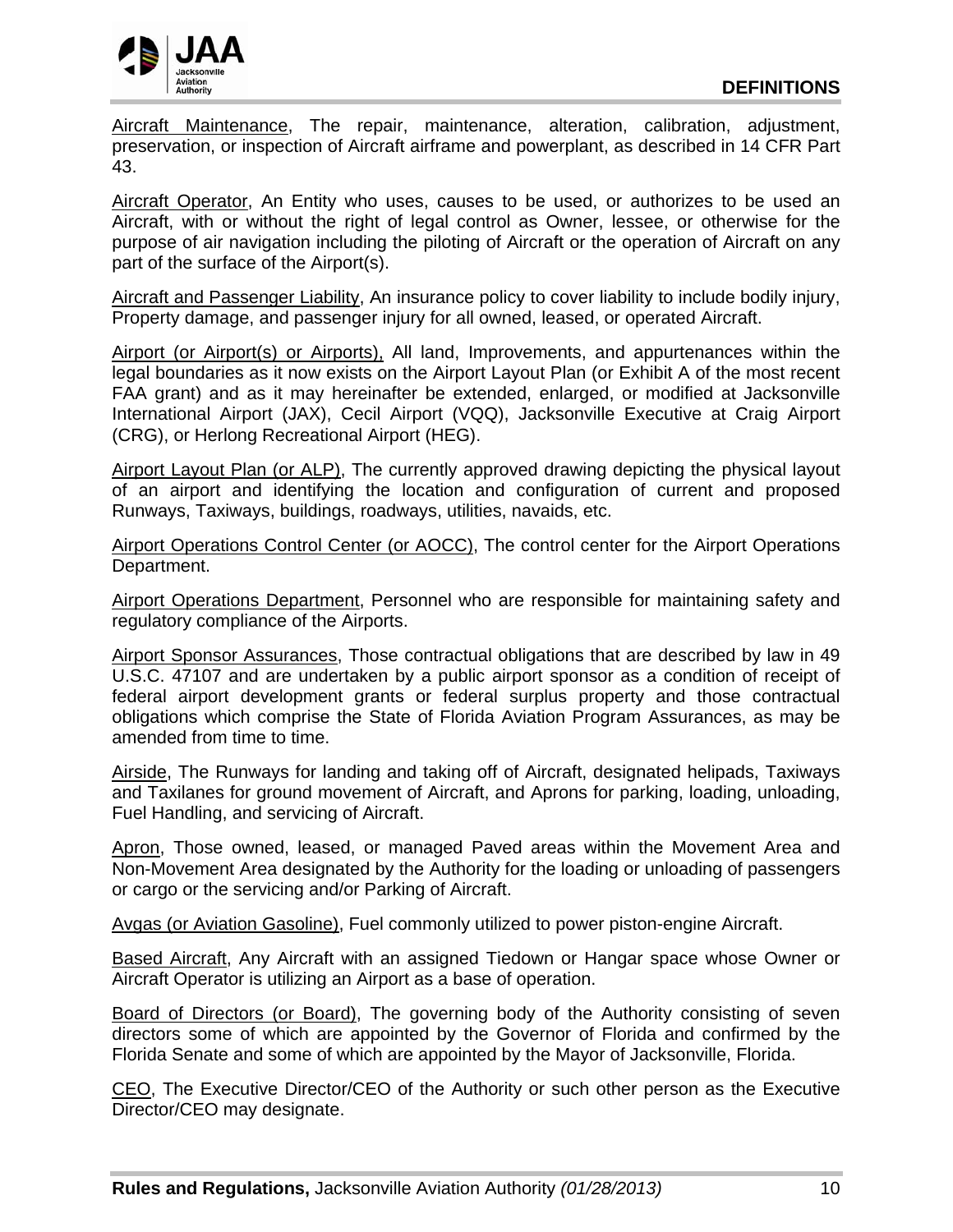

Certificates of Insurance, A certificate provided by and executed by a Permittee's insurance company evidencing the insurance coverages of the Permittee.

Code of Federal Regulations (or CFR), The codification of the general and permanent rules published in the United States Government Federal Register by the executive departments and agencies of the United States Government, divided into 50 titles that represent broad areas subject to federal regulation, updated once each calendar year and issued quarterly.

Commercial, An activity undertaken with the intent to generate and/or secure earnings, income, or Compensation (including exchange or barter of goods and services), and/or profit, whether or not such intents are accomplished.

Commercial General Liability, An insurance policy that covers liability for damages due to bodily injury, personal injury, Property damage contractual liability, aviation related products and completed operations and if applicable, use of unlicensed Vehicles that in any way arise from the use of the Leased Premises and operations or activities of the Entity.

Commercial Filming, Includes still, motion, or sound motion pictures or voice recordings for Commercial purposes.

Compensation, Any form of reimbursement for goods or services such as monetary, exchange, barter, favors, gratuity, etc.

Department of Homeland Security (or DHS), A single, integrated executive department (combining federal, state, and local responsibilities) of the United States Government focused on protecting the American people and their homeland. It was established by the Homeland Security Act of 2002.

Department of Transportation (or DOT), The Cabinet department of the United States Government concerned with transportation. It was established by an act of Congress on October 15, 1966 and began operation on April 1, 1967.

Derelict, Property that is in poor condition as a result of disuse or neglect.

Emergency Vehicle, Vehicle of any Agency providing law enforcement, fire protection, rescue, emergency medical or ambulatory transportation, or any Vehicle transporting an Authority official or employee in response to an official emergency call.

Employee(s), Any individual employed by an Entity which collects and pays all associated taxes on behalf of Employee. The determination of status between Employee and contractor shall be made according to the current Internal Revenue Service standards.

Entity (or Entities), Includes a person; persons; firm; partnership; limited liability partnership or corporation; Agency; unincorporated proprietorship, association, or group; or corporation other than the Authority, and includes any trustee, receiver, assignee, or other similar representatives.

Environmental Liability, An insurance policy to cover liability to include bodily injury, Property damage, and environmental damage resulting from sudden and accidental releases of pollution, and covering related or resultant cleanup and/or remediation costs arising out of the occupancy and use of the Leased Premises and/or the Airport.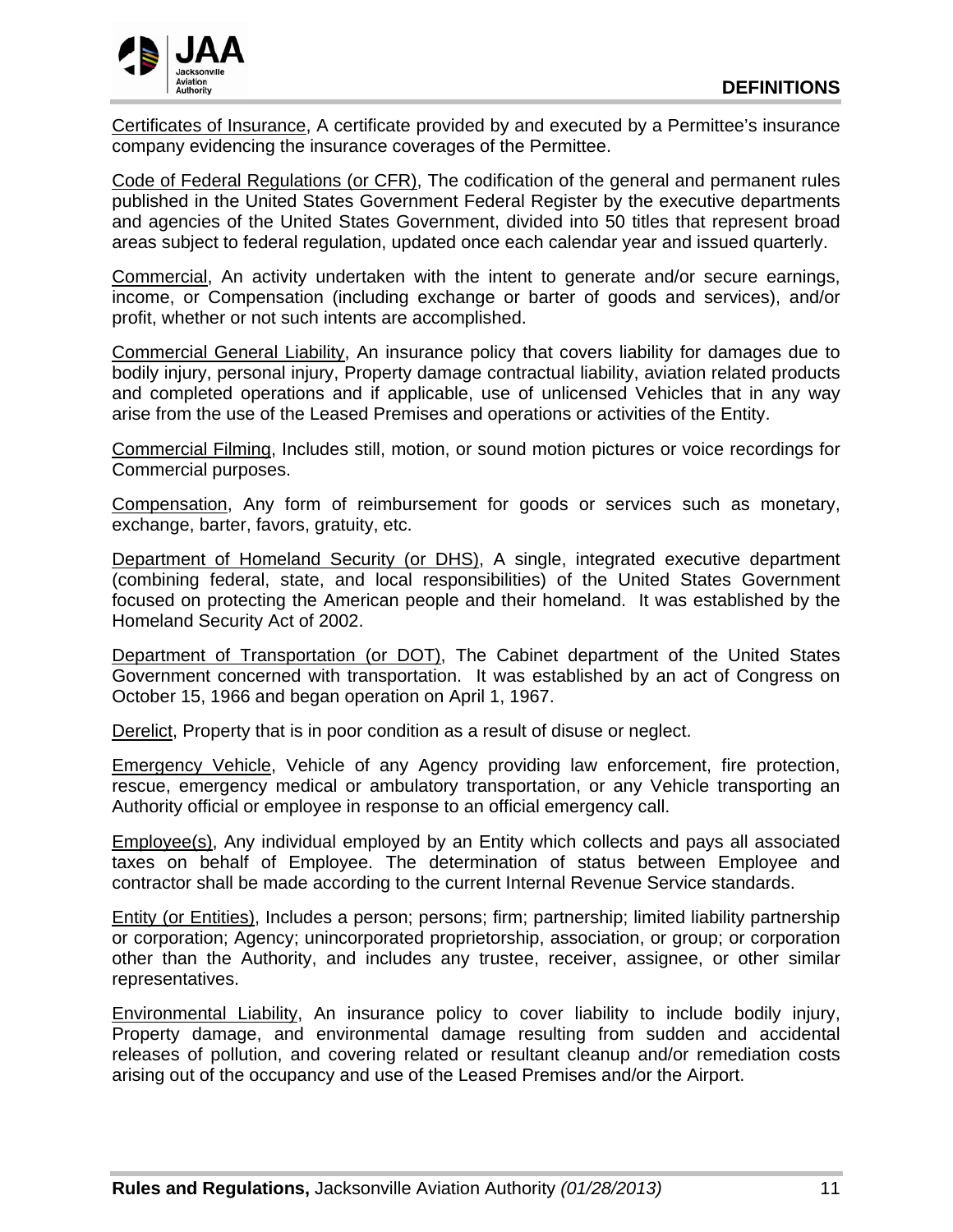

Environmental Protection Agency (or EPA), The Agency within the United States Government that has the responsibility for enforcing the environmental regulations or laws enacted by Congress. It was established by an act of Congress on December 2, 1970.

Federal Aviation Administration (or FAA), The Agency within the Department of Transportation of the United States Government that has the responsibility of regulating Aeronautical Activities. It was established by an act of Congress on April 1, 1967.

Fire Department, Jacksonville Fire and Rescue Department (JFRD) and is responsible for firefighting at the Airports.

Fixed Base Operator (or FBO), A Commercial Operator engaged in the sale of products and services and/or subleasing of facilities to Aircraft Operators and Specialized Aviation Service Operators (SASOs) as further defined in the General Aviation Minimum Standards.

Fuel, Any substance (solid, liquid, or gas) used to operate any engine in Aircraft, Vehicles, or equipment.

Fuel Handling, The transporting, delivering, fueling, defueling, dispensing, or draining of Fuel or Fuel waste products.

General Aviation, All aviation with exception of scheduled air carrier (including passengers and cargo) and government. General Aviation Aircraft are utilized for Commercial and Non-Commercial purposes including business, corporate, recreational/pleasure, charter/air taxi, industrial, agricultural, special purpose, and instructional.

General Aviation Minimum Standards, Those qualifications, standards, and criteria set forth by the Authority as the minimum requirements to be met as a condition for the right to engage in Commercial Aeronautical Activities at the Airports, as may be amended from time to time.

Hangar, Any fully or partially enclosed storage facility for an Aircraft.

Hazardous Materials, A substance, item, or agent (biological, chemical, physical) which has the potential to cause harm to humans, animals, or the environment, either by itself or through interaction with other factors.

Hangar Keeper's Liability, An insurance policy that covers liability to include Property damage for all non-owned Aircraft under the care, custody, and control of Operator.

Improvements, Any item constructed, installed, or placed on, under, or above any land on the Airport. Examples include buildings, structures, facilities, pavement, fencing, gates, landscaping, etc.

Immediate Family, One's parents, siblings, spouse, and children.

Jacksonville Aviation Authority (or Authority), Owner and manager of the Jacksonville, Florida Airport System consisting of Jacksonville International Airport, Cecil Airport, Jacksonville Executive at Craig Airport, or Herlong Recreational Airport which is governed by a Board of Directors. The Jacksonville Aviation Authority was established pursuant to 2001-319, Laws of Florida, as the successor to the Jacksonville Port Authority.

Jacksonville Airport System (or Airport System), Comprised of Jacksonville International Airport, Cecil Airport, Jacksonville Executive at Craig Airport, or Herlong Recreational Airport.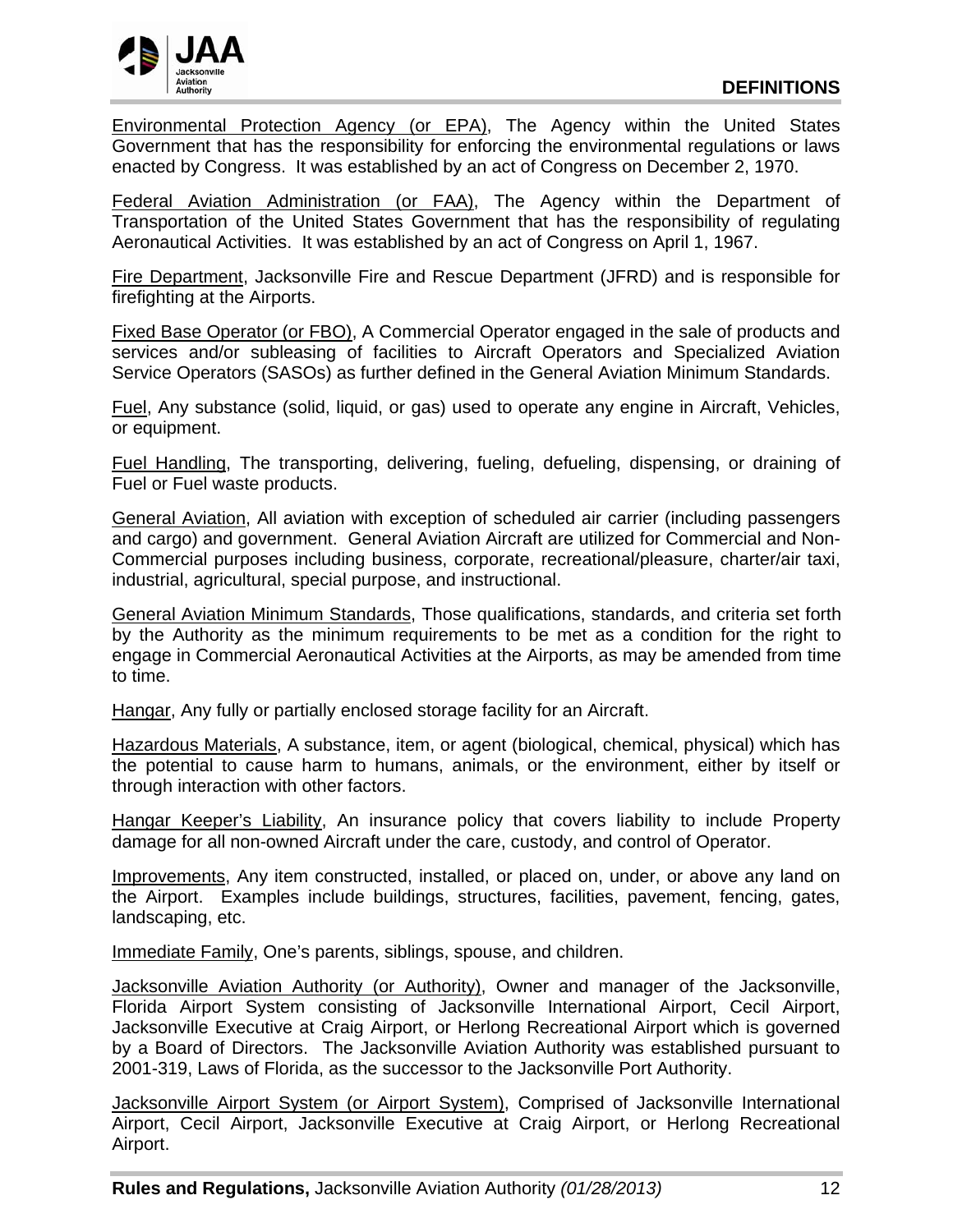

Jet Fuel, Fuel commonly utilized to power turbine-engine (Turboprop and Turbojet) Aircraft.

Law Enforcement Officer, A public-sector employee or agent charged with upholding the peace who is empowered to effect an arrest with or without warrant and who is authorized to carry a firearm in the performance of that person's duties.

Leased Premises, The land and/or Improvements used exclusively under Agreement by a Lessee or Sublessee for the conduct of the Lessee's or Sublessee's activities.

Leasehold Development Standards, The criteria set forth by the Authority to guide the development and improvement of Leased Premises, as may be amended from time to time.

Lessee, An Entity that has entered into an Agreement to occupy, use, and/or develop land and/or Improvements and engage in activities.

Light Aircraft, Aircraft having a maximum takeoff weight of 12,500 pounds or less.

Loitering, Remaining in an area for no obvious reason or not being able to give a satisfactory explanation of one's presence in an area.

Master Plan, An assembly of appropriate documents and drawings covering the development of an airport from a physical, economic, social, and political jurisdictional perspective, adopted by the Authority. The Master Plans forecasts, selection of critical aircraft, and ALP are part of the Master Plan and are approved or conditionally approved by the FAA.

Master Site Development Plan, A comprehensive plan that provides strategies for marketing, financing, and developing future aviation and non-aviation developments within an airport's boundaries. This plan addresses existing and future transportation linkages, multi-modal opportunities, building uses, building configurations, building areas and densities, road networks, wetlands and topography, utilities infrastructure, and regulatory and environmental considerations in an effort to create a realistic vision of an airport's potential with proper long-term developmental planning.

Movement Area, The Runways, Taxiways, and other areas which are utilized for taxiing, hover taxiing, takeoff, and landing of Aircraft, exclusive of Aprons. It includes all areas under the direct and positive control of ATC (when in existence or operation). Specific approval for entry onto the movement area must be obtained from ATC.

National Fire Protection Association (or NFPA), All codes, standards, and rules contained in the Standards of the National Fire Protection Association, as may be amended from time to time.

Non-Commercial, Not for the purpose of securing earnings, income, Compensation (including exchange or barter of goods and services), and/or profit.

Non-Movement Area, Those portions of an airport where Aircraft are taxied or moved without entering or crossing a parallel Taxiway or Runway consistent with the Letter of Agreement with ATC (if applicable).

Notice To Airmen (or NOTAM), Guidelines regarding aeronautical operations issued by a representative of the FAA, the Airport Operations, ATC, or other authorized Agency.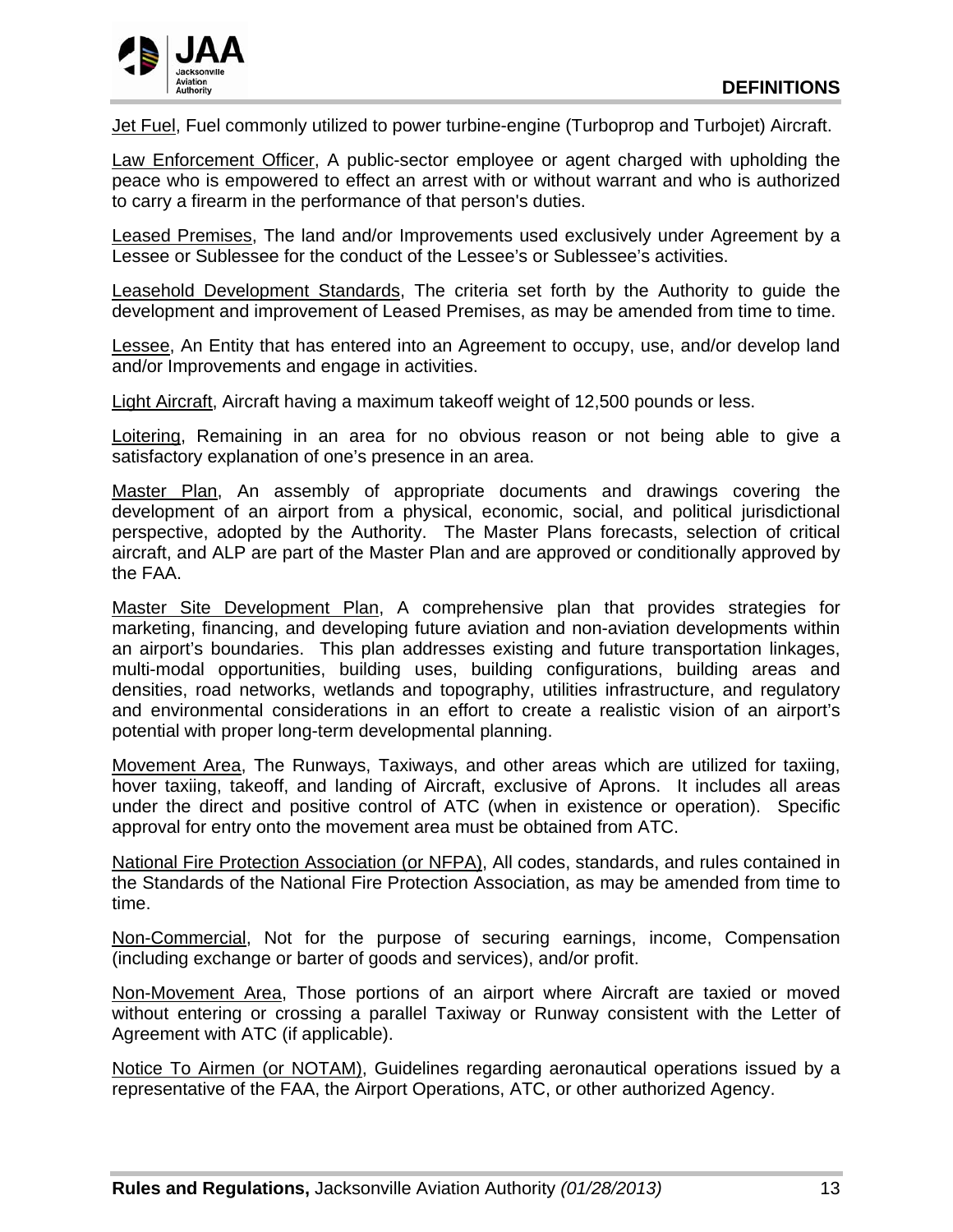

Object Free Area (or OFA), An area on the ground centered on a Runway, Taxiway, or Taxilane centerline provided to enhance the safety of Aircraft operations by having the area free of objects, except for objects that need to be located in the OFA for air navigation or Aircraft ground maneuvering purposes.

Operator, An Entity that has entered into an Agreement to engage in Commercial Aeronautical Activities.

Owner, The Entity who has legal title or right to that which is owned.

Passenger Terminal, The building at Jacksonville International Airport where the passenger processes of ticketing, baggage check-in, security screening, Aircraft boarding, baggage claim, customs, and immigration are accomplished.

Paved, Covered with asphalt or concrete that forms a firm level surface.

Permit, A license issued by the Authority to an Entity authorizing conduct of certain activities or uses at the Airport(s).

Permittee, An Entity who has a Permit to engage in a specific Commercial or Non-Commercial activity, within the confines of the Permit.

Private Vehicle, Any Vehicle operated for transportation of persons or baggage for which no revenue is being derived either directly or indirectly.

Property, Any tangible or intangible possession that is owned by an Entity.

Public Areas, Those areas normally used by the general population. Such areas include viewing areas, roadways, walkways, sidewalks, and Vehicle parking lots. Public areas do not include the areas leased by Commercial businesses unless such businesses so designate certain areas as public use areas. Public areas do not include Restricted Areas, or employee parking lots.

Readily Available, Conveniently located, in close proximity, and accessible, but not necessarily located on the Leased Premises.

Refueling Vehicle, Any Vehicle or equipment used for Fuel Handling.

Regulatory Measures, Federal, state, local, and Authority, laws, codes, ordinances, policies, resolutions, directives, rules, and regulations, General Aviation Minimum Standards including, without limitation, those of the DOT, FAA, TSA, EPA, DHS, and NFPA; all as may be in existence, hereafter enacted, and amended from time to time.

Restricted Area, Areas of the Airport, other than Public Areas, wherein entry or use thereof is restricted to authorized personnel (pursuant to applicable Regulatory Measures) including but not limited to: the AOA, Runways, Taxiways, Taxilanes, and fire lanes, maintenance facilities, mechanical rooms, electrical vaults, fire breaks and any other areas marked as such with signage.

Rules and Regulations, The rules and regulations set forth by the Authority for the safe, secure, orderly, and efficient use of the Airports, as may be amended from time to time.

Runup, Aircraft engine operation above normal idle power for purposes other than initiating or sustaining taxiing or takeoff.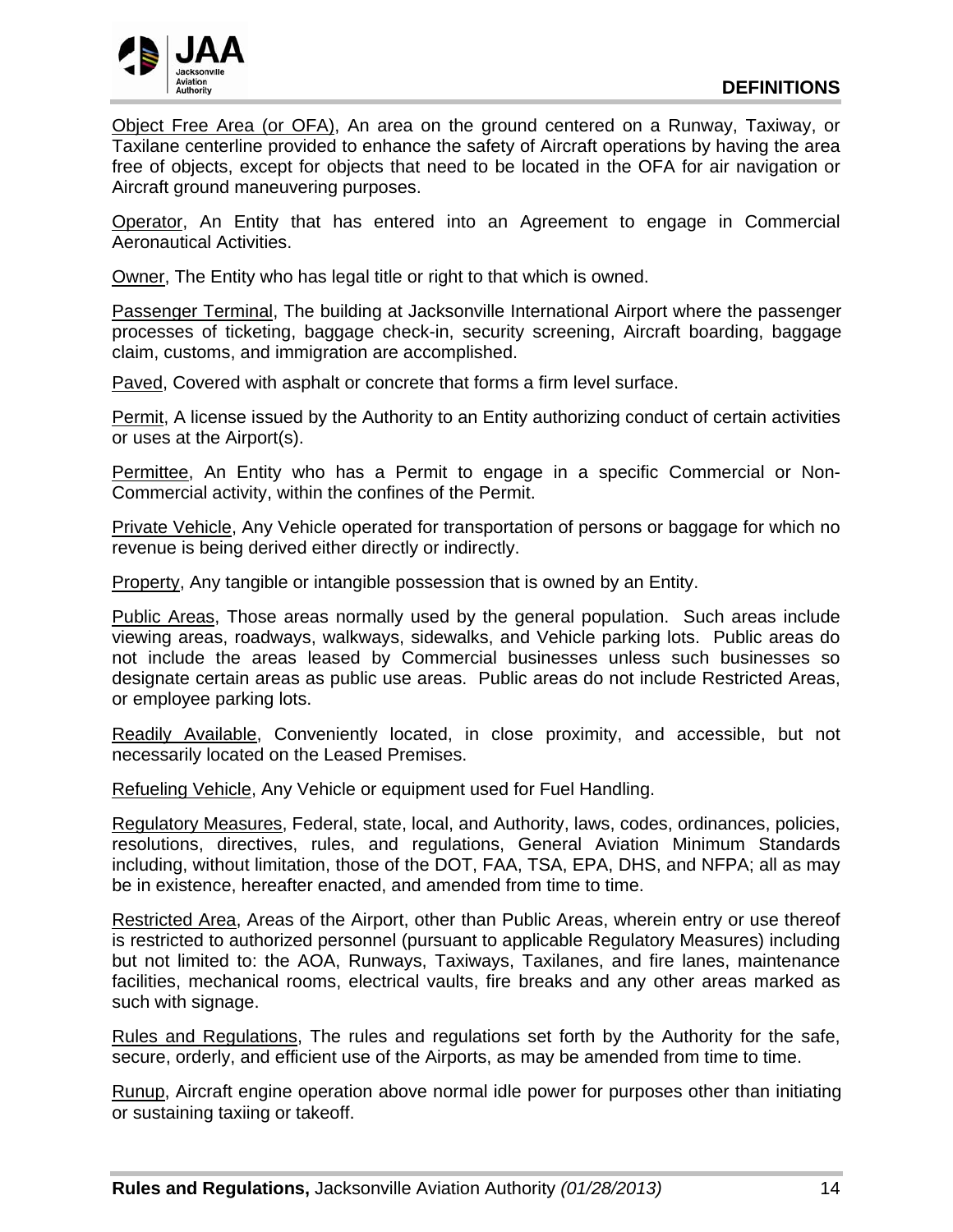

Runway, An area developed and improved for the purpose of accommodating the landing and takeoff of Aircraft.

Safety Management System (or SMS), The formal, top-down business approach to managing safety risk, which includes a systemic approach to managing safety, including the necessary organizational structures, accountabilities, policies and procedures

Self-Fueling, The fueling of an Aircraft by the Aircraft Owner, or the Owner's Employee, using the Owner's Vehicles, equipment, and resources.

Self-Service, The servicing of an Aircraft by the Aircraft Owner or the Owner's Employee, using the Owner's Vehicles, equipment, and resources.

Specialized Aviation Service Operator (or SASO), A Commercial Operator that provides any one (1) or a combination of Commercial Aeronautical Activities with exception of Aircraft Fuel and passenger, crew, and Aircraft ground services, support, and amenities. Examples include Aircraft Maintenance, avionics or instrument maintenance, Aircraft rental or Flight Training, Aircraft charter or Aircraft management, and Aircraft sales.

Spill Prevention, Control, and Countermeasures Plan (or SPCC), A written contingency plan defined by the EPA that covers procedures, points of contact, the chain of command, and individual responsibilities for preventing and controlling spills.

Standard Operating Procedures (or SOP), Written instructions which describe procedures designed to achieve uniformity when performing a specific function.

Sterile Area, The area in the Passenger Terminal beyond the security screening checkpoint(s).

Storm Water Pollution Prevention Plan (or SWPPP), The Authority's plan that identifies the controls that have been put in place to minimize the impact of storm water discharges on the environment.

Sublease, An agreement entered into by an Entity with a Lessee that transfers rights or interests in the Lessee's Leased Premises and is enforceable by law.

Sublessee, An Entity that has entered into a Sublease with a Lessee.

Taxilane, The portion of the Aircraft parking area used for access between Taxiways and Aprons which is not considered Movement Area.

Taxiway, A defined path, usually Paved, over which Aircraft can taxi from one part of an Airport to another (excluding the Runway) which is considered Movement Area.

Tiedown, An area Paved or unpaved suitable for parking and mooring of Aircraft wherein suitable Tiedown points and equipment to facilitate Aircraft Tiedown are located.

Through-the-Fence, Having direct access to the Airport's Runways and Taxiways from private property located contiguous to the Airport. Through-the-fence Operators and Permittees, while being located off-Airport property, have access to the airport's Runway and Taxiway system.

Transient Aircraft, Any Aircraft utilizing an airport for occasional transient purposes that is not based at the airport.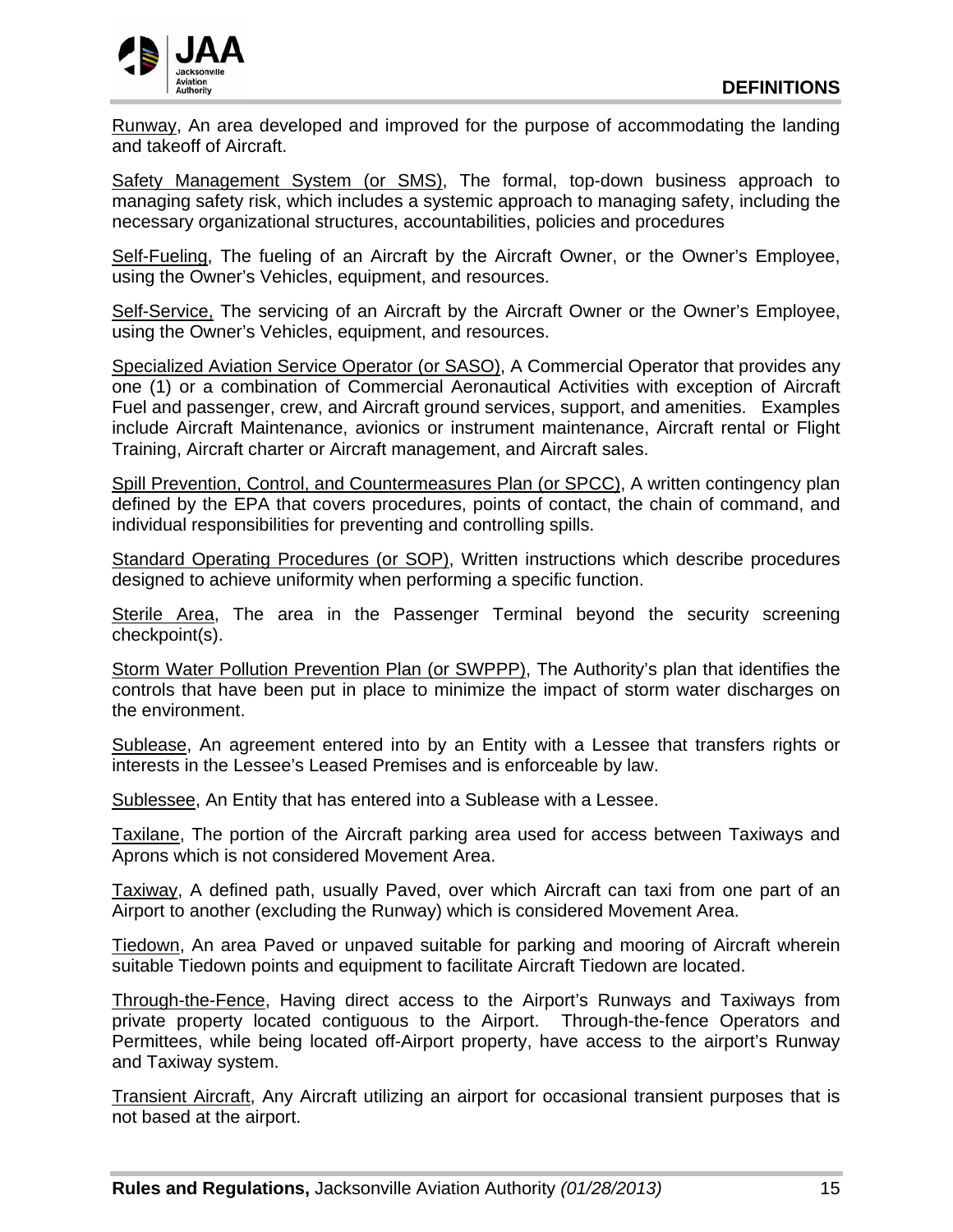

Transportation Security Administration (or TSA), The Agency within the Department of Homeland Security of the United States Government responsible to safeguard United States transportation systems and ensure secure air travel. It was established by the Aviation and Transportation Act, passed on November 19, 2001.

Users, Lessees', Sublessees', Operators' and Permittees' employees, sublessees, contractors, subcontractors, and visitors and all other Entities that use the Airports.

Vehicle, Any device that is capable of moving itself, or being moved, from place to place upon wheels, but does not include any device designed to be moved by human muscular power or designed to move primarily through the air.

Vehicle Operator, Any person who is in actual physical control of a Vehicle.

Vehicular Liability or Business Automobile Liability**,** An insurance policy that covers liability to include bodily injury and Property damage for all Vehicles arising out of the use, loading, and unloading of owned, non-owned, or hired Vehicles.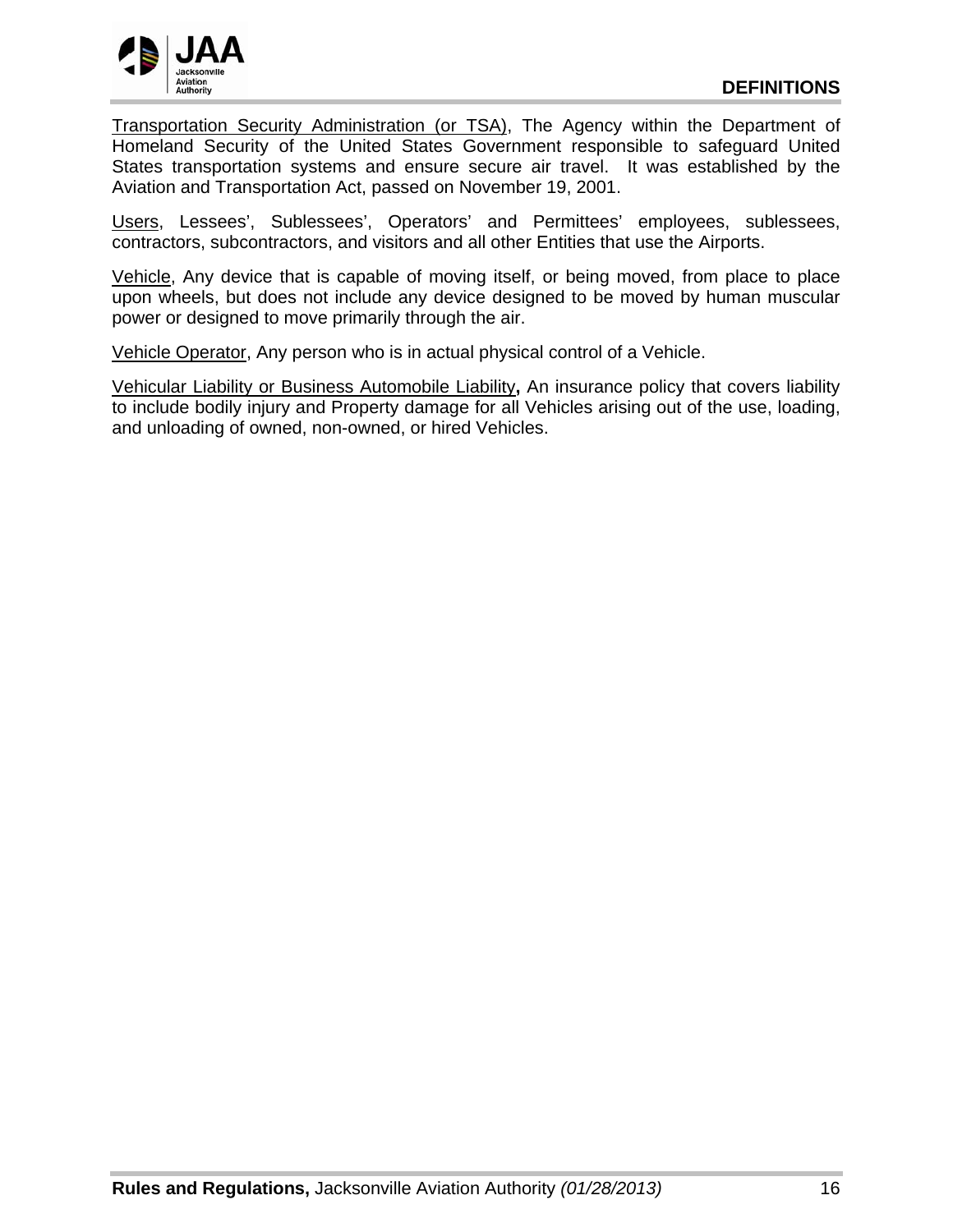

# **ARTICLE 3. GENERAL RULES AND REGULATIONS**

# **Section 3-1.** *Access To, Entry Upon, or Use of the Airports*

- (a) Access to or entry upon the Airports shall be made only at locations designated by the Authority.
- (b) Any permission granted directly or indirectly, expressed or implied, to any person to enter upon or use the Airports is conditioned upon:
	- (1) full and complete assumption of responsibility by any person taking advantage of such permission and
	- (2) full and complete compliance with these Rules and Regulations;
- (c) The arrival or departure of an Aircraft at an Airport shall constitute an agreement by the Aircraft Owner, the Aircraft Operator, Aircraft crew members, and Aircraft passengers to fully comply with these Rules and Regulations.
- (d) Any person accessing, entering upon, or using the Airports shall defend, indemnify, save, protect, and hold harmless the Authority and the Board, individually and collectively, and their representatives, officers, officials, employees, agents, and volunteers from any and all claims, demands, damages, fines, obligations, suits, judgments, penalties, causes of action, losses, liabilities, administrative proceedings, arbitration, or costs arising from or related to the person's activities at the Airports and/or the manner in which the Airports are constructed, maintained, operated, managed, or used.
- (e) Any person accessing, entering upon, or using the Airports shall be fully and completely responsible for their actions and all actions of any person to whom they provide or facilitate access to, entering upon, or use of the Airports, whether directly or indirectly, express or implied.

# **Section 3-2.** *Restricted Areas and Sterile Areas (JAX Only)*

- (a) Access to Restricted Areas is limited to persons:
	- (1) with a proper and current Authority issued Security Identification Area (SIDA) Badge,
	- (2) under appropriate supervision or escort, or
	- (3) as otherwise approved by the Authority.
- (b) Access to or entry to Sterile Areas is limited to persons who have been screened by Transportation Security Administration (TSA) personnel and possess a valid boarding pass, Authority issued Sterile Area Access badge, Authority issued SIDA Badge, or person under appropriate supervision and escort by a person with an Authority issued Airport Identification Badge.

## **Section 3-3.** *Airport Identification Badge*

(a) **JAX Only** – Persons requiring access or entry to a Restricted Area or a Sterile Area shall complete and submit an Airport Identification Badge Application to the Authority.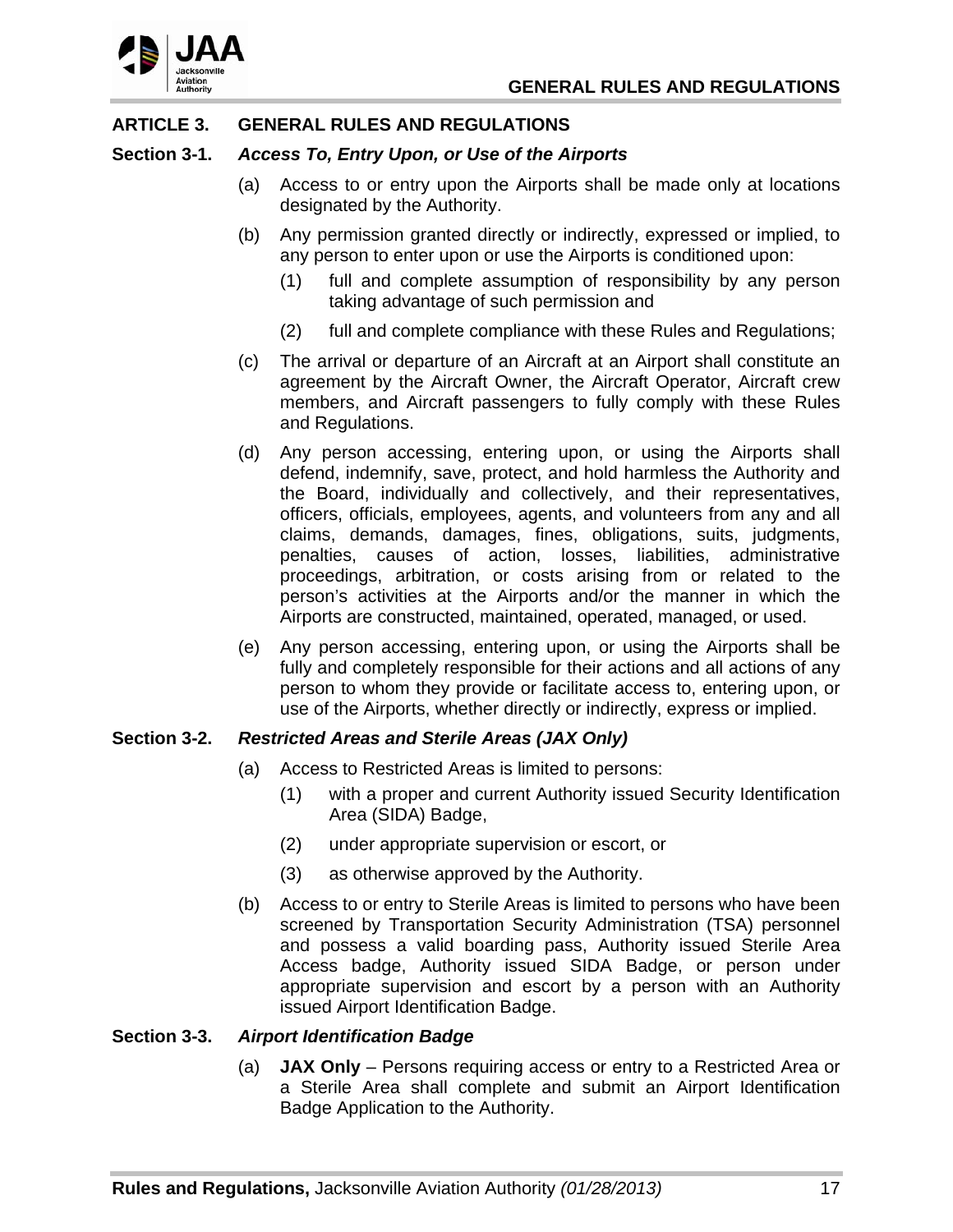

- (b) **JAX Only** Prior to accessing or entering a Restricted Area, persons shall possess an Authority issued Airport Identification Badge, screened by TSA or properly escorted.
- (c) All employees of a Lessee, Sublessee, Operator, or Permittee at the Airports is required to obtain an Authority issued Airport Identification Badge. Prior to obtaining an Airport Identification Badge, an Authorization Signature Letter listing at least one person who is authorized to request Airport Identification Badges on behalf of the Lessee, Sublessee, Operator, or Permittee shall be submitted to the Authority.
- (d) **JAX Only** Prior to obtaining an Authority issued Airport Identification Badge, a person must be fingerprinted by the Authority for a required background check, to the extent allowable by law, including, but not limited to, reference and prior employment history.
- (e) Persons desiring or in possession of an Authority issued Airport Identification Badge shall complete all Authority training programs and meet all related requirements as may be amended by the Authority from time to time.
- (f) All fees as established and assessed by the Authority must be paid in advance by persons seeking to obtain or renew an Authority issued Airport Identification Badge.

# **Section 3-4.** *Security*

- (a) The Authority's Public Safety and Security Department has the overall responsibility for security of the Airports. The Director of Aviation Security is tasked by the Authority to ensure a safe and secure environment at the Airports.
- (b) Lessees and Sublessees are responsible for the internal security of Leased Premises, including Aprons.
- (c) Persons using the Airports shall fully comply with the security requirements established by the Authority.
- (d) Security gates that provide access to the AOA shall remain closed, locked, and secured except when actually in use.
	- (1) Vehicle Operators shall stop the Vehicle and allow the gate to fully close before proceeding. The Vehicle Operator shall also ensure that no other Vehicles or persons gain access to the Airport while the gate is in the process of opening or closing. If the Vehicle Operator cannot prevent such access, the Vehicle Operator shall immediately contact the Authority or "911".
- (e) Tampering with, interfering with, or disabling the lock or closing mechanism, or breaching any other security device is prohibited unless authorized by the Authority.
- (f) Persons who have been provided a code or device for the purpose of obtaining access to a Restricted Area shall not, under any circumstances, divulge, duplicate, or otherwise distribute or convey the code or device to any other person unless authorized by the Authority.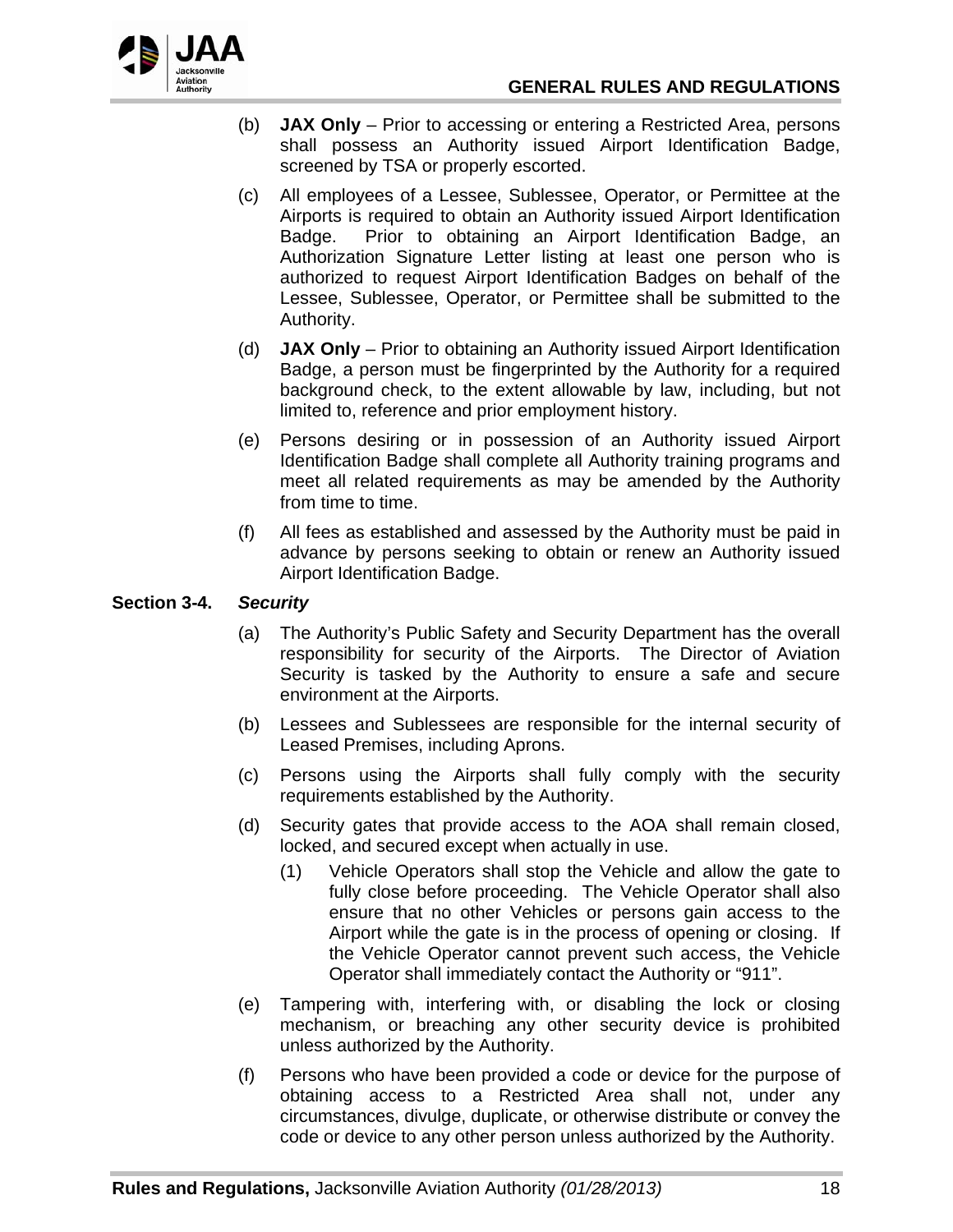

# **Section 3-5.** *Commercial Aeronautical Activities*

- (a) Any Entity engaging in Commercial Aeronautical Activities must fully comply with the General Aviation Minimum Standards.
- (b) Any Entity basing an Aircraft at the Airport shall not permit said Aircraft to be used for a Commercial Aeronautical Activity unless such Commercial Aeronautical Activity is expressly authorized by Agreement.
	- (1) Notwithstanding the foregoing, such Aircraft may be used by the Aircraft Owner for the purpose of training or otherwise maintaining or increasing the flying proficiency of the Aircraft Owner or members of the Aircraft Owner's Immediate Family.

## **Section 3-6.** *Accidents*

- (a) Any person involved in or witnessing an Accident involving person(s) or damage to Property shall immediately call (904) 741-2040. For an emergency call "911" or (904) 741-2040. Such person shall remain at the scene and respond to the inquiries of (and provide the information requested by) the Authority, Law Enforcement Officers, Fire Department personnel, and/or investigative personnel.
	- (1) No person shall tamper with an Accident scene or fail to comply with any directive issued by the Authority, a Law Enforcement Officers, Fire Department personnel, or any other Agency having jurisdiction over the Accident scene.
	- (2) Unauthorized entry to the AOA to gain access to an Accident scene is prohibited.

#### **Section 3-7.** *Solicitation, Picketing, Demonstrations, and Special Events*

- (a) Conduct of or participation in solicitation, picketing, demonstrating, parading, marching, patrolling, sit-ins, sit-downs, or other related activities and/or assembling, carrying, distributing, or displaying pamphlets, signs, placards, or other materials is prohibited without prior written permission of the Authority.
	- (1) When approved by the Authority, such activities shall only be conducted in those areas identified by the Authority.
	- (2) The process to obtain Authority permission is set forth in the Appendix.

#### **Section 3-8.** *Signage and Advertisements*

- (a) Signage must be consistent with the Leasehold Development Standards.
- (b) **JAX Only**  Signage must be consistent with the Sign Program Standards Manual.
- (c) Advertisements, notices, circulars, and/or handbills may not be posted, displayed, or distributed in Public Areas without the prior written permission of the Authority and then, only after paying all applicable rents or fees imposed by the Authority.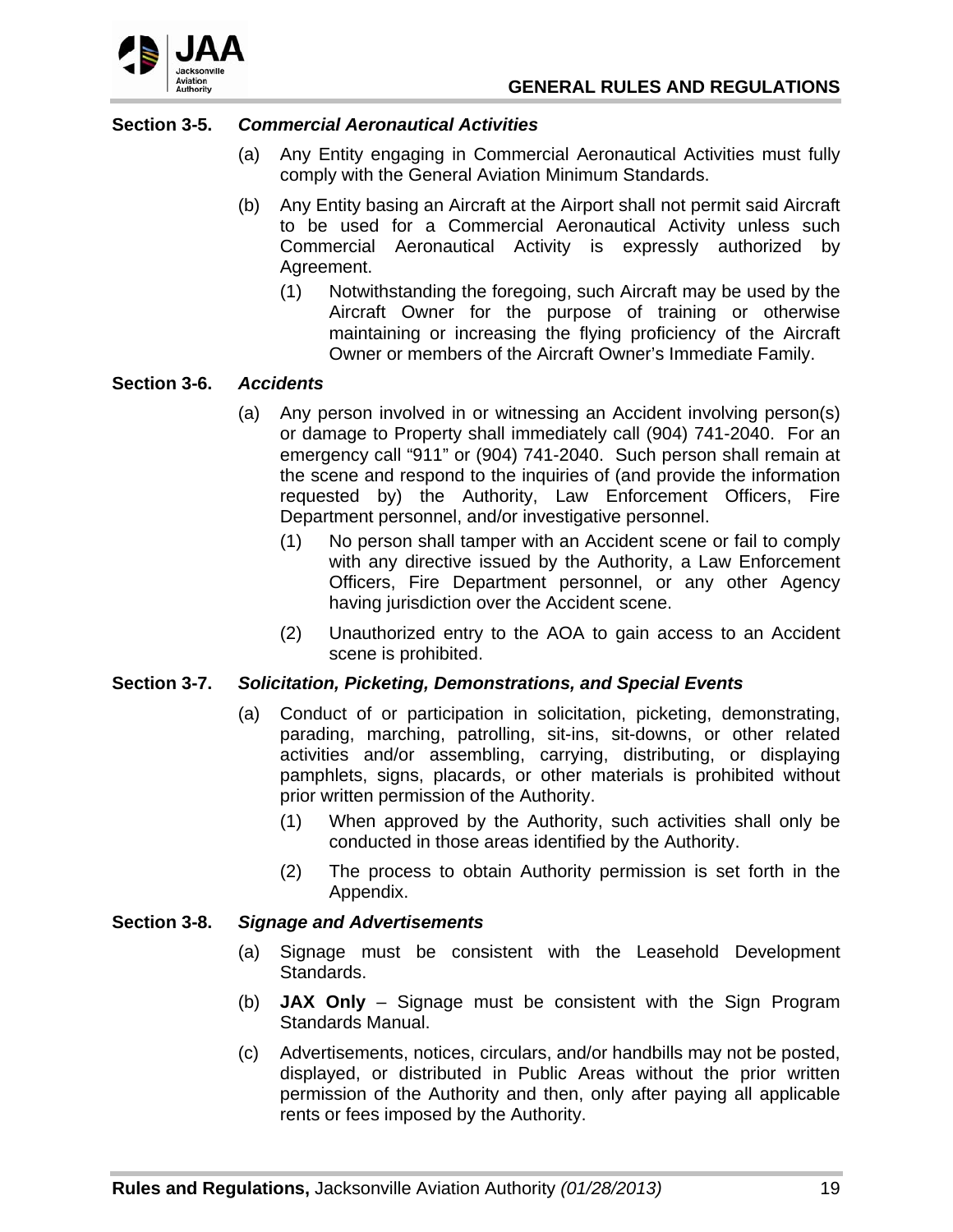

- (1) The posting, display, or distribution of signs, advertisements, notices, circulars, and/or handbills on Aircraft, Vehicles, or equipment is prohibited.
- (2) The Authority has the right to remove or relocate any such sign, advertisement, notice, circular, handbill, or other related posting or display.

# **Section 3-9.** *General Conduct*

- (a) No person shall make, possess, use, offer for sale, pass, or deliver any forged or falsely altered pass, permit, identification card, sign, and/or other authorization purporting to be issued by or on behalf of the Authority.
- (b) No person shall use or otherwise conduct themselves in any area in any manner contrary to the directions posted in or for that area.
- (c) Destroying, damaging, injuring, defacing, disturbing, or tampering with Property is prohibited.
	- (1) Any and all Property damaged or destroyed shall be replaced (or replacement shall be paid for) by the person(s) responsible for such damage or destruction.
- (d) Smoking or carrying lighted cigars, cigarettes, or pipes in any Public Area of the Airports, except in areas specifically designated by the Authority and posted as public smoking areas, is prohibited.
- (e) No person shall be intoxicated; commit any disorderly, obscene, lewd, indecent, or unlawful act; or commit any act of nuisance (including the use of abusive or threatening language) at the Airport.
- (f) The Authority reserves the right to exclude or expel any person, who, in the judgment of a Law Enforcement Officer, is intoxicated or under the influence of drugs or alcohol.
- (g) Loitering at the Airports is prohibited on Authority property except in specifically designated areas.
- (h) Starting, moving, using, or interfering with the safe operation of any Aircraft, Vehicle, or equipment without the permission of the Aircraft, Vehicle, or equipment owner or by specific direction of the Authority is prohibited.
- (i) No person shall use an escalator, elevator, or wheelchair for any purpose other than the purpose for which it is designed and intended and then only in the manner posted.
- (j) No person shall engage in activities that are, as determined by the Authority, disruptive to Users of the Airports and/or that create a hazard or risk of injury or death to a person(s) or damage to Property.
- (k) The Airports shall not be used:
	- (1) to camp or stay overnight, or
	- (2) for any improper, objectionable, or immoral purposes as determined by the Authority.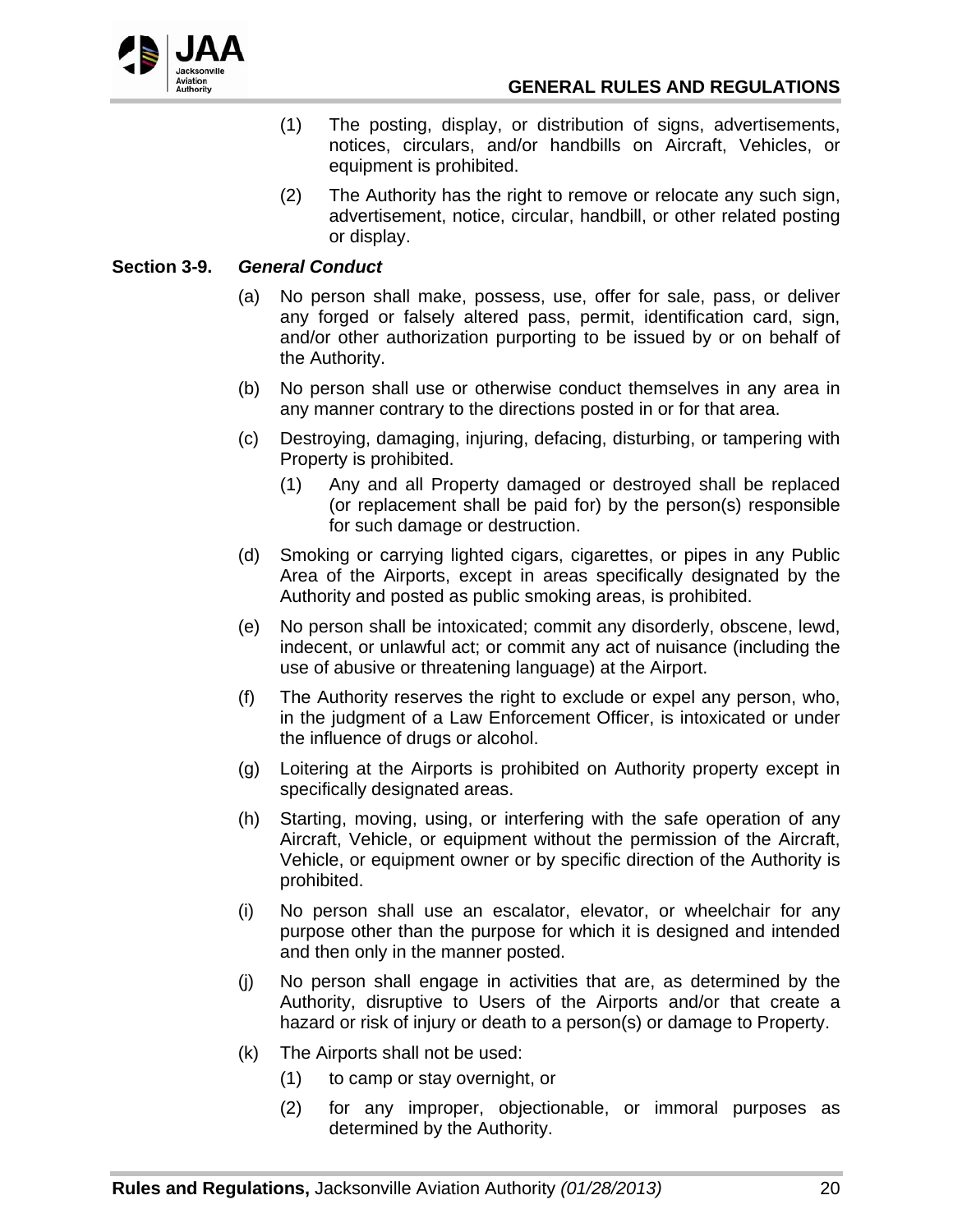

(l) Leased Premises are expressly for the conduct of the Lessees or Sublessees activities. No person other than employees and customers of the Lessee or Sublessee shall make use of the Leased Premises or loiter on such premises without permission of the Lessee or Sublessee.

## **Section 3-10.** *Abandoned, Derelict, or Lost Property*

- (a) Abandoned, Derelict, or lost Property found in Public Areas including, without limitation, Aircraft, Vehicles, equipment, machinery, baggage, or parts thereof shall be reported or turned in to the Authority.
- (b) The Authority will comply with relevant portions of Florida Statute 705, Lost or Abandoned Property, upon identifying Abandoned Property.

## **Section 3-11.** *Use of Roadways and Walkways*

- (a) No person shall travel at the Airports other than on the roadways, walkways, or other areas provided or designated for a specific type or class of traffic.
- (b) No person shall occupy the roadways or walkways in such a manner as to hinder or obstruct their proper use.

#### **Section 3-12.** *Animals*

- (a) No person shall bring animals, birds, reptiles, or insects, except for special assistance animals or animals used for law enforcement purposes on the Airports, unless destined for air transport and restrained by a leash, container, or crate.
	- (1) Domestic pets may be at the Airports only if kept inside Lessee's, Sublessee's, Operator's, Permittee's, or User's facilities, Aircraft, or Vehicles.
- (b) No person shall intentionally hunt, pursue, trap, catch, injure, or kill any bird, fish, or animal except as provided below:
	- (1) **VQQ Only**  Hunting and fishing may be permitted in season upon obtaining written authorization from the Authority in areas designated for such use.
- (c) No person shall feed or perform any other act to encourage the congregation of birds or other animals.

#### **Section 3-13.** *Weapons and Explosives*

- (a) Weapons (including, but not limited to, firearms, tear gas, mace, pepper spray*,* or other similar devices, materials, or substances) or explosives may only be carried (possessed) and/or handled in accordance with applicable Regulatory Measures.
	- (1) No person shall carry a weapon inside the Passenger Terminal or in the Sterile Area in accordance with Florida Statutes, Chapter 790 Weapons and Firearms except for the sole purpose of checking an encased weapon for shipment purposes as baggage to be lawfully transported on any Aircraft.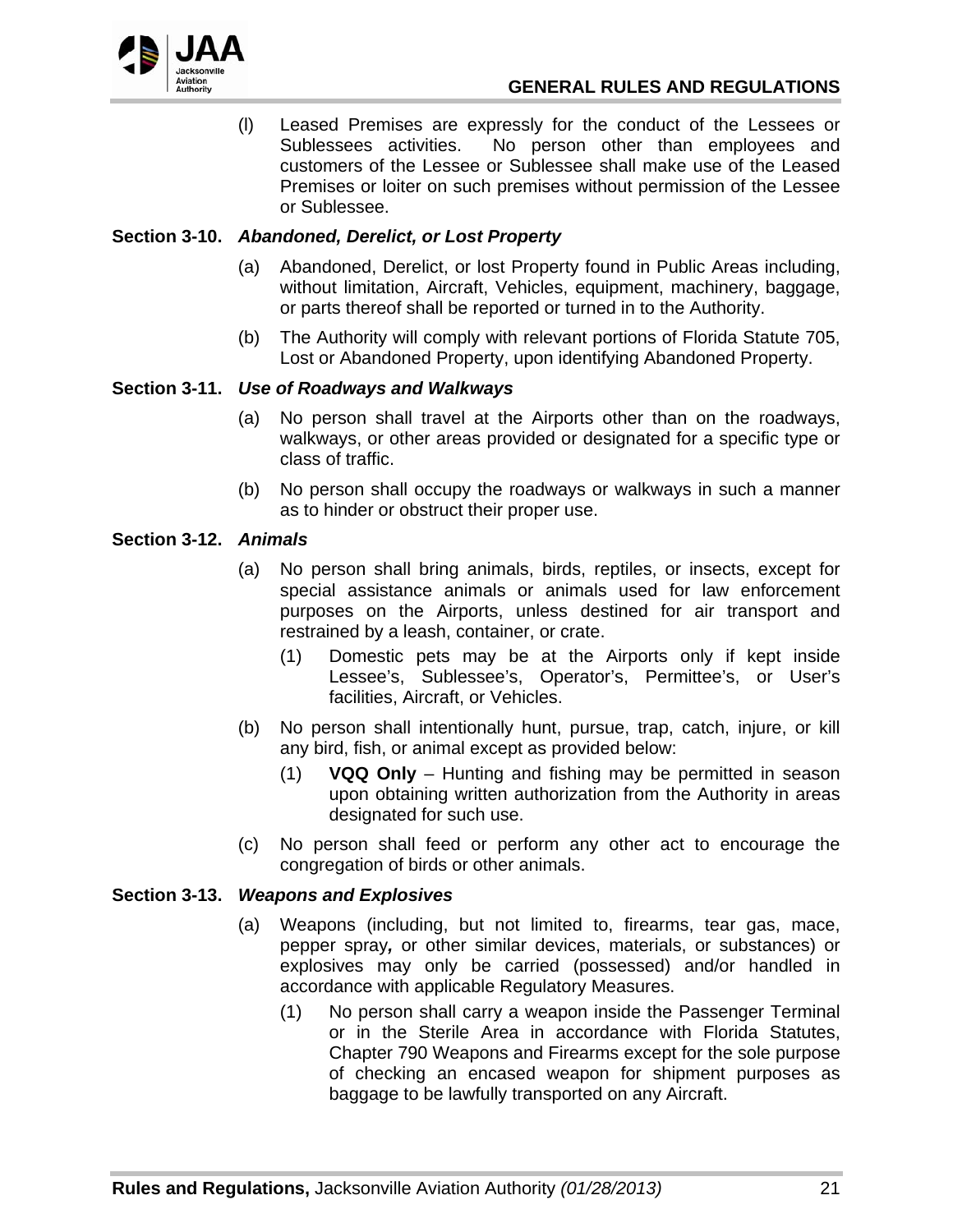

- (b) Discharge of any weapon at the Airports is prohibited, except in the performance of official duties, the lawful defense of persons or Property, or by authorized personnel for purposes of wildlife management.
- (c) No person shall store, keep, handle, use, dispose of, or transport any Class A or Class B explosives or Class A poison (as defined in the Interstate Commerce Commission Regulation for transportation of explosives and other dangerous articles) or any other poisonous substance or material (solid, liquid, or gas) at such time or place or in such manner or condition that may unreasonably endanger persons or Property or would be likely to do so.
- (d) No person shall possess or ignite Class C explosives (e.g., fireworks, firecrackers, etc.) with exception of explosives that may be used by Authority authorized personnel for purposes of wildlife management.

# **Section 3-14.** *Alcoholic Beverages*

- (a) Consumption of alcoholic beverages shall take place only in locations (including Leased Premises) and at the times approved in writing by the Authority.
- (b) The Authority reserves the right to exclude or expel any person who, in the judgment of a Law Enforcement Officer, is intoxicated or under the influence of alcoholic beverages or drugs or violates any provision of these Rules and Regulations.

# **Section 3-15.** *Use of Public Areas*

- (a) Marking or defacing the floors, walls, windows, ceilings, or any other surface is prohibited.
- (b) Use of the Public Area in any facility or in any area for sleeping or other purposes in lieu of a hotel, motel, or other accommodations is prohibited unless authorized by the Authority.

# **Section 3-16.** *Elevators and Escalator Usage*

**JAX Only** – Contractors are restricted from moving any equipment or freight on escalators, or working in a manner affecting the operation of the escalators unless authorized by the Authority.

## **Section 3-17.** *Trash Receptacles and Dumping*

- (a) Trash (which includes, but is not limited to, rubbish, garbage, refuse, discarded paper, boxes, crates, and litter of any kind) shall not be placed, discharged, or deposited at the Airports except in trash receptacles.
- (b) Biowaste shall not be placed, discharged, or deposited at the Airports except in specially designated receptacles.
	- (1) Such areas shall be kept clean and sanitary.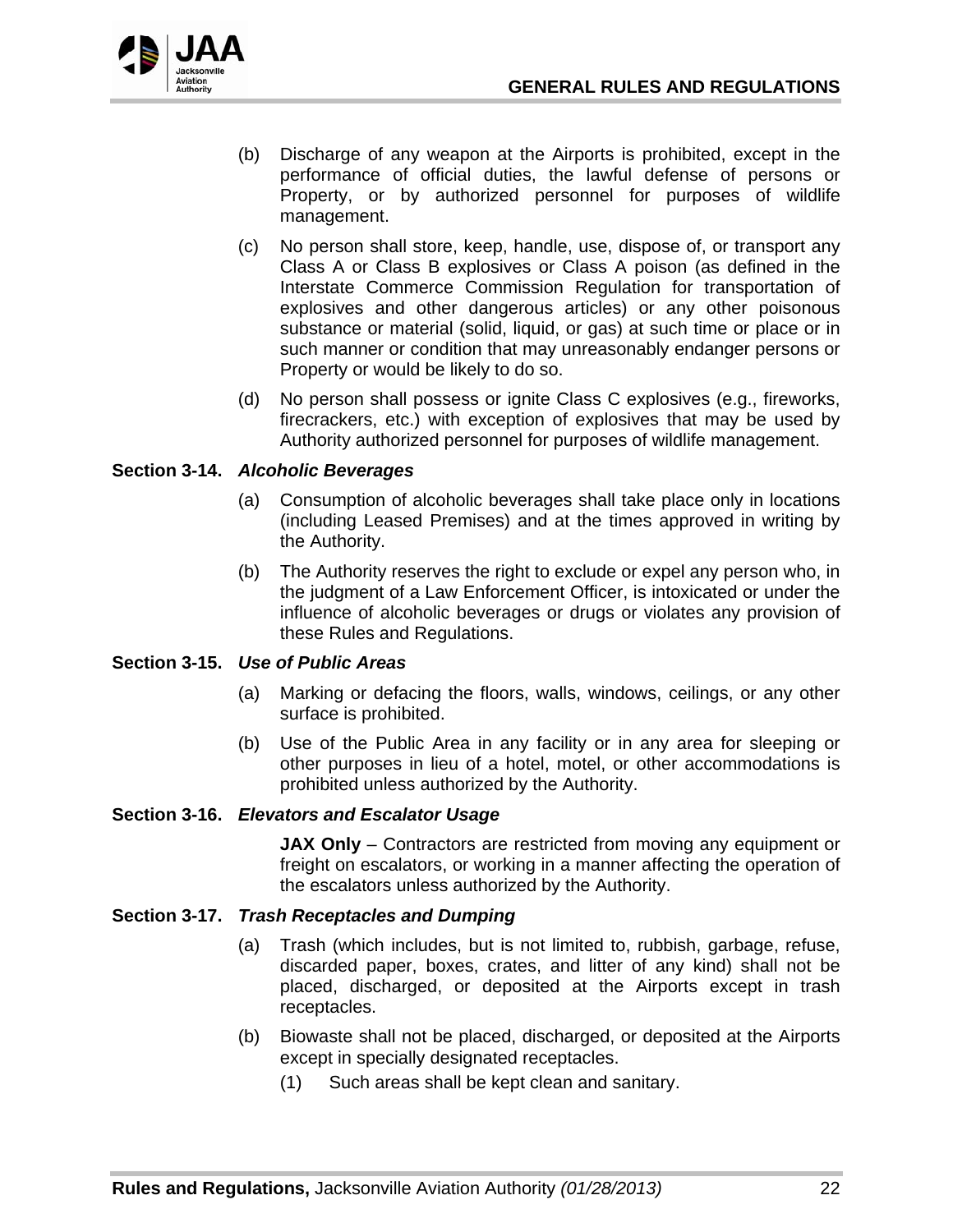- (2) Trash receptacles shall be emptied with sufficient frequency to prevent overflowing and shall be cleaned with sufficient frequency to prevent the development of offensive odors.
- (3) Exterior trash receptacles shall be equipped with securely fastened lids.
- (c) Trash shall not be brought to the Airports.
- (d) The burning of trash is prohibited.

## **Section 3-18.** *Fire and Flammable Materials*

- (a) Practices recommended by the National Fire Protection Association (NFPA) and all fire codes, regulations, or directives issued by the Fire Department and/or the Authority shall be fully complied with.
- (b) Entities shall exercise the utmost care to guard against fire and injury or death to a person(s) or damage to Property.
- (c) In no event shall smoking or carrying lighted cigars, cigarettes, or pipes occur within 50 feet of any Aircraft, Refueling Vehicles, Fuel storage facilities, or emergency generators.
- (d) Open flames (i.e., candles, fixtures, or fires) are prohibited without the prior written permission of the Authority and the Fire Department.
	- (1) This excludes open flames utilized by Lessees, Sublessees, Operators, and Permittees in the performance of Aircraft Maintenance.
	- (2) With the prior written permission of the Authority and the Fire Department, Aircraft Rescue and Fire Fighting (ARFF) personnel may engage in training exercises which require open flames.
- (e) Any uncontrolled fires (regardless of the size of the fire or whether or not the fire has been extinguished) shall be reported immediately to "911".
- (f) No person shall tamper with any fire extinguisher or related equipment or use the same for any purpose other than fire prevention or fire fighting.
	- (1) Such equipment may be inspected by the Fire Department and/or Authority at any time.
		- a. A tag showing the date of the last inspection (and who performed the inspection) shall be attached to each unit and records, acceptable to fire underwriters, shall be kept documenting the status of each unit.
- (g) No person shall block or modify any self-closing fire door or do anything which would interfere or prevent its closing in the event of a fire.
- (h) Flammable materials shall only be used or stored in accordance with the practices recommended by the NFPA and in full compliance with the codes, regulations, and directives issued by the Fire Department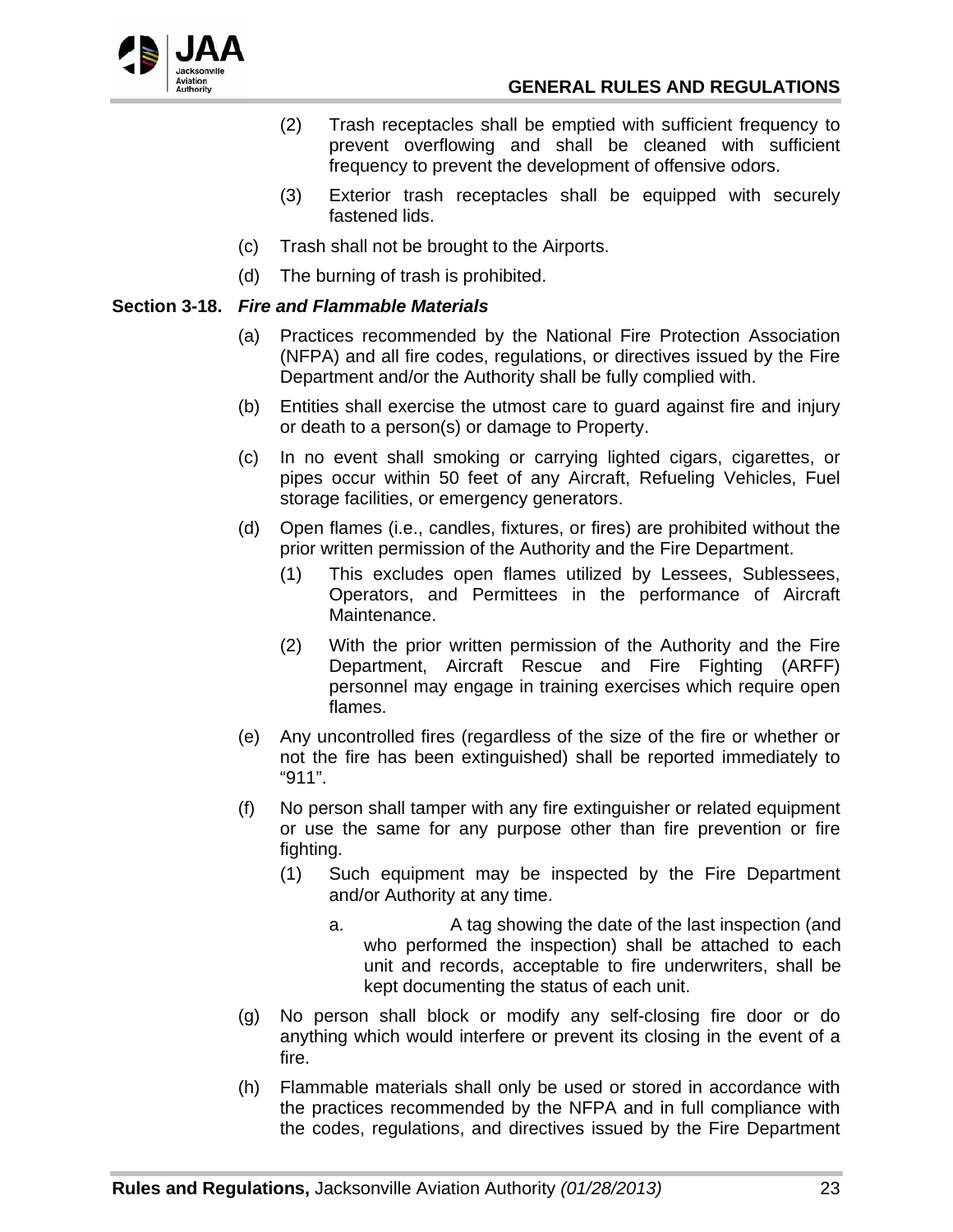

and/or the Authority, the Authority's Storm Water Pollution and Prevention Plan (SWPPP), the Authority's Spill, Prevention, Control, and Countermeasures (SPCC) plan, and Regulatory Measures.

- (i) The use of flammable, volatile liquids having a flash point of less than 100 degrees Fahrenheit is prohibited unless such operations are conducted in open air or in a room specifically approved for the purpose for which the liquid is being used. The room must be properly fireproofed and equipped with appropriate and readily accessible fireextinguishing apparatus.
	- (1) The practices recommended in NFPA Pamphlet No. 30 (Flammable and Combustible Liquids Code), NFPA Pamphlet No. 410D (Safeguarding Aircraft Cleaning, Painting and Paint Removal), and NFPA Pamphlet No. 410F (Aircraft Cabin Cleaning and Refurbishing Operations) shall be adhered to in all cleaning, painting, refurbishing, and other operations using flammable liquids including the storage of such liquids.

# **Section 3-19.** *Hazardous Materials*

- (a) No person shall store, keep, handle, use, dispense, discharge, or transport any Hazardous Materials in contravention of any Regulatory Measure. Proper permits must be obtained from the Agency having jurisdiction, copies must be maintained on file for review by the Authority, and prior notification must be given to the Authority.
	- (1) At least 24 hours advanced notice shall be given to the Authority to permit full investigation and clearance for any operation requiring a waiver of this provision. Permission may be given to movements of Hazardous Materials only when such materials are properly packed, marked, labeled, and limited as required by Regulatory Measures and only if such materials will not create a hazard to persons or Property.
	- (2) If the storage of Hazardous Material is approved, such material must be placed in suitable receptacles designed specifically for storage of Hazardous Materials with self-closing, tight-fitting, leak-proof lids which are properly secured and not to exceed 5 gallons.
		- a. Material Safety Data Sheets (MSDS) for all Hazardous Materials shall be maintained on-site so as to be Readily Available to emergency responders in the event of an emergency and for review, at any time, by the Authority and the Fire Department.
	- (3) No person shall use, keep, or permit to be used or kept, any foul or noxious substance or material.
- (b) Hazardous Materials (including used or spent Fuel, oil, lubricants, grease, dope, paint, varnish, lacquer, solvent, acid, and any other hazardous liquids or fluids) shall be disposed of in a manner consistent with the practices recommended by the NFPA and in full compliance with these Rules and Regulations, the Authority's SWPPP,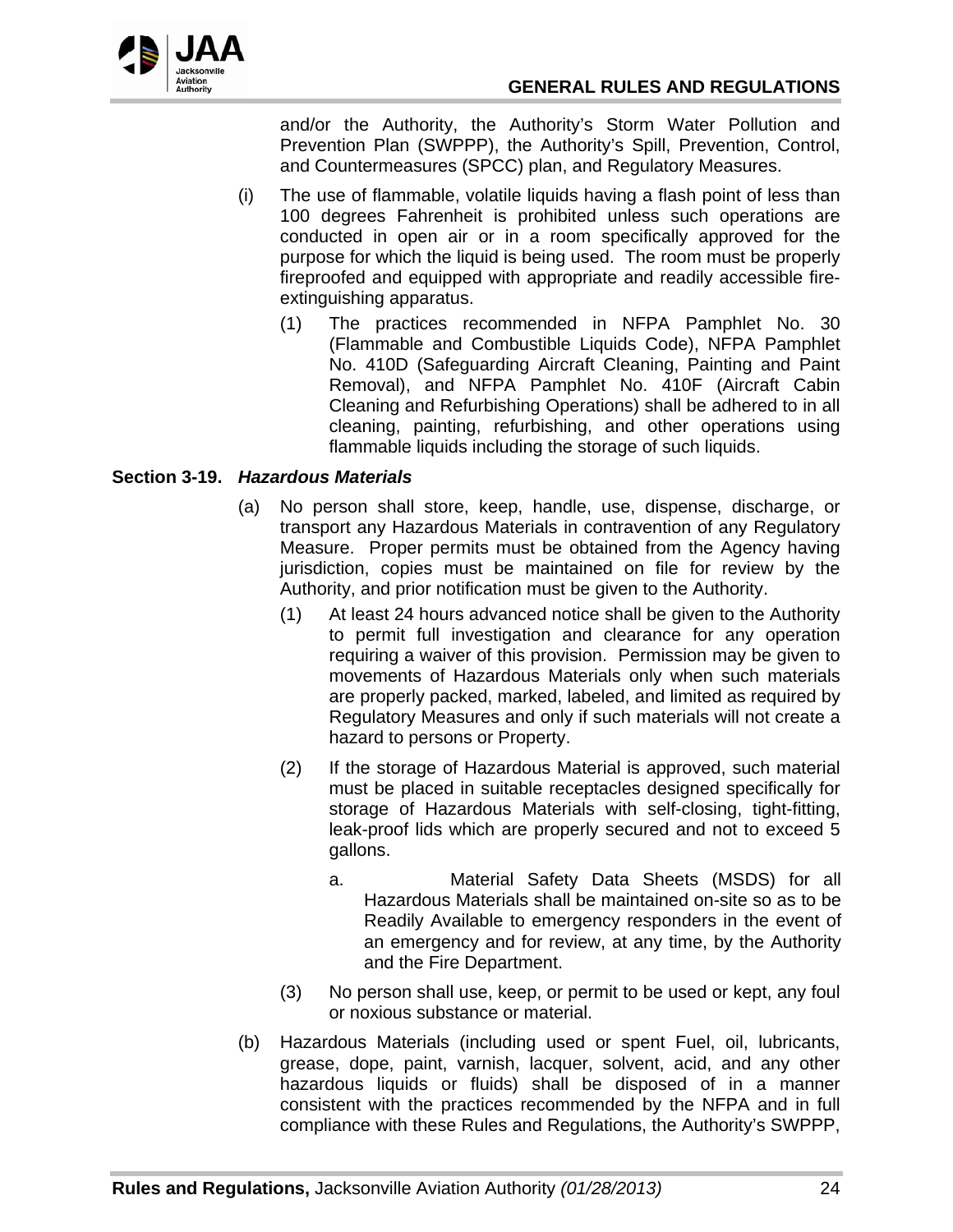

the Authority's SPCC Plan, the Authority's directives, and Regulatory Measures.

- (1) Hazardous Materials shall not be disposed of or dumped in drains, on Aprons, in catch basins, in ditches, or elsewhere on the Airports.
- (2) Used or spent engine oil shall be disposed of only at permitted waste oil stations or at approved disposal points.
- (c) All empty cans, jars, bottles, and other containers for Hazardous Materials shall be removed from the Airport(s) in a timely manner, as determined by the Authority, and shall not remain on the floor, wall stringers, or overhead storage areas of Hangars, offices, shops, or other buildings.
	- (1) Hazardous Materials shall not be stored in close proximity to operating Aircraft, Vehicles, equipment, or sources of heat nor be in excess of amounts needed as current inventory. All Hazardous Material shall be kept enclosed in a clearly marked and properly labeled container, the type and design of which must meet the approval of the Authority and the Fire Department.
		- a. Secondary containment is required for the storage of Hazardous Materials being stored in tanks, drums, or other similar storage receptacles.
		- b. Fuels or deicing fluids in containers greater than 55 gallons shall not be stored without providing prior notification (and a copy of an SPCC Plan to) the Authority and the Fire Department.
- (d) No Hazardous Materials shall be disposed of on the ground or into the air during Aircraft preflight inspections.
- (e) Any person who experiences and/or witnesses a release of Hazardous Materials shall fully comply with Section 3-20(b) of these Rules and Regulations and Regulatory Measures.
- (f) **VQQ Only** In the event of a possible hydrazine leak, the inbound Aircraft shall notify Airport Operations which will coordinate ATC to prepare for the arriving Aircraft.

# **Section 3-20.** *Environmental (Hazardous Materials) Clean Up*

(a) The party responsible for an environmental incident (to include the overflowing or spilling of Fuel, oil, lubricants, grease, dope, paint, varnish, lacquer, solvent, acid, or other Hazardous Material) is responsible for: (a) the immediate mitigation and cleanup of the overflow or spill, (b) proper disposal of the substance(s) and used cleanup materials, and (c) immediate notification of the Fire Department and the Authority at (904) 741-2040.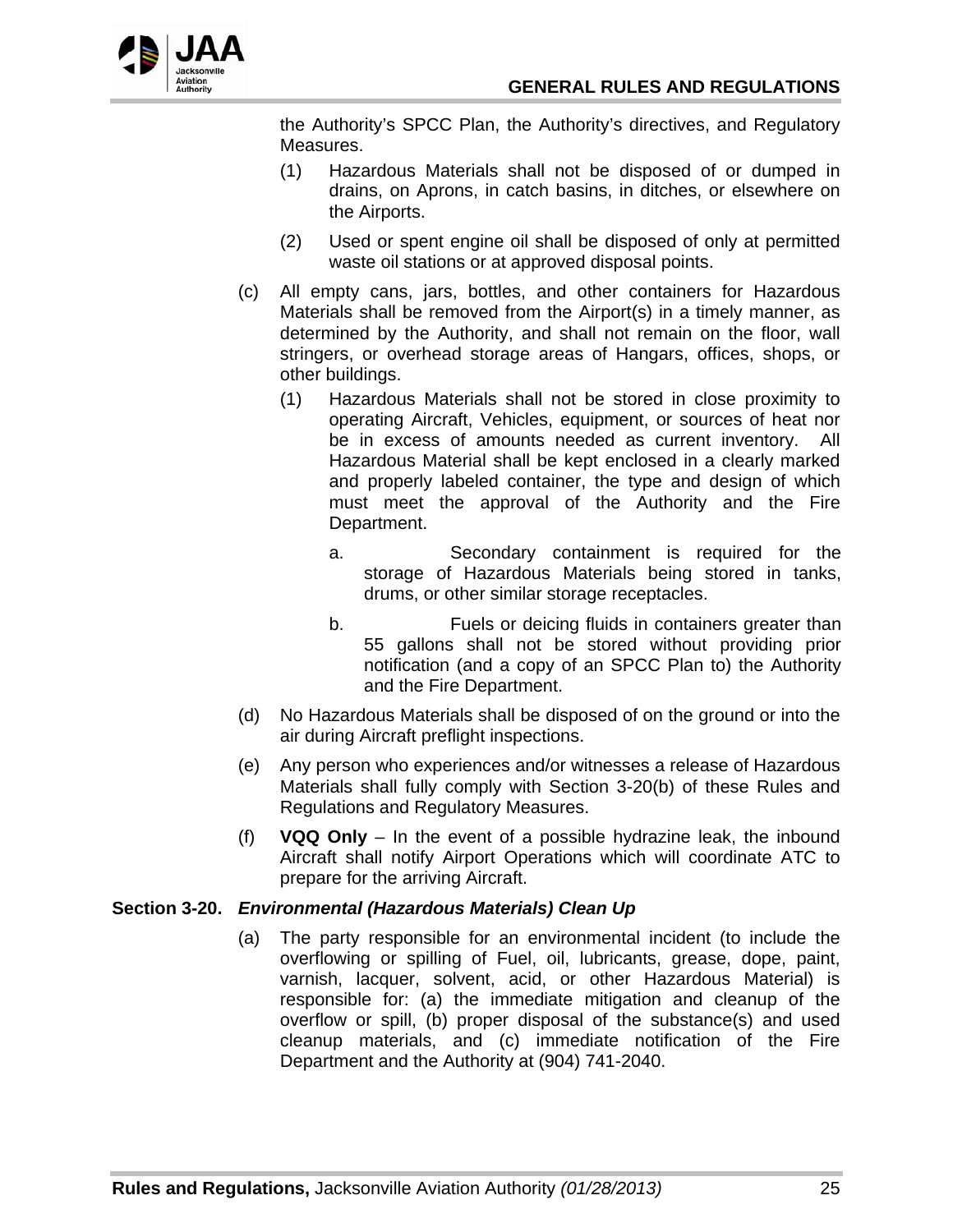

- (1) In the event the Authority determines the responsible party is unavailable or unable (or if the responsible party, after being notified by the Authority, refuses or fails) to take the appropriate action to mitigate the adverse environmental incident in a timely manner (at the responsibly party's risk, cost, and expense), the Authority may take action and/or employ those services that the Authority determines are required to control and/or clean up the site at the risk, cost, and expense of the responsible party, without liability to the Authority.
- (b) Hazardous Materials Overflow or Spills
	- (1) In the event a Hazardous Materials overflow or spill occurs, regardless of the amount of the overflow or spill, the responsible party shall take appropriate action to contain the overflow or spill, notify the Fire Department, and clean up, mitigate, and remediate the site.
	- (2) Minor Hazardous Materials Overflow or Spills Overflows or spills of less than five gallons which do not compromise public safety. The responsible party shall:
		- a. Stop the source of the spill immediately.
		- b. Contain the spill with appropriate absorbent material(s).
		- c. Block all stormwater drains in the immediate area to prevent the spill from flowing into the drain(s).
		- d. Contact the Authority.
		- e. Make a written record of all the details of the spill.
	- (3) Major Hazardous Materials Overflow or Spills Overflows or spills in excess of five gallons (or which compromises public safety), but less than 25 gallons or any spill causing an immediate threat to public safety. In addition to following all of the procedures in the Minor Hazardous Materials Overflow or Spill response (Section 3-20(b)(2)), the responsible party shall:
		- a. Determine the threat to the immediate public and make any arrangements to secure the safety of the immediate public (e.g., evacuation).
		- b. Assess the damage to land and/or ground water in conjunction with the Authority.
		- c. Provide to the Authority within five business days of the spill a written summary of the spill.
	- (4) Serious Hazardous Materials Overflow or Spills Overflows or spills in excess of 25 gallons which may pose a serious threat to the public safety. In addition to following all of the procedures in the Minor (Section 3-20(b)(2)) and Major (Section 3-20(b)(3)) Hazardous Materials Overflow or Spill response, the responsible party shall: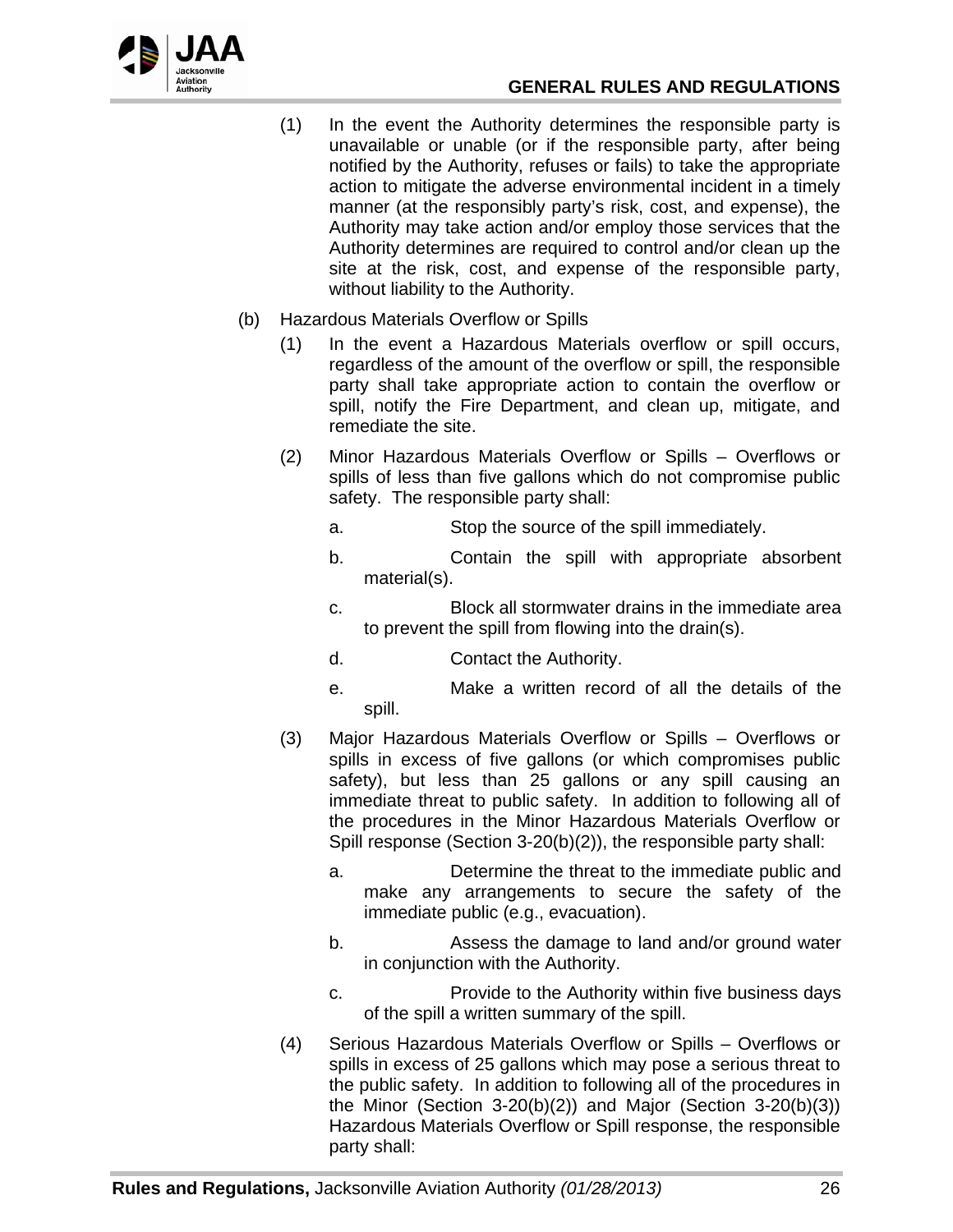- a. Provide to the Authority within five business days of the spill a written summary of the spill which shall also identify the measures which the responsible party will take to eliminate the potential for such a spill in the future.
- (c) Entities with Fuel Handling capability or responsibility for maintenance of Fuel systems shall have on hand sufficient: (a) containment booms to form a barrier around the spill and (b) sufficient absorbent material(s), booms, blankets, pads, pillows, and other clean-up materials available to pick up the spilled product and store it in a sealed salvage drum (s) until proper disposal can be made. Salvage drum(s) shall be approved by the Department of Transportation (DOT) (DOT-E-10102).

# **Section 3-21.** *Painting*

Doping, painting, or paint stripping shall only be performed in those facilities specifically approved for such activities and in accordance with the practices recommended by the NFPA and in full compliance with the Authority's SWPPP and SPCC Plan.

# **Section 3-22.** *Emergency Conditions*

- (a) Emergency conditions shall not mitigate or cancel these Rules and Regulations.
- (b) Permits issued under these Rules and Regulations shall be rendered invalid until the emergency situation has been fully and completely resolved and normal operations have resumed.
- (c) Emergency directives or procedures may be issued at the discretion of the Authority. The Authority shall determine when normal operations may resume.

# **Section 3-23.** *Commercial Filming*

- (a) Commercial Filming shall only be conducted by Entities possessing written authorization from the Authority except as provided for below:
	- (1) local television and news media.
	- (2) Commercial Filming conducted entirely within a Lessee's or Sublessee's Leased Premises.
- (b) All Commercial Filming shall be conducted in accordance with written authorization provided by the Authority so as not to interfere with the public and Aircraft operations.
	- (1) Any Commercial Filming crews requiring access shall be escorted by the Authority.

## **Section 3-24.** *Safety Management System*

Lessees, Sublessees, Operators, or Permittees, engaged in any activity at the Airport, whether using or occupying Airport land and/or Improvements or otherwise, shall adhere to the practices recommended by the Federal Aviation Administration (FAA) and shall fully comply with all Safety Management Systems (SMS) regulations, or directives issued by the Authority.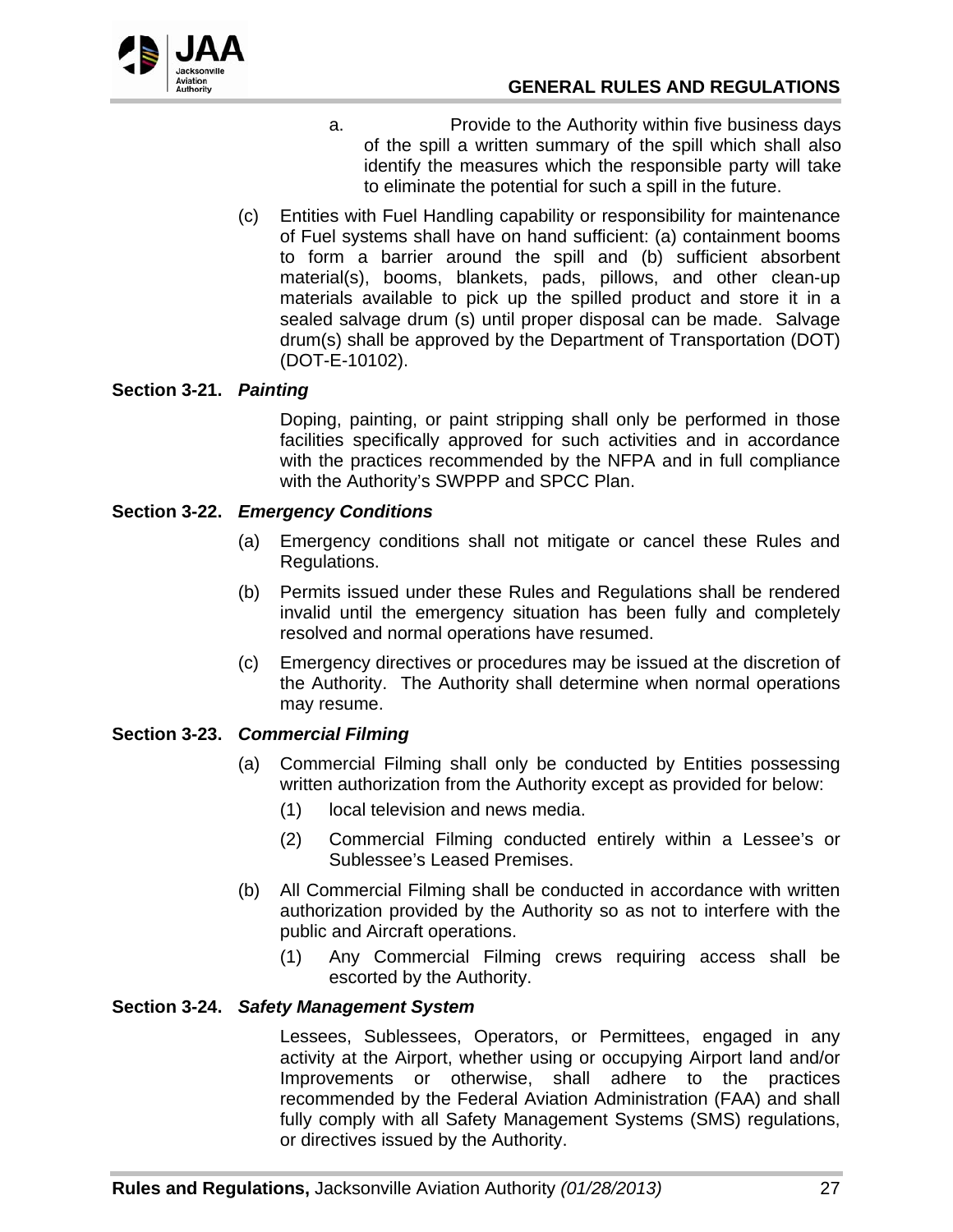

# **ARTICLE 4. AIRCRAFT RULES AND REGULATIONS**

#### **Section 4-1.** *Regulatory Measures*

Aeronautical Activities shall conform to 14 Code of Federal Regulations (CFR), these Rules and Regulations, the instructions of the Authority, the directives of the CEO, or ATC personnel (when in existence or operation).

#### **Section 4-2.** *Derelict, Non-Airworthy, Disabled, or Abandoned Aircraft*

- (a) Only Aircraft considered airworthy by the FAA shall use the Airports for Aircraft parking, staging, or storage.
- (b) Aircraft may undergo major renovation or restoration as long as the Aircraft is stored in a Hangar or such other locations as may be approved by Authority in writing for such Aircraft Maintenance.
- (c) Aircraft that are Derelict or non-airworthy shall be promptly removed from the Airport by the Aircraft Owner or Aircraft Operator unless otherwise authorized in writing by the Authority.
	- (1) In the event the Authority determines the Aircraft Owner or Aircraft Operator is unavailable or unable (or if Aircraft Owner or Aircraft Operator, after being notified by the Authority, refuses or fails) to remove the derelict or non-airworthy Aircraft in a timely manner (at Aircraft Operator's cost and expense), the Aircraft may be removed by the Authority at the risk, cost, and expense of the Aircraft Owner or Aircraft Operator, without liability to the Authority for damage arising from, out of, or related to, such removal.
- (d) Aircraft Owners or Aircraft Operators shall be responsible for the safe and prompt removal of disabled Aircraft and any part thereof from a Movement Area to a designated Non-Movement Area, unless otherwise required or directed by the Authority, FAA, National Transportation Safety Board (NTSB), or Agency having jurisdiction.
	- (1) In the event the Authority determines the Aircraft Owner or Aircraft Operator is unavailable or unable (or if Aircraft Owner or Aircraft Operator, after being notified by the Authority, refuses or fails) to remove the disabled Aircraft in a timely manner (at Aircraft Operator's cost and expense), the Aircraft may be removed by the Authority at the risk, cost, and expense of the Aircraft Owner or Aircraft Operator, without liability to the Authority for damage arising from, out of, or related to, such removal.
- (e) Abandoning an Aircraft on the Airports is prohibited.
- (f) The Authority will comply with relevant portions of Florida Statutes, Chapter 705, Lost or Abandoned Property, upon identifying Aircraft which are Derelict, non-airworthy, disabled, or Abandoned. In accordance with the Statute, the Authority may designate a Lessee to comply with the statutory procedures if the Aircraft is on the Lessee's Leased Premises.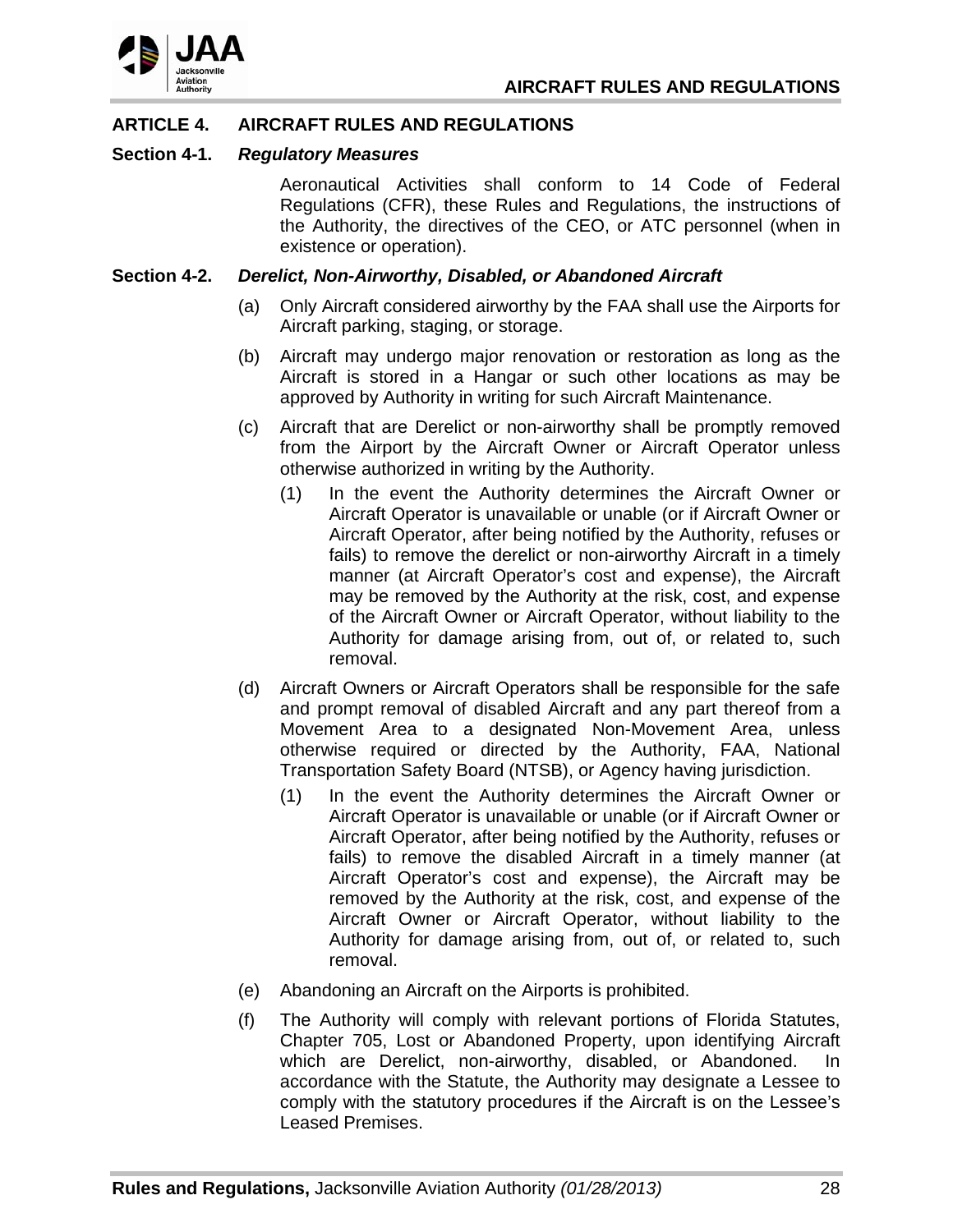

# **Section 4-3.** *Based Aircraft Registration*

- (a) Based Aircraft must be registered with the Authority or through the FBO or SASO where the Aircraft is based.
- (b) Registration information shall include the following:
	- (1) Aircraft make, model, registration number, and maximum gross landing weight.
	- (2) Aircraft Owner's and Aircraft Operator's (if different) name, address, and phone number.
		- a. If more than one person or Entity owns and/or operates the Aircraft, the name, address, and phone number of all Owners and Operators shall be provided.
	- (3) A certificate of insurance identifying the minimum acceptable levels established by the Authority
- (c) Based Aircraft Operators must have a Tiedown or Hangar Agreement with either the Authority or an authorized FBO or SASO.

## **Section 4-4.** *Hours of Operation*

The Airports are available for use 24 hours per day, 7 days per week, unless closed by Notice to Airmen (NOTAM).

#### **Section 4-5.** *Aircraft Accidents*

- (a) Aircraft Operators involved in an Aircraft Accident shall make a full and complete report of the Aircraft Accident to the Authority and appropriate Agencies in a timely manner, complete any additional required forms and/or reports, and comply with NTSB Regulations.
	- (1) The report shall include copies of any forms, reports, and/or documentation provided to the NTSB, FAA, or other Agencies having jurisdiction.
- (b) Aircraft involved in an Aircraft Accident may not be removed from the scene of the Aircraft Accident until authorized by the Authority who shall receive authorization from the FAA, NTSB, or other Agencies having jurisdiction, as applicable.
- (c) Once authorization to remove the Aircraft has been issued, the Aircraft Owner or Aircraft Operator shall be responsible for the safe and prompt removal of the Aircraft to return the Airport back to normal operations.

## **Section 4-6.** *Prohibiting Use of the Airports*

(a) The Authority shall have the right at any time and under any circumstance to close the Airports or any portion thereof to air traffic, to prohibit Aircraft arrivals, departures, or movement at the Airports, to delay or restrict any flight or other Aircraft operation, or to deny the use of the Airports to any person(s) when the CEO considers such actions to be necessary and desirable in the interest of safety or security or when it is determined the operation of an Aircraft would likely endanger persons or Property.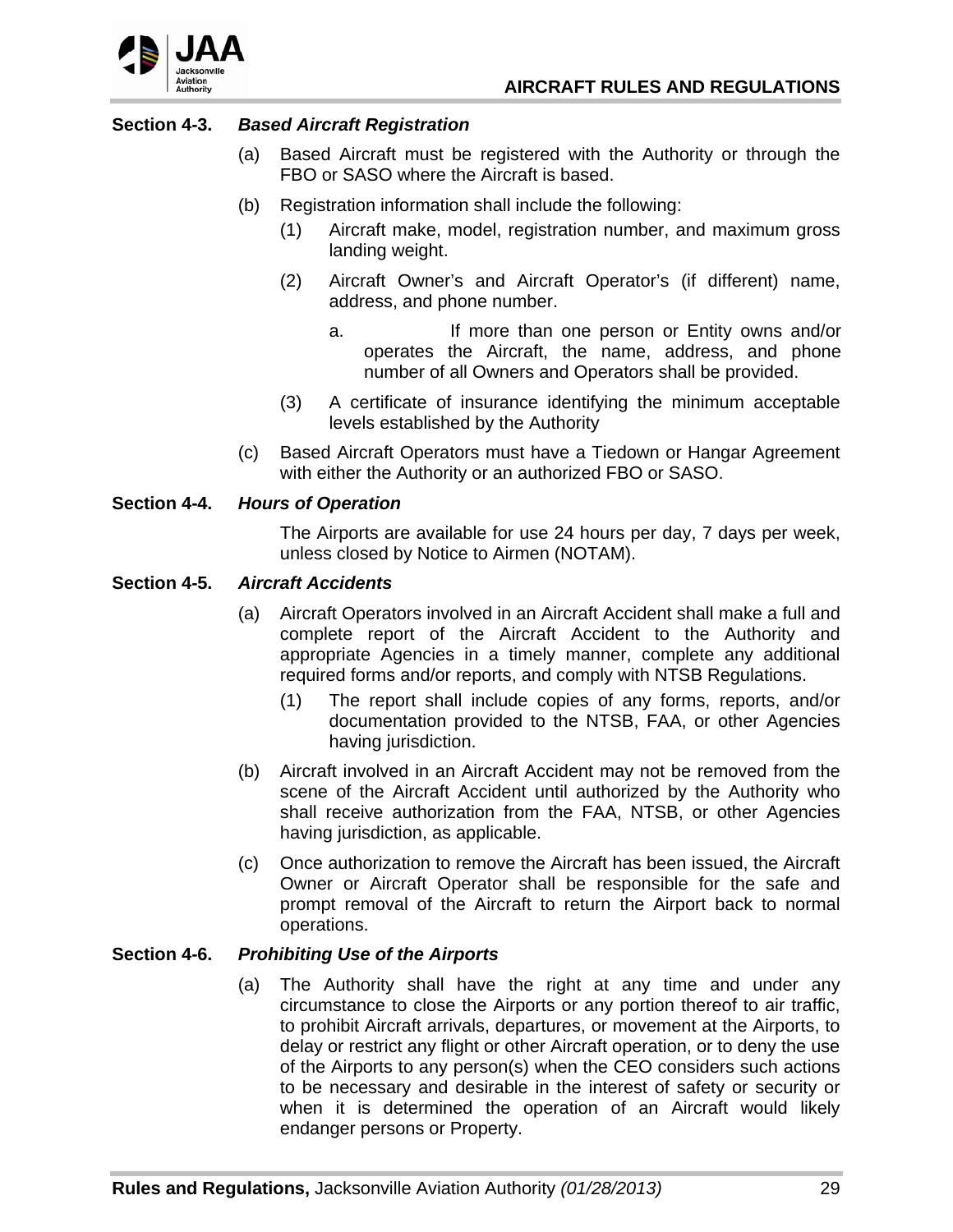

- (1) The Authority, the FAA, or ATC may issue, modify, or cancel a NOTAM to close or open an Airport (or any portion thereof) or to restrict or terminate any activity.
- (2) Under no circumstance shall an authorized Airport closure or restriction constitute grounds for reimbursement of any expense, cost, loss of revenue, or damage which may be incurred by any Lessee, Sublessee, Operator, Permittee, or User.

## **Section 4-7.** *Maintenance*

- (a) Aircraft Maintenance may only be performed within Hangars or those areas identified by the Authority and shall be limited solely to that specifically permitted by the type rating established by building and fire codes, and then, only in compliance with Regulatory Measures and with the instructions of the Authority, the directives of the CEO, and the orders of the Fire Department.
- (b) Aircraft painting or paint stripping shall be performed only in Hangars or buildings specifically approved for these activities by an Agency having jurisdiction.
- (c) Line Maintenance may be performed on Aircraft owned or operated by passenger or cargo Air Carriers on the Passenger Terminal Apron if the Aircraft is disabled and cannot be moved into a Hangar or if a Hangar of sufficient size to accommodate the Aircraft does not exist at the Airport.

## **Section 4-8.** *Cleaning*

- (a) Aircraft cleaning shall only be performed in full and complete compliance with the Authority's SWPPP.
- (b) Aircraft cleaning occurring in locations other than approved Aircraft wash racks shall be approved by the Authority.
	- (1) Requests for permission shall include name of Aircraft Operator, location, time and duration, Entity conducting Aircraft washing, description of methods and materials to be used, and methods utilized to contain contaminated materials resulting from the activity.
- (c) All residual fluids (cleaning byproducts) must flow to an oil/water separator or collection sump.
- (d) It is recommended all Aircraft cleaning be accomplished with biodegradable soap and without the use of solvents. When nonbiodegradable soap and solvents are used for Aircraft cleaning, these substances shall be disposed of in accordance with applicable Regulatory Measures.
- (e) Aircraft, Aircraft engines, and/or parts may be dry washed in areas not having an oil/water separator.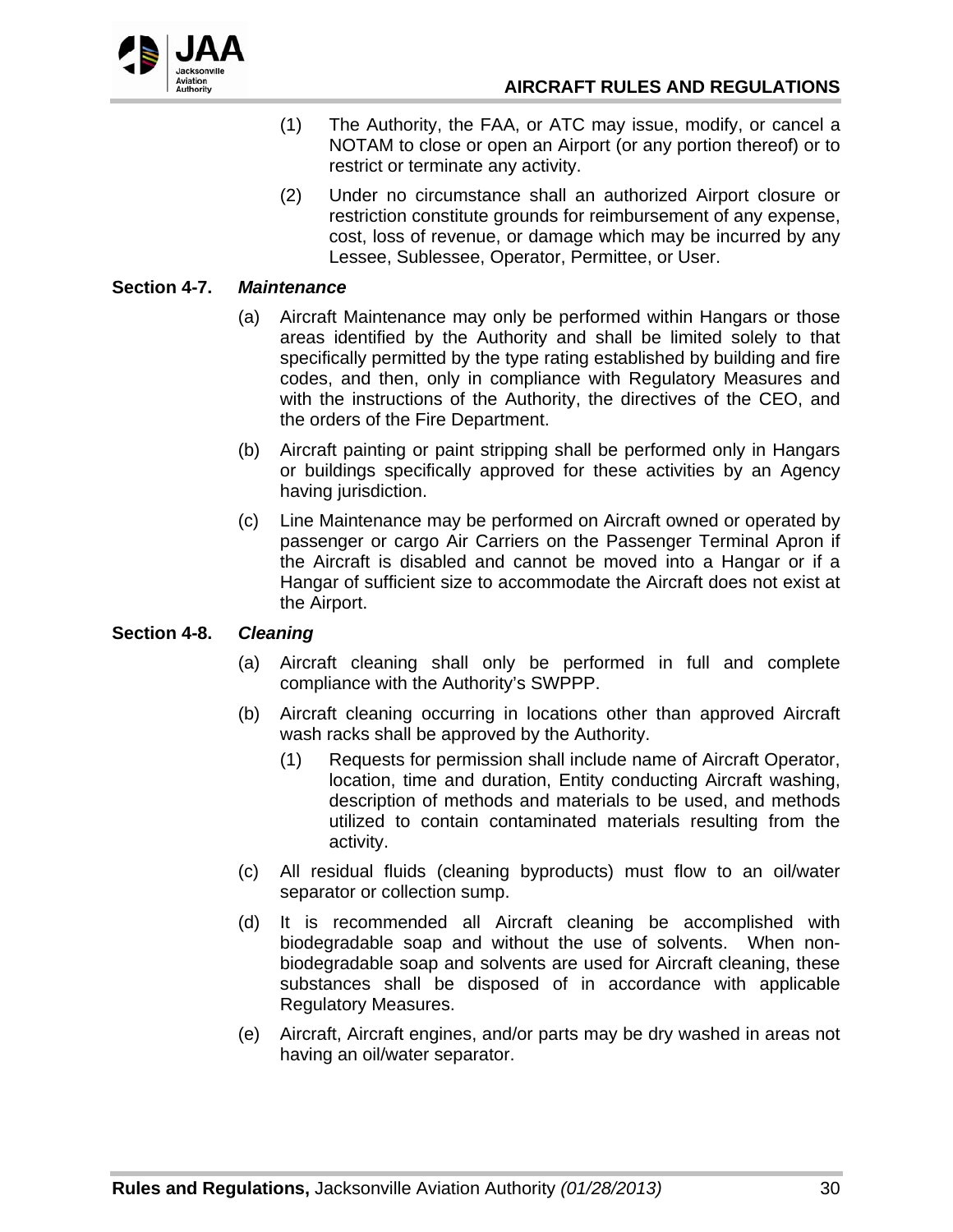

## **Section 4-9.** *Deicing*

Aircraft deicing (the removal of snow and/or ice with chemical substances) shall only be accomplished in the location(s) specified by the Authority.

#### **Section 4-10.** *Engine Operation*

- (a) Between the hours of 10 p.m. and 6 a.m., Aircraft engine Runups are not permitted except for Runups required in preparation for Aircraft departure.
- (b) High power Aircraft engine Runups are to be performed only in areas designated by the Authority (See Appendix).
- (c) Aircraft engines shall not be started within any structure.
- (d) Any person operating an Aircraft engine in an area which is accessible to the public shall alert and take precautions to protect the public from potential hazards resulting from such operations.
- (e) Starting an Aircraft engine when there is flammable liquid on the ground in the immediate vicinity of the Aircraft is prohibited.
- (f) Aircraft controls shall be attended while Aircraft engines are operating.
	- (1) **VQQ Only** Unmanned Aircraft must have Aircraft Engines monitored and controlled at all times while operating.
- (g) Propeller, engine, and exhaust noises shall be kept to a minimum.

## **Section 4-11.** *Parking and Storage*

- (a) Aircraft shall be parked in such a manner as to be completely contained within the parking or Tiedown space and shall not be positioned in such a manner so as to block a Runway, Taxiway, Taxilane, or obstruct access to Hangars, parked or staged Aircraft, parked or staged Vehicles, equipment, gates, or Fuel storage facilities.
	- (1) If performed in full compliance with Regulatory Measures, preventative Aircraft Maintenance, as defined in 14 CFR Part 43, may be performed on the Aircraft listed in the Agreement for the Tiedown space.
- (b) Aircraft Operator is responsible for the security of the Aircraft. The Authority recommends that keys be removed from Aircraft and doors and baggage compartments be locked.
- (c) **HEG Only** Aircraft Operators of Transient Aircraft are responsible for checking in or making prior arrangements with the Authority prior to leaving an Aircraft on an Apron. The Aircraft Operator shall be responsible for payment of all fees as set forth in Section 4-19.
- (d) Unless otherwise provided in an Agreement, no person shall use any area for the parking, staging, and storage of Aircraft, without prior written permission of the Authority.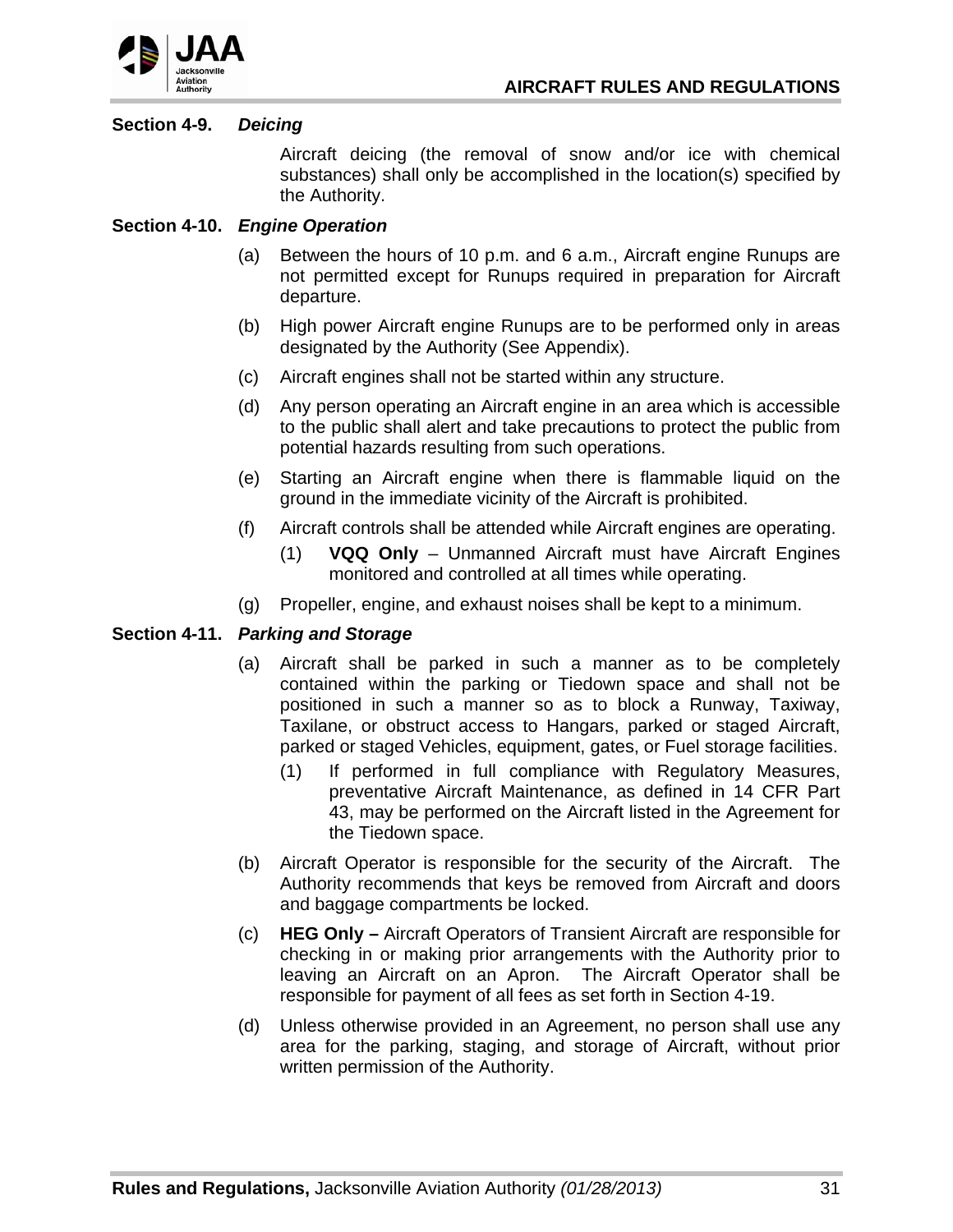

- (1) In the event a person uses any area of the Airport(s) for Aircraft parking, staging, or storage without first obtaining the prior written permission of the Authority, the Authority may remove and store the Aircraft at the risk, cost, and expense of the Aircraft Owner or Aircraft Operator without liability for damage that may arise from such removal or storage.
- (e) Aircraft Operators shall ensure Aircraft are properly secured, as set forth in Advisory Circular (AC) 20-35C, when parked and/or stored at the Airport(s). Moored lighter-than-air Aircraft shall have at least one person monitoring the safety of the mooring at all times.
- (f) Upon request of the Authority, the Aircraft Owner or Aircraft Operator of any Aircraft parked, staged, or stored shall move the Aircraft to the location and/or position identified by the Authority. In the event the Aircraft Owner or Aircraft Operator refuses, is unable, or unavailable, the Authority may move the Aircraft at the risk, cost, and expense of the Aircraft Owner or Aircraft Operator without liability for damage which may arise from such movement.

# **Section 4-12.** *Security*

- (a) In the event the type, use, or condition of an Aircraft requires that security be obtained, provided, and/or maintained for the Aircraft, the Aircraft Owner or Aircraft Operator shall be responsible for such security and may only provide (and/or arrange for) such security after notification of and approval by the Authority.
- (b) Security measures shall not be employed as a means to hinder, delay, or prevent relocation or removal of Aircraft at the direction of the Authority.
- (c) No person shall interfere or tamper with any parked, staged, or stored Aircraft in contradiction to these Rules and Regulations without the Aircraft Owner's or Aircraft Operator's permission.

# **Section 4-13.** *Operations*

- (a) All Aircraft shall be operated in accordance with 14 CFR and other applicable Regulatory Measures based upon the type and use of the Aircraft.
- (b) Operating an Aircraft in a careless, negligent, or reckless manner; in disregard of the rights, safety, or security of others; without due caution and circumspection; or at a speed or in a manner which endangers or is likely to endanger persons or Property is prohibited.
- (c) Aircraft Operators shall obey all pavement markings, signage, and lighted signals unless instructed otherwise by ATC or the Authority.
- (d) Airborne radar equipment shall not be operated or ground-tested in an area where the directional beam of such radar, if high intensity (50KW or greater output), is within 300 feet or if low intensity (less than 50 KW output), is within 100 feet of another Aircraft, Refueling Vehicle, or a Fuel storage facility.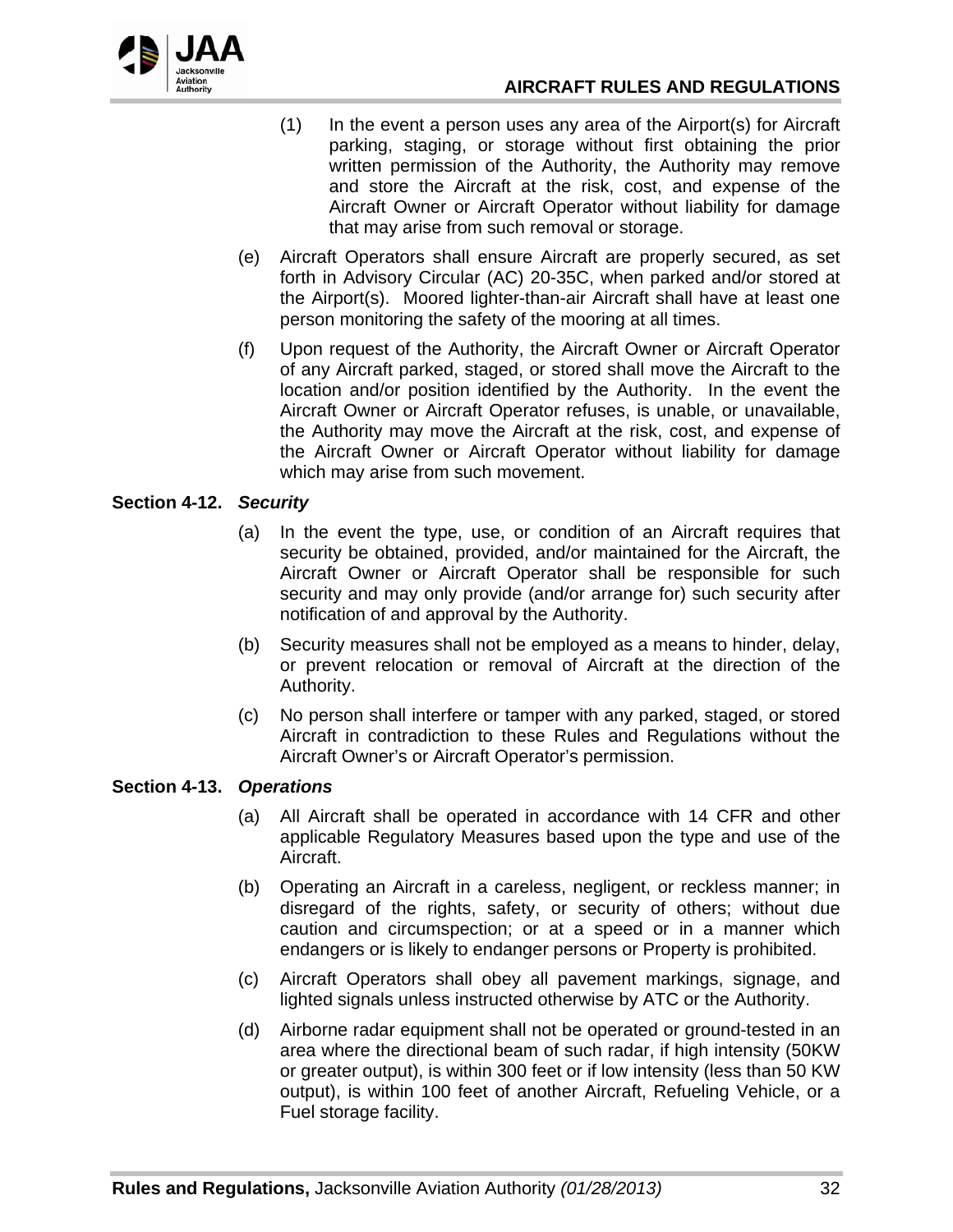- (e) Aircraft radio transmissions, if not for maintenance purposes, are prohibited while an Aircraft is inside a Hangar.
- (f) The starting, positioning, or taxiing of Aircraft shall be done in such a manner so as to avoid generating or directing any propeller slipstream or engine blast which may endanger persons or damage Property.
	- (1) To avoid this situation, it may be necessary to tow the Aircraft to a location or position where the propeller slipstream or engine blast will not endanger persons or damage Property when the engines are started or operated.
- (g) Aircraft shall not land, take off, taxi, park, or be staged in any area that has been restricted to a maximum weight bearing capacity of less than the maximum weight of the Aircraft or on any closed runway or taxiway.
	- (1) It shall be the Aircraft Operator's responsibility to repair any damage to the Authority's Runways, Taxiways, Taxilanes, or Aprons caused by excessive Aircraft weight loading and/or other operations.

# **Section 4-14.** *Taxiing and Towing Operations*

- (a) Aircraft shall not be taxied until the Aircraft Operator has ascertained (by visually inspecting the area) that there shall be no danger of collision with any person, structure, object, or Property in the area.
- (b) Aircraft shall not be taxied into, out of, or within any structure at the Airport.
- (c) Aircraft (other than unmanned Aircraft) being taxied shall have a person at the controls of the Aircraft who shall monitor the radio transmitting frequency in use by ATC (when in existence or operation) or CTAF. In the event the Aircraft is not equipped with a radio or the radio is inoperative, the Aircraft shall be moved only when accompanied by an escort Vehicle equipped with an operating radio and an operating yellow rotating beacon or when, by prior coordination, directions are transmitted by ATC (when in existence or operation) through the use of a light gun.
	- (1) **VQQ Only** Unmanned Aircraft being taxied must have the radio transmitting frequency in use by ATC (when in existence or operation) monitored.
- (d) Aircraft Operators shall not taxi an Aircraft at a speed greater than is reasonable and prudent under the conditions that exist with regard for actual and potential hazards and other Aircraft so as not to endanger persons or Property.
- (e) Aircraft shall only be taxied or towed in areas normally used for operation of Aircraft unless prior written approval has been provided by the Authority.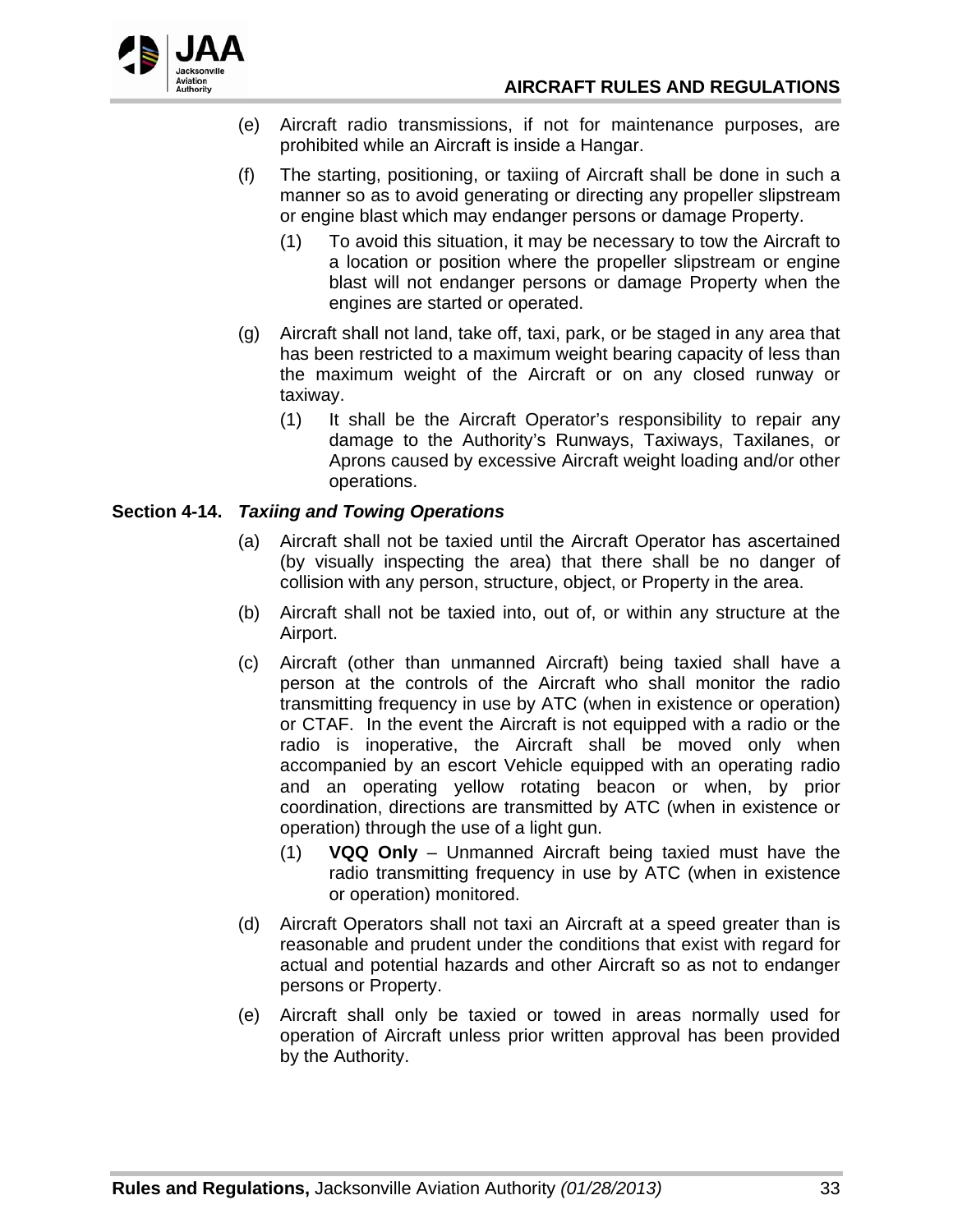



## **Section 4-15.** *Rotorcraft Operations*

- (a) Rotorcraft shall park or operate only in areas designated by the Authority for rotorcraft operations.
- (b) Rotorcraft shall not be operated within 50 feet of any building or Fuel storage facility.
- (c) Rotorcraft shall not be operated within 100 feet of any area where Light Aircraft are parked or operating.
- (d) Prior to conducting sling operations, Airport Operations Department shall be notified.

## **Section 4-16.** *Military Operations*

- (a) The Authority does not have personnel trained to safely handle Aircraft equipped with live munitions. All requests shall be forwarded to military entity involved.
	- (1) Military Aircraft arriving with hot, live, hung, unsafe, or any other kind or status of munitions on board shall be directed by Airport Operations or ATC, when operational, to park at the appropriate location for parking.
	- (2) Aircraft Operators shall make all necessary attempts to refrain from pointing the nose of the Aircraft towards or through occupied areas.
	- (3) Aircraft Operators shall provide a list of all munitions on the Aircraft to the Authority as soon as possible and are responsible for the safety and security of the munitions.

#### **Section 4-17.** *Noise Abatement Procedures*

Consistent with the Aircraft Operator's responsibility for fully complying with 14 CFR, the instructions of ATC personnel (when in existence or operation), and the operating parameters of the Aircraft as set forth by the Aircraft manufacturer, Aircraft Operators shall use procedures which minimize the noise impact on surrounding areas. This includes, but is not limited to, avoiding low altitude maneuvers, maintaining optimum power settings and operating altitudes, and avoiding flights over populated areas.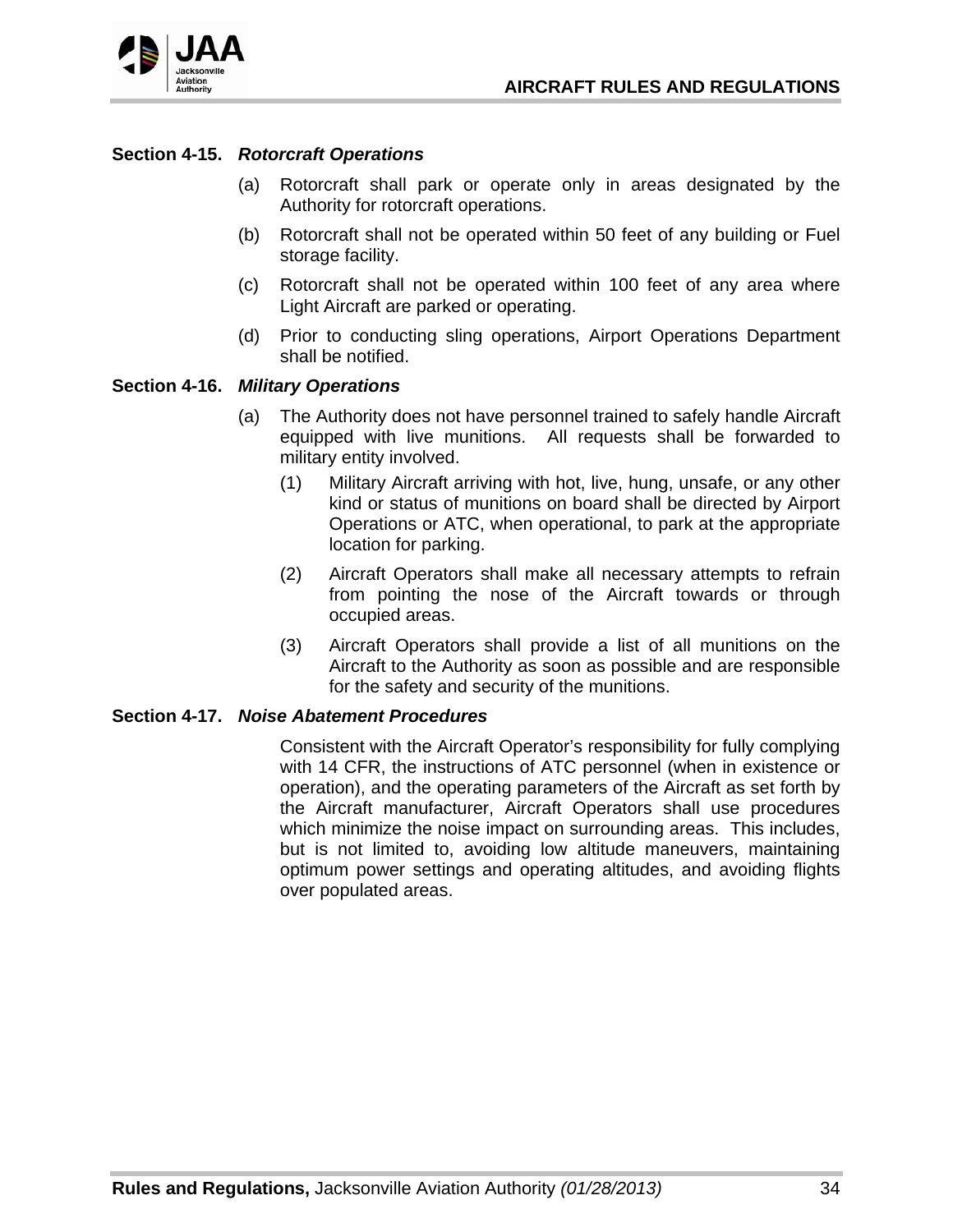

## **Section 4-18.** *Restricted Activities*

- (a) Aircraft Operators shall provide advance notification to the Authority before engaging in any of the following activities and shall conduct these activities in accordance with the specific requirements stipulated by the Authority.
	- (1) **JAX, VQQ, CRG Only –** Use of motorless Aircraft: The landing upon or towing of gliders and other certificated motorless Aircraft.
	- (2) **JAX, VQQ, CRG Only –** Use of Ultralight Vehicles: The landing upon or taking off of Ultralight Vehicles.
	- (3) **JAX, VQQ, CRG Only –** First or test flights of experimental Aircraft including ground demonstrations.
	- (4) **JAX, VQQ, CRG Only –** Use of lighter-than-air Aircraft: The landing upon or taking off of airships, dirigibles, blimps, balloons, and other certificated lighter-than-air Aircraft which utilize gasses or hot air to provide lift.
	- (5) **JAX, VQQ Only –** Banner or glider towing: The landing upon or taking off Aircraft which tow banners, gliders, or other devices.
	- (6) **JAX, VQQ, CRG Only –** Sky diving, parachuting, or powered parachute operations.
	- (7) Operation of Aircraft with a maximum certificated takeoff weight in excess of the published weight bearing capacity for the Runway(s) and/or Taxiway(s).
	- (8) Transportation or Storage of Hazardous Materials: Landing, taking off, or transporting flammable, explosive, or corrosive materials, except those which are carried aboard (and necessary) for the operation of the Aircraft or use by crewmembers or passengers to include U.S. Military nonforward moving practice/training Aircraft ordnance are prohibited without prior written approval from the Authority. Each Aircraft Operator or Lessee requiring the storage and/or transportation (on Airport) of non-aviation ordnance shall provide regulatory guidance, storage, transportation, and certification requirements and obtain written approval from the Authority. All shipments of Hazardous Material shall comply with regulations established in 49 CFR Parts 100-199, 14 CFR 417-420 (as applicable), and Regulatory Measures governing such shipments. Hazmat and ARFF equipment and trained personnel will be required for this type of operation as a precautionary measure. Costs associated with trained hazmat personnel and related equipment shall be borne solely and completely by the Aircraft Operator.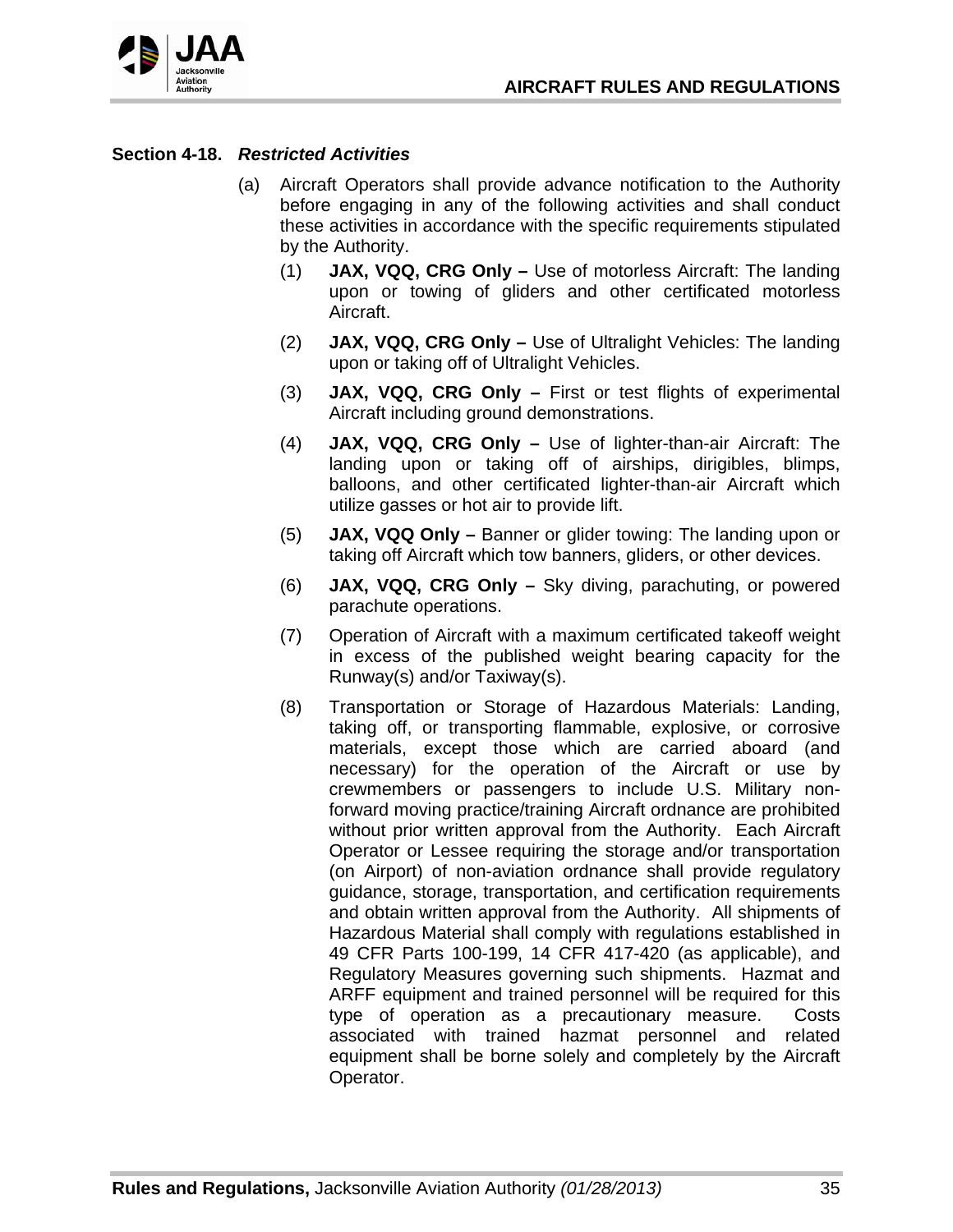

# **Section 4-19.** *Fees*

- (a) The Authority has the right to establish reasonable and not unjustly discriminatory fees for use of the Airport (See Appendix).
- (b) Aircraft Owners and Operators shall have the responsibility to pay all fees, which may be established and assessed from time to time by the Authority, unless exempt from payment of certain fees as may be stipulated in an Agreement. Aircraft that may be exempt from Authority fees include Aircraft owned and/or operated by the United States of America, owned and/or operated by military forces of the United States of America, and operated by foreign military forces in support of allied military operations that do not utilize the Airport significantly (as defined by the FAA).
- (c) The Authority shall have the authority to detain any Aircraft for nonpayment of any fees which are properly due to the Authority.
- (d) A schedule of rates, fees, and charges will be in the Appendix.

# **Section 4-20.** *Sky Diving (HEG Only)*

No Entity shall engage in sky diving or parachute operations at the Airport unless a valid Drop Zone Permit authorizing such activity has been issued by the Authority (herein after referred to as Drop Zone Permittee).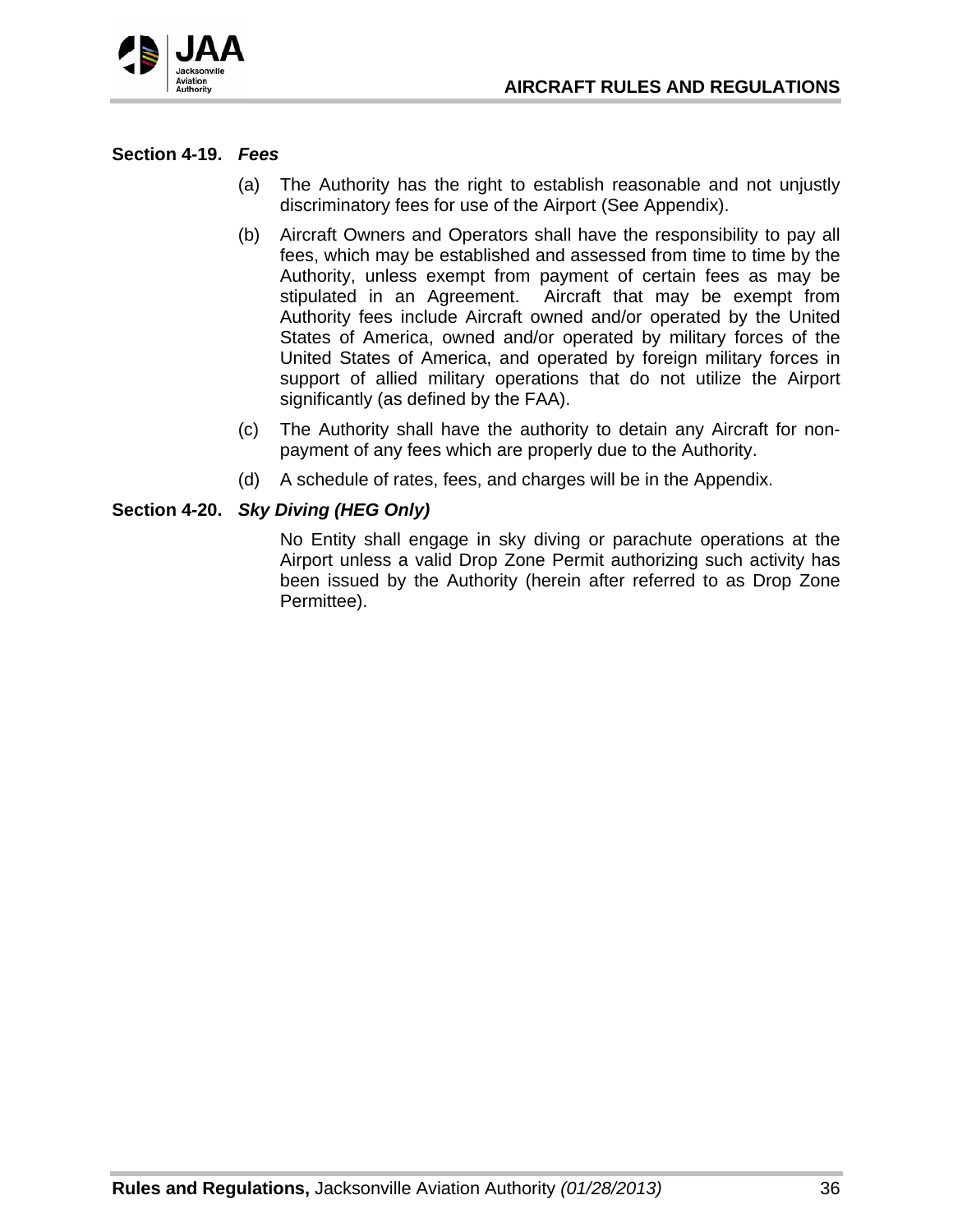

# **ARTICLE 5. PASSENGER TERMINAL RULES AND REGULATIONS**

## **Section 5-1.** *Baggage Carts*

- (a) Use of baggage carts is restricted to persons renting the units for transporting baggage, packages, or similar items. No person shall use baggage carts without paying the appropriate fees through the rental device. Every effort should be made to return baggage cart to storage device. No person shall tamper with the rental device.
- (b) Prohibited Uses
	- (1) Baggage carts are not permitted on the escalators.
	- (2) Baggage carts may not be removed from the Airport.
	- (3) Authority employees, Lessees, Sublessees, Operators, Permittees, and contractors may not keep or stow baggage carts. Baggage carts found in exclusive Leased Premises may be assessed a penalty and rental fee.
	- (4) No person or Entity, unless approved in writing by Authority, shall dispense or sell baggage carts.
	- (5) The Authority or assignee is responsible to collect baggage carts and return the baggage carts to the rental device.

#### **Section 5-2.** *Public Address System*

- (a) Only those types of public address systems that are commonly employed to announce the arrival and departure of scheduled Aircraft shall be permitted for use in the Passenger Terminal.
	- (1) No person shall use or cause to be used the public address system for the solicitation of business or any personal use.
	- (2) The public address system shall only be used in accordance with individual agreements.

#### **Section 5-3.** *Vending Machines*

No vending machines for the sale of goods shall be permitted in the Public Areas or Common Use Spaces, except as specifically approved in writing by the Authority.

# **Section 5-4.** *Locks and Keys*

The Authority will provide keys and cores in accordance with lease agreements.

#### **Section 5-5.** *Air Carrier Operations*

- (a) Passengers shall not be permitted to enplane or deplane an Aircraft except in the presence of authorized Air Carrier personnel.
- (b) No Aircraft may be enplaned or deplaned in non-designated areas without prior permission from the Airport Operations Department. Authorized Air Carrier personnel must escort and safely channel passengers through established routes to and from the Aircraft.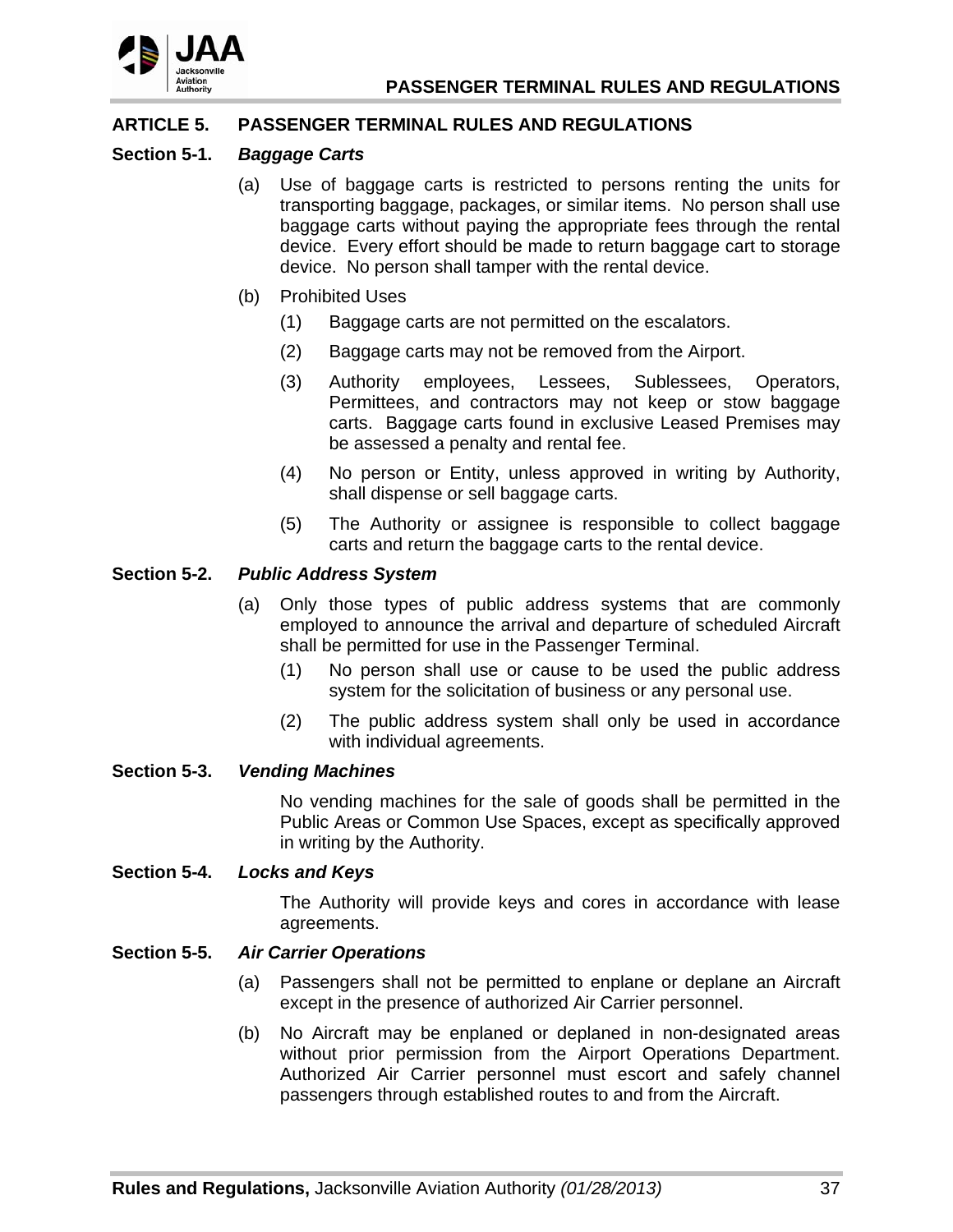

- (c) Gate Usage and Assignments
	- (1) No person shall park an Aircraft or leave an Aircraft parked and unattended on the Movement Area or Non-Movement Area, except at such places permitted by the Authority.
	- (2) Use of unassigned gates must be approved by the Authority.
- (d) It is the responsibility of flight and ground employees to ensure Aircraft are taxied to and from gate positions or parking locations without injuring or damaging any persons, equipment, building, other Aircraft, or any property.
- (e) All ground handling entities, except signatory Air Carriers, shall submit a Charter Flight Advisory form to the Authority at least 24 hours prior to the operation.
- (f) All arriving international flight operations requiring the Federal Inspection Service Facilities (Customs, Border Protection, USDA, etc.) shall be scheduled and approved through the U.S. Customs and Border Protection and the Authority.
- (g) The assignment of remain overnight aircraft (RON) parking positions shall be conducted by Airport Operations.

# **Section 5-6.** *Ground Support Equipment*

- (a) Ground support equipment (including, but not limited to, chocks, air stairs, etc.) shall not be stored outside the Leased Premises unless approved by the Authority.
- (b) Lavatory service equipment shall be well maintained and compatible with the waste receptacles provided by the Authority.
	- (1) All spillage of lavatory waste shall be immediately cleaned by the responsible party and the Authority shall be notified.
- (c) All Apron scrubbing shall be accomplished through use of approved vacuum type scrubbers and the waste water shall be disposed of in a manner acceptable to the Authority.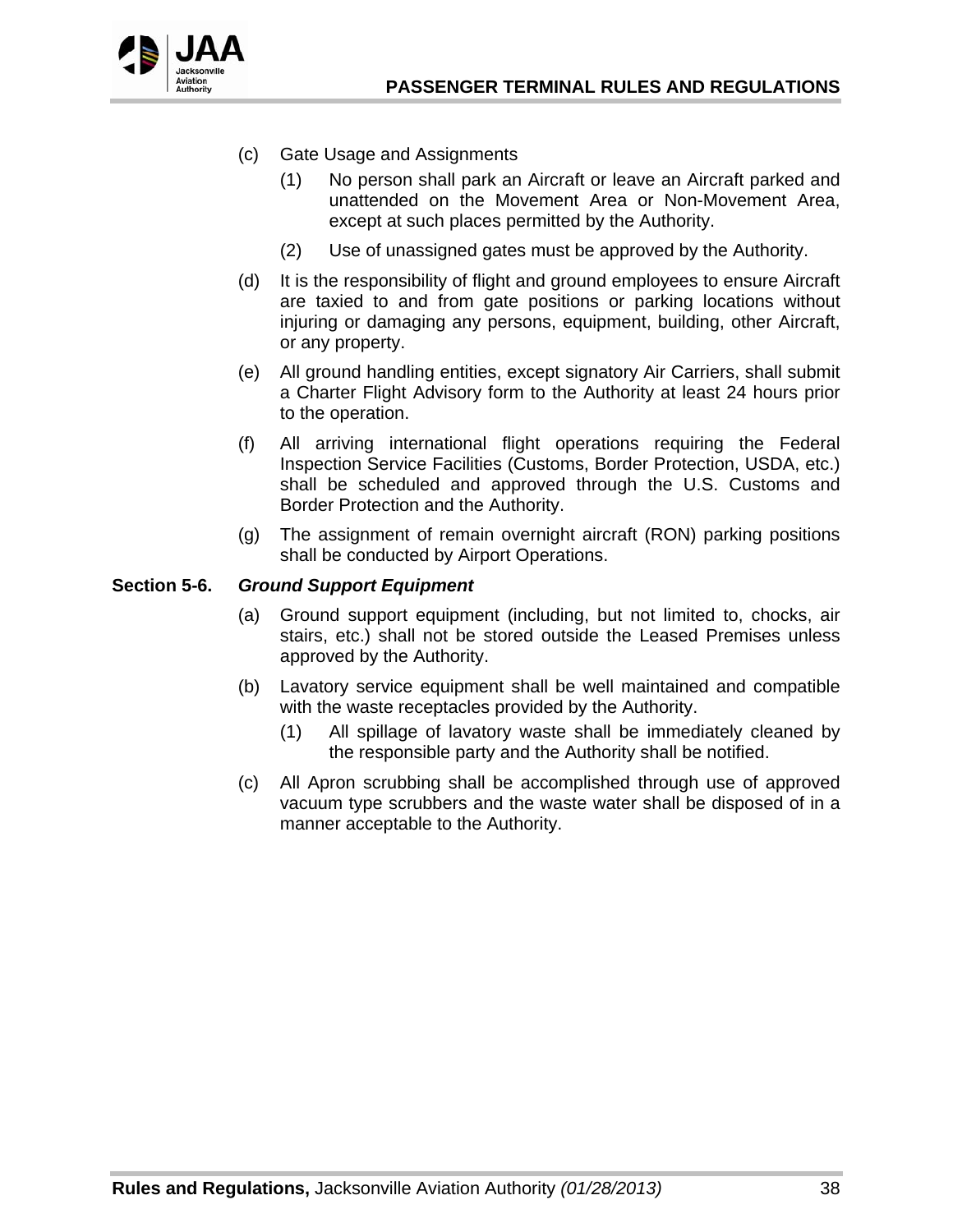

# **ARTICLE 6. VEHICLE RULES AND REGULATIONS**

#### **Section 6-1.** *Regulatory Measures*

- (a) All Vehicle Operators shall fully comply with the Florida Statutes (as may be amended from time to time), City Ordinance (as may be amended from time to time), these Rules and Regulations, instructions provided by the Authority, directives issued by the CEO, and the orders of the JAA Police Department.
- (b) Enforcement of traffic Regulatory Measures shall be the responsibility of the Agency having jurisdiction.

#### **Section 6-2.** *Licensing and Permit*

- (a) Except for Vehicles which are exclusively used on the AOA, all Vehicles shall meet the US government and State of Florida licensing and registration requirements.
- (b) Vehicle Operators must have a valid Vehicle Operator's license.
- (c) Unescorted Vehicle Operators on the AOA are required to successfully complete a Vehicle Operators training program (class) and shall possess an approved Airport Identification Badge as required by the Airport Manager.
- (d) Prior to operating Vehicles on the AOA, Vehicle Operators shall complete and submit an AOA Vehicle Permit.
- (e) Vehicles operating or parking on the AOA, with the exception of Emergency Vehicles, must be registered with the Authority and display a current AOA Vehicle Permit, unless otherwise authorized by the Authority.

#### **Section 6-3.** *Operations*

- (a) Vehicles shall not be operated unless the Vehicle is in sound mechanical order. Trailers and semi-trailers are not permitted unless specifically approved by the Authority.
- (b) Vehicles are not allowed to be operated in a careless, negligent, unsafe, or reckless manner or in a manner which endangers, or is likely to endanger, persons or Property.
- (c) Airside and Landside Speed Limits
	- (1) Safe Speed Vehicles shall not be operated at a speed greater than is reasonable and prudent under the conditions which exist and/or without regard for actual and potential hazards, traffic, use of the street or roadway and/or in a manner that endangers persons or Property.
	- (2) Minimum Speed Vehicles shall not be operated at such a slow speed as to impede or block the normal and reasonable movement of traffic, except when reduced speed is necessary for safe operation or in compliance with Regulatory Measures.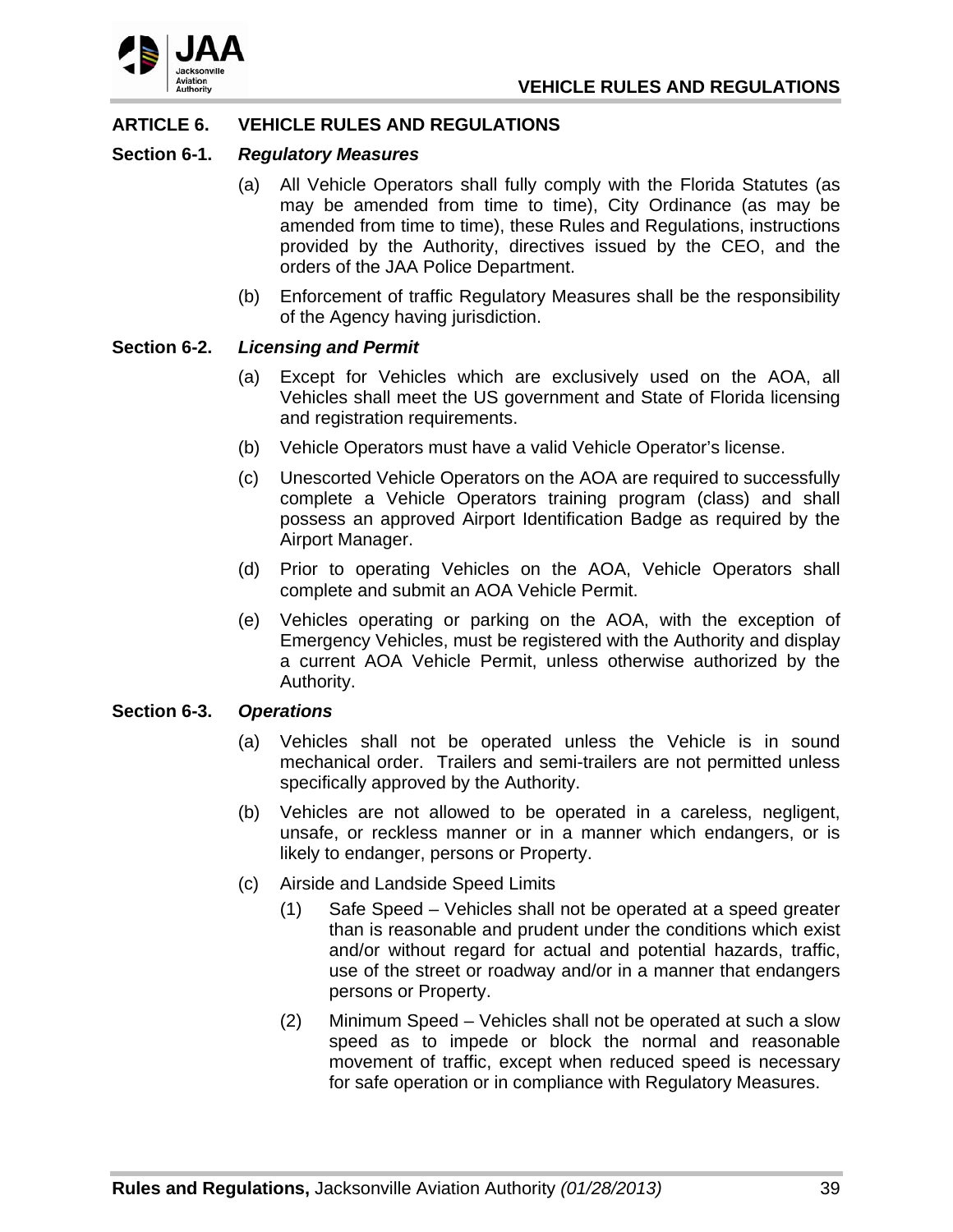

- (3) Maximum Speed Vehicles, except Emergency Vehicles or equipment responding to an emergency, shall not be operated in excess of the posted speed limits.
- (d) Vehicle Operators shall obey visual or audible signals or commands from the Authority or a Law Enforcement Officer.
- (e) Vehicle Operators shall provide proper signals and obey all traffic lights, signs, mechanical or electrical signals, and pavement markings unless directed otherwise by the Authority or a Law Enforcement Officer.
- (f) The Airside roads shall be used only by Airport designated Vehicles including Authority Vehicles, Refueling Vehicles, and other Vehicles designated and approved by the Authority to be on the Movement Area as described in these Rules and Regulations.
- (g) Vehicles which are overloaded or carrying more passengers or cargo than the Vehicle is designed to carry are prohibited.
- (h) Persons shall not ride on the running board, in the beds of pickup trucks, ride on the outside of a Vehicle, or allow arms or legs to protrude from a Vehicle with the exception of Emergency Vehicles that are designed specifically for such operations.
- (i) Vehicle Operators shall yield the right of way to Aircraft, Emergency Vehicles or equipment, and pedestrians.
- (j) Vehicles shall not be operated in such a manner or within such proximity of an Aircraft as to create a hazard or interfere with the safe and secure operation of the Aircraft.
- (k) Vehicles used for hauling trash, dirt, or any loose material(s) shall be operated in such a fashion as to prevent the contents of the Vehicle from dropping, shifting, leaking, or otherwise escaping including, at a minimum, covering Vehicle's load.
- (l) Tugs (Towing Vehicles and Related Equipment)
	- (1) Positive locking couplings are required for all towing Vehicles and related equipment. Aircraft towing Vehicles and related equipment shall be returned to designated parking or staging areas immediately following unloading.

## **Section 6-4.** *Air Operations Area*

- (a) Unescorted Vehicles on the AOA may only be operated by persons with a proper and current Airport Identification Badge as approved by the Authority.
- (b) Vehicles used exclusively on the AOA shall be equipped with an approved and fully operational amber or red (Emergency Vehicles only) rotating, flashing, or steady beacon on the roof or uppermost point of the Vehicle providing 360 degree view and in compliance with Series AC 150/5210-5B. The beacon shall be activated by the Vehicle Operator prior to entering the AOA and shall remain in operation while the Vehicle is on the AOA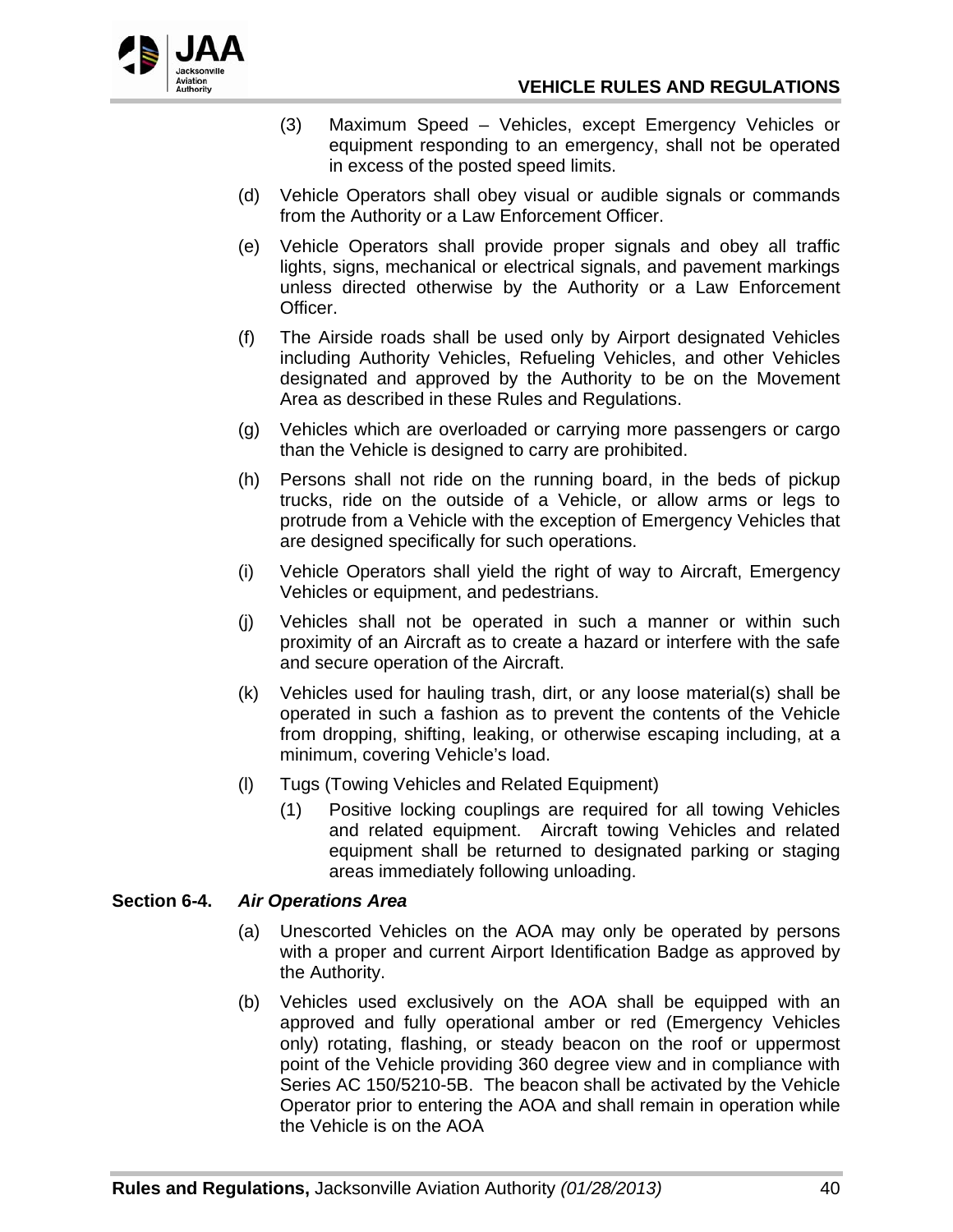

- (c) Vehicle Operators shall not text or utilize applications on mobile electronic devices while driving on the AOA.
- (d) The Authority may restrict Vehicles to a certain area(s) of the AOA. Such restrictions may prohibit Vehicle operations outside the designated area(s).
- (e) Use of motorhomes, mini-bikes, dirt bikes, all terrain Vehicles, gocarts, golf carts, roller blades, skate boards, tricycles, bicycles, or unicycles for recreational purposes are not permitted without the prior written permission from the Authority.

# **Section 6-5.** *Movement Area*

- (a) No person shall take or drive any Vehicle on the Movement Area unless permission has been granted in an Agreement or obtained in writing, in advance, from the Authority.
	- (1) **JAX, VQQ, CRG Only –** All Vehicle Operators having access to the Movement Area shall comply with all policies and procedures as directed by the Authority and the ATC governing Airport Surface Traffic Movement. Vehicle Operators shall obtain clearance from ATC and ensure that no Aircraft is approaching prior to entering the Movement Area.
- (b) All Vehicles operating in the Movement Area on a regular basis shall be equipped with a functioning two-way radio capable of communicating on the proper aeronautical frequencies (including 121.90 MHz and ranging from 108.00 MHz to 136.00 MHz). In the event a Vehicle in the Movement Area experiences radio failure, the Vehicle must vacate the area utilizing perimeter roadways or other non-controlled routes. If exit via non-controlled route is not possible, the Vehicle Operator shall indicate radio failure by facing the Vehicle towards the control tower and flashing the Vehicle's headlights. Thereafter, the Vehicle Operator shall operate the Vehicle based upon (in accordance with) the standard colored light signal directions given by ATC (when in existence or operation).
- (c) **JAX, VQQ, CRG Only –** Vehicle Operators operating in the Movement Area must be conversant with standard colored light signals, regardless of whether or not the Vehicle is radio equipped.
	- (1) Steady Green Cleared to cross, proceed, or go
	- (2) Steady Red Stop
	- (3) Flashing Red Clear the Runway/Taxiway
	- (4) Flashing White Return to starting point on the Airport
	- (5) Alternating Red and Green Exercise extreme caution
- (d) When Vehicles are required to enter or work within the Movement Area, such Vehicles will be marked with an approved orange and white checkered flag (for daytime operations) or an amber beacon (for nighttime operations). If the Vehicle is not equipped with a two way radio capable of communicating on the proper aeronautical frequencies, the Vehicle shall be escorted at all times (while in the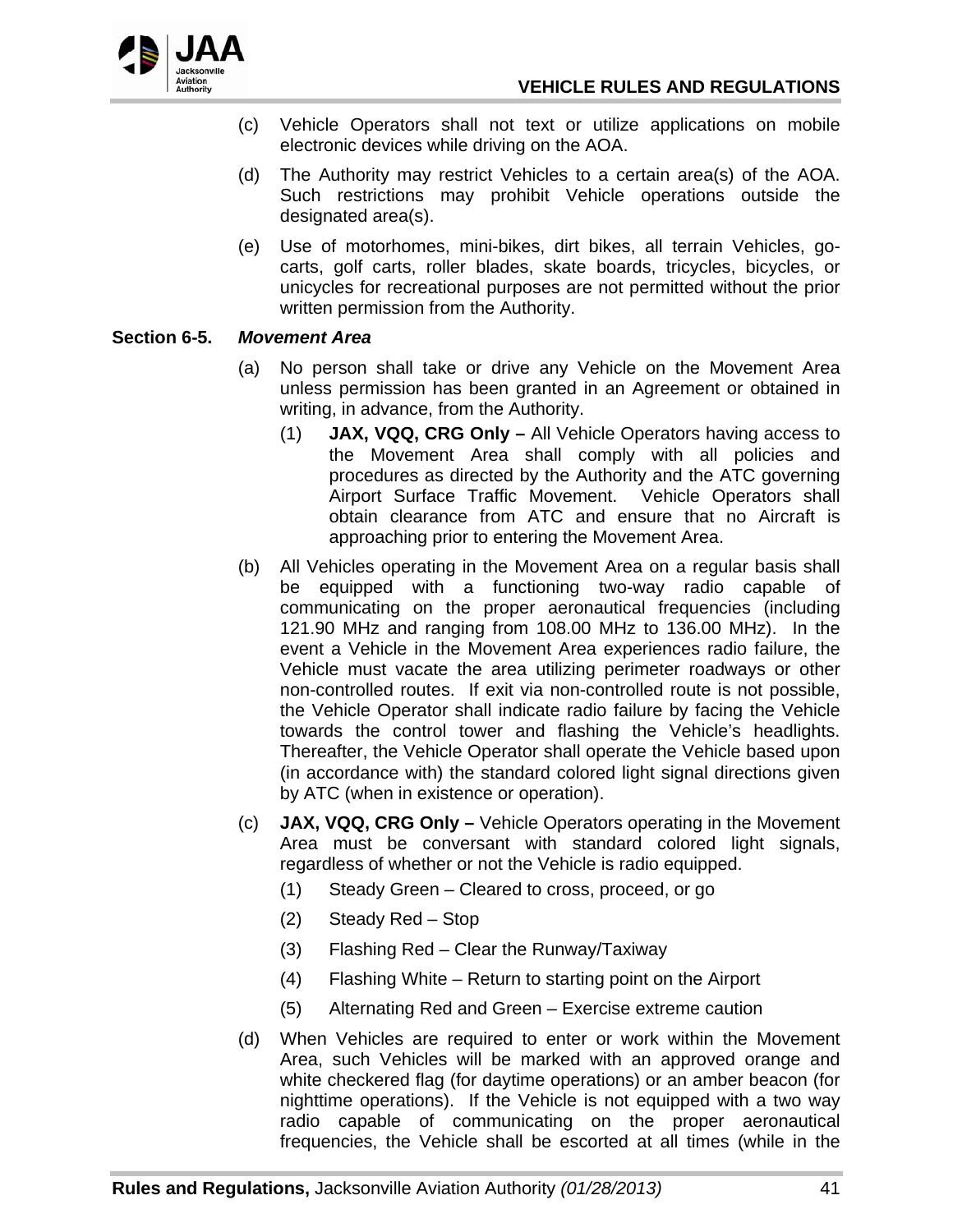

Movement Area) by an Authority authorized Vehicle and authorized personnel having radio contact with ATC (when in existence or operation) or have a flagman (with a two way radio capable of communicating on the proper aeronautical frequencies) stationed at the area(s) designated by the Authority to give instructions to the Vehicle.

(e) **JAX Only –** All operations in the Movement Area must comply with the Airport's FAA approved Airport Certification Manual.

# **Section 6-6.** *Cleaning and Maintenance*

Vehicles shall not be cleaned and/or maintained on Airport property except in designated areas as approved in writing by the Authority and in compliance with the SWPPP.

# **Section 6-7.** *Parking or Stopping*

- (a) Vehicles shall be parked only in those areas specifically designated for such purpose.
- (b) Vehicles shall not be parked or stopped:
	- (1) in such a manner so as to obstruct a parking area lane, driveway, roadway, walkway, crosswalk, fire lane, Runway, Taxiway, Taxilane, and/or obstruct access to Hangars, parked or staged Aircraft, and/or parked or staged Vehicles;
	- (2) on the left side of a road;
	- (3) on the roadway side of any stopped or parked Vehicle (double parking);
	- (4) within 15 feet of a fire hydrant or within a fire lane or restricting access to or from a fire lane;
	- (5) within 3 feet of either side of a security fence; or
	- (6) on unpaved or grassed areas (unless specifically designated for Vehicle parking) other than in accordance with restrictions posted on authorized signs.
- (c) Vehicles, other than those loading and unloading Aircraft, shall not stop for loading, unloading, or any other purpose at the Airport other than in the areas specifically designated for loading, unloading, parking, and/or staging and only in the manner prescribed by signs, painted markings, or other means.
- (d) Displaying Vehicles and/or equipment for sale, lease, or rent at the Airport(s) is prohibited unless authorized in writing by the Authority.
- (e) Parking in designated Public Areas is open to any person using the Airport(s).
- (f) Employees of Lessees, Sublessees, Operators, or Permittees may park Private Vehicles in the employee parking areas designated by the Authority.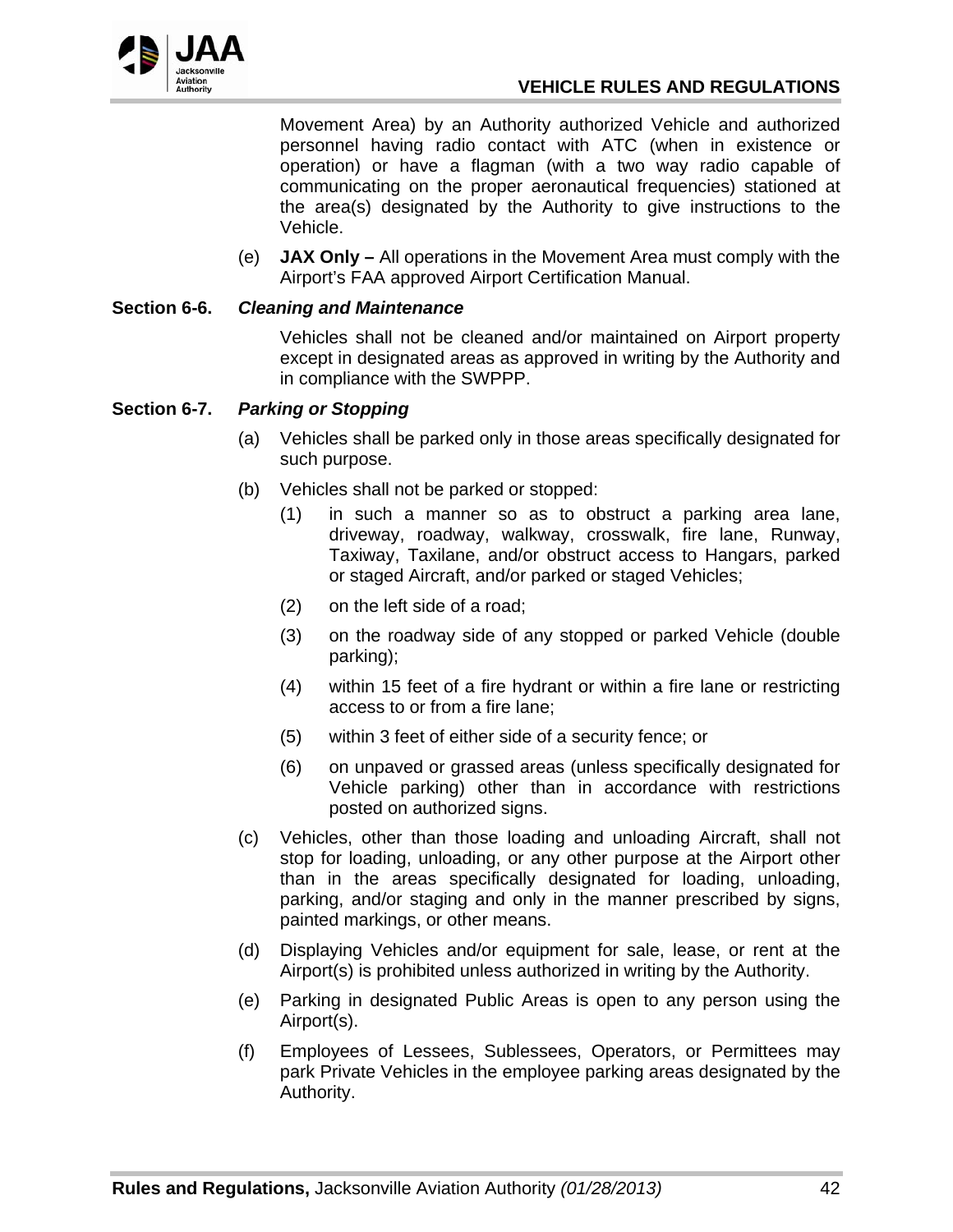

- (g) All service Vehicles or equipment (including utility companies, delivery companies, government owned/operated, etc.) shall park in areas designated by the Authority.
- (h) Aircraft Operators may park Vehicles which are fully operational, completely functional and properly permitted by the Authority inside the Hangar while the Based Aircraft in the Hangar is out on a flight.
	- (1) Aircraft Operators and passengers may park Vehicles which are fully operational and completely functional in those areas designated by the Authority.
- (i) Vehicles may not be parked on Tiedown areas.
- (j) Boats, rafts, jet skis, snow mobiles, dune buggies, dirt bikes, all terrain Vehicles, race cars, recreational Vehicles, trailers, and similar Vehicles and/or equipment may not be parked or stored in a Hangar or anywhere else on the Airport(s).
- (k) The Authority may tow or otherwise remove any Abandoned Vehicle which is disabled or parked in violation of these Rules and Regulations (or if the Vehicle creates a safety or security hazard or interferes with Airport operations) at the Vehicle Operator's risk, cost, and expense and without liability for damage that may result from such removal.
- (l) Vehicles shall not be parked in any public parking area unless the Vehicle Operator pays any fees which may be established and assessed from time to time by the Authority unless the Vehicle Operator is exempt from payment as may be stipulated in an Agreement with the Authority.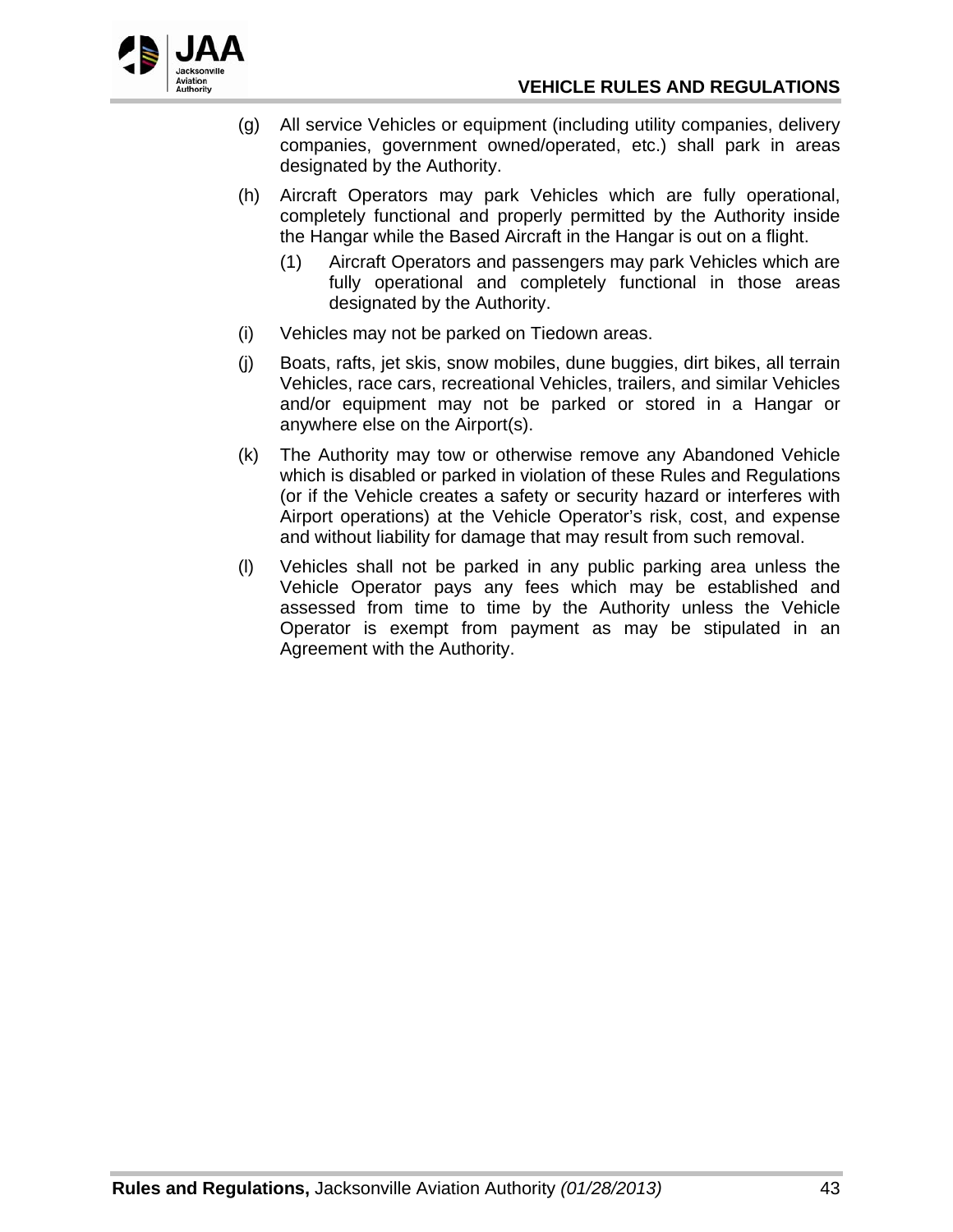

# **ARTICLE 7. LESSEE AND SUBLESSEE RULES AND REGULATIONS**

## **Section 7-1.** *Security*

- (a) All gates, chains, doors, and locks and all other safeguards on the Leased Premises shall be actively maintained (kept in good condition) and used in a manner so as to protect all persons and Property.
- (b) Gates or doors which provide access to a Restricted Area through a Leased Premises must remain (be kept) closed, locked, and secured except when actually in use.
	- (1) Gates and doors and locking/securing mechanisms shall be actively maintained (kept in good condition) and used in a manner so as to protect all persons and Property.
- (c) Active log of keys, access cards, and other media issued (and to whom issued) which allows access to the Leased Premises must be maintained. The log shall be made available to the Authority upon request. Any lost or stolen keys, access cards, or other media shall be reported to the Authority immediately.
- (d) All applicable reporting requirements as established by the Authority, FAA, Department of Homeland Security (DHS), TSA, and any other Agency having jurisdiction must be complied with.
- (e) Objects shall not be located within five feet of the Airport(s) perimeter fence or any other distance which could facilitate unauthorized access to a Restricted Area.

## **Section 7-2.** *Construction or Alteration of Improvements*

Any construction, modification, or alteration of an Improvement located at the Airport(s) shall be performed in compliance with the Leasehold Development Standards.

## **Section 7-3.** *Maintenance of Premises*

- (a) Leased Premises shall be kept free from all fire, safety, and security hazards and maintain the same in a condition of repair, cleanliness, and general maintenance in accordance with the Agreement.
	- (1) Failure to properly maintain the Leased Premises (including failure to maintain the Leased Premises within the period stipulated in the Agreement or failure to maintain the Leased Premises within the timeframe stated in any written notice provided by the Authority) may result in the Authority conducting or contracting the maintenance at Lessee's or Sublessee's cost and expense without liability for damage arising from or out of such action.
- (b) Lessee or Sublessee shall be fully responsible for all damage to facilities, equipment, Property, related appurtenances, and all other Improvements at the Airport(s) caused by Lessee or Sublessee or its employees, agents, customers, visitors, suppliers or persons with whom they do business.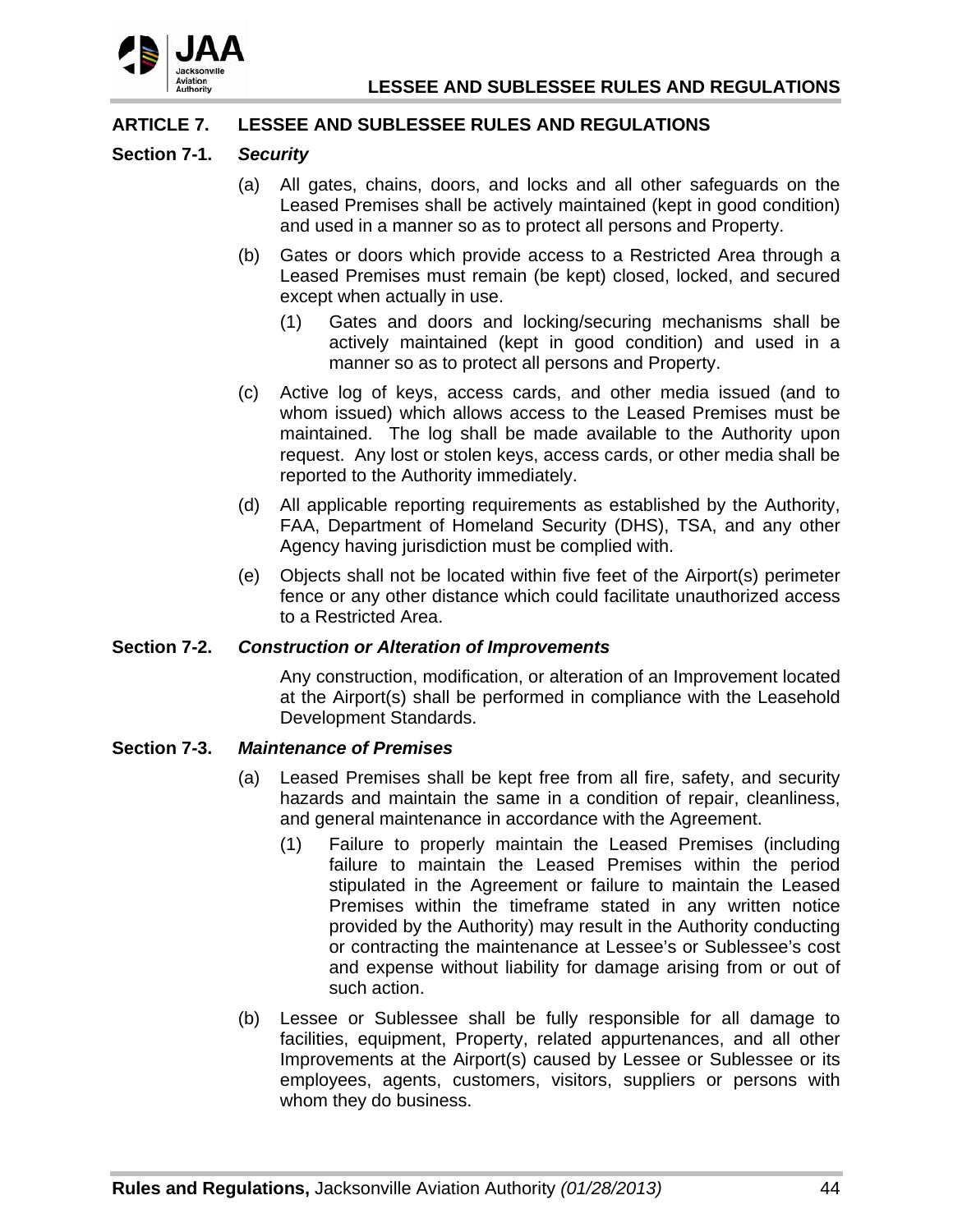

- (c) Facilities (including Hangar floors) shall be kept clean and clear of the accumulation of Fuel, oil, grease, flammable liquids, rags, trash, or other waste materials.
	- (1) The use of flammable solvents for cleaning floors is prohibited.
- (d) Decorations approved by the Authority are permitted at ticket counters and gate areas. Any decoration deemed offensive in the judgment of the Authority will be removed at the expense of the Lessee or Sublessee. Any damage to Airport facilities as a result of the application of decorations may be charged to the Lessee or Sublessee as additional rent or cost recovery.
- (e) Lessees and Sublessees shall not erect, install, or otherwise maintain any aerials, transmitters, or antenna without prior written authorization from the Authority.

# **Section 7-4.** *Fire Prevention*

- (a) Lessees and Sublessees shall be responsible for ensuring that fire prevention practices and/or procedures are followed.
- (b) Proper, appropriate, inspected, certified, and readily accessible fire extinguishers (which are approved by fire underwriters) for the particular hazard involved or associated with the activity shall be provided.
	- (1) Fire extinguishers shall be maintained in accordance with the practices recommended by the NFPA.
	- (2) A tag showing the date of last inspection (and who performed the inspection) shall be attached to each unit and records, acceptable by fire underwriters, shall be kept documenting the status of each unit.
- (c) Lessees and Sublessees shall designate a responsible person and provide point-of-contact information to the Airport Operations Control Center (AOCC) including the name of the primary and secondary contacts and day time and after-hours telephone numbers for both individuals.

## **Section 7-5.** *Heating Equipment*

No portable heating equipment and Fuel burning appliances shall be installed or used at the Airport(s) unless specifically approved in writing by the Authority.

## **Section 7-6.** *Aircraft Hangars*

- (a) Aircraft Hangars shall only be used for the parking and storage of Aircraft and associated Aircraft equipment and supplies as approved by the Authority and/or the Fire Department or as otherwise stipulated in an Agreement.
- (b) Aircraft parked in Hangars shall be parked in a manner so as to be completely contained in the Hangar and shall not be positioned in such a manner so as to block a Runway, Taxiway, Taxilane, OFA, or obstruct access to Hangars, parked or staged Aircraft, parked or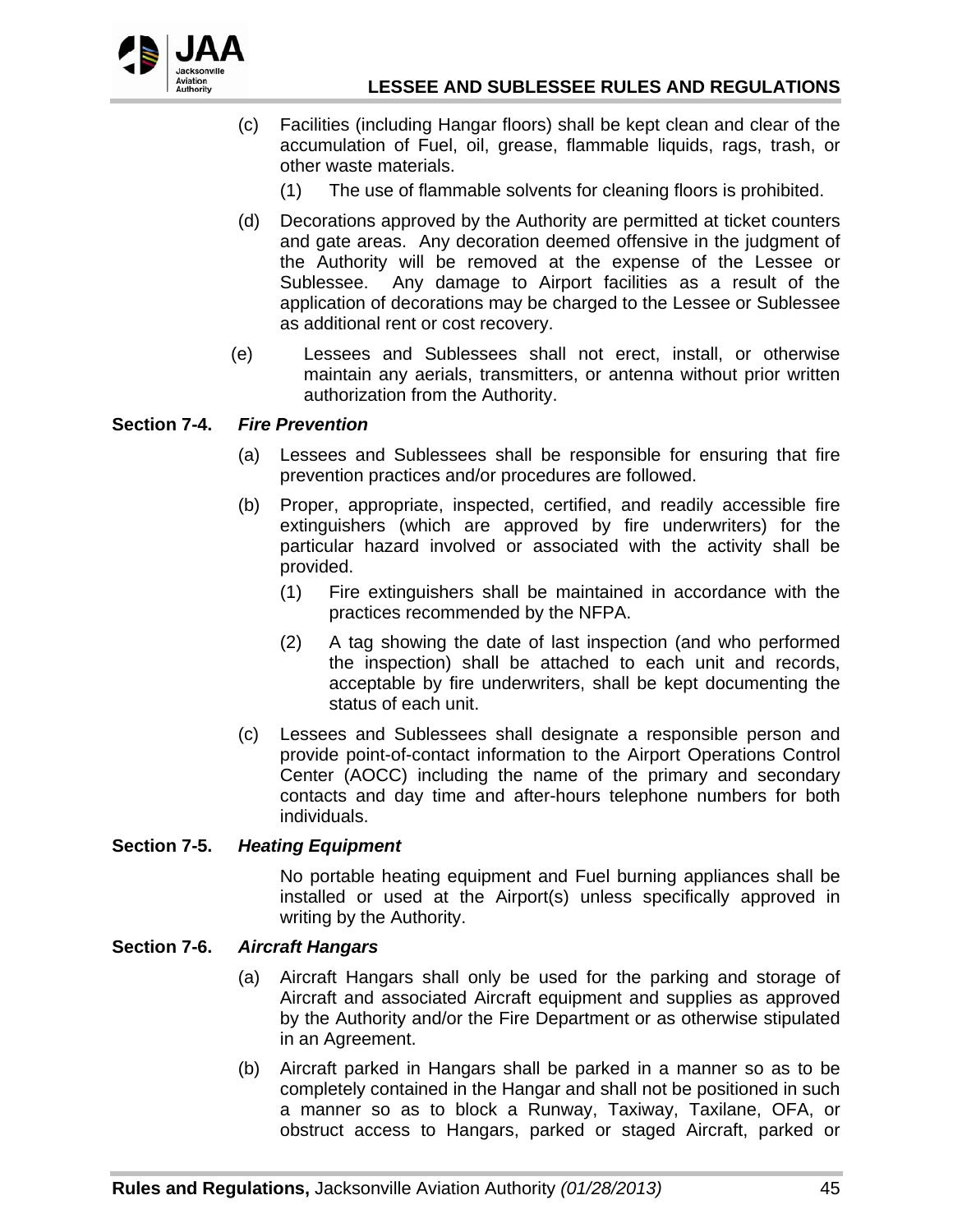

staged Vehicles, doors, gates, or Fuel storage facilities except for temporary staging and/or Fuel Handling of such Aircraft.

- (c) Use of Aircraft Hangars shall be subject to the following restrictions:
	- (1) Unless permission is granted by Agreement, no Aircraft Maintenance, alterations, or repairs shall be performed in a Hangar without the prior written permission of the Authority.
	- (2) Oily rags, waste oil, or other materials soiled with petroleumbased products may only be stored in containers with selfclosing, tight-fitting lids in accordance with applicable Regulatory Measures.

## **Section 7-7.** *Storage of Materials and Equipment*

- (a) Materials and equipment shall be stored in such manner as to preclude creating any hazard, obstructing any operation, or littering.
	- (1) Storage of materials or equipment shall not be permitted outdoors.
	- (2) Non-hazardous items can be stored in a fully-enclosed and secured container on the Leased Premises as long as such storage fully complies with Regulatory Measures.
	- (3) The Leased Premises shall not be used to store non-aviation merchandise, supplies, or equipment excluding those items utilized to fulfill the obligations of an Agreement.
- (b) Railroad (box or tanker) cars, intermodal containers, or tanker, truck, or flatbed trailers, etc. shall not be stored or used to store any type of materials, Vehicles, or equipment without the prior written permission of the Authority.

## **Section 7-8.** *Compressed Gases*

- (a) Oxygen or any compressed gas in a cylinder or portable tank must be secured to a fixed location or secured to a portable cart designed and approved specifically for the cylinder(s) or tank(s) being secured.
	- (1) Compressed gas cylinders or tanks must have approved and fully operational pressure relief devices installed.
	- (2) Cylinders or tanks not in use shall have an approved transportation safety cap installed.
	- (3) Cylinders or tanks shall be stored and maintained in accordance with the practices recommended by the NFPA and all applicable Regulatory Measures.

## **Section 7-9.** *Petroleum Based Products and Hazardous Materials*

(a) Lubricating oils having a flash point at or above 150 degrees may be stored in Hangars provided the product is stored in the original container and the capacity of the container is less than 55 gallons and the original manufacturer's labeling or marking is on the container (or the product is stored in other suitable containers approved by the Authority and the Fire Department).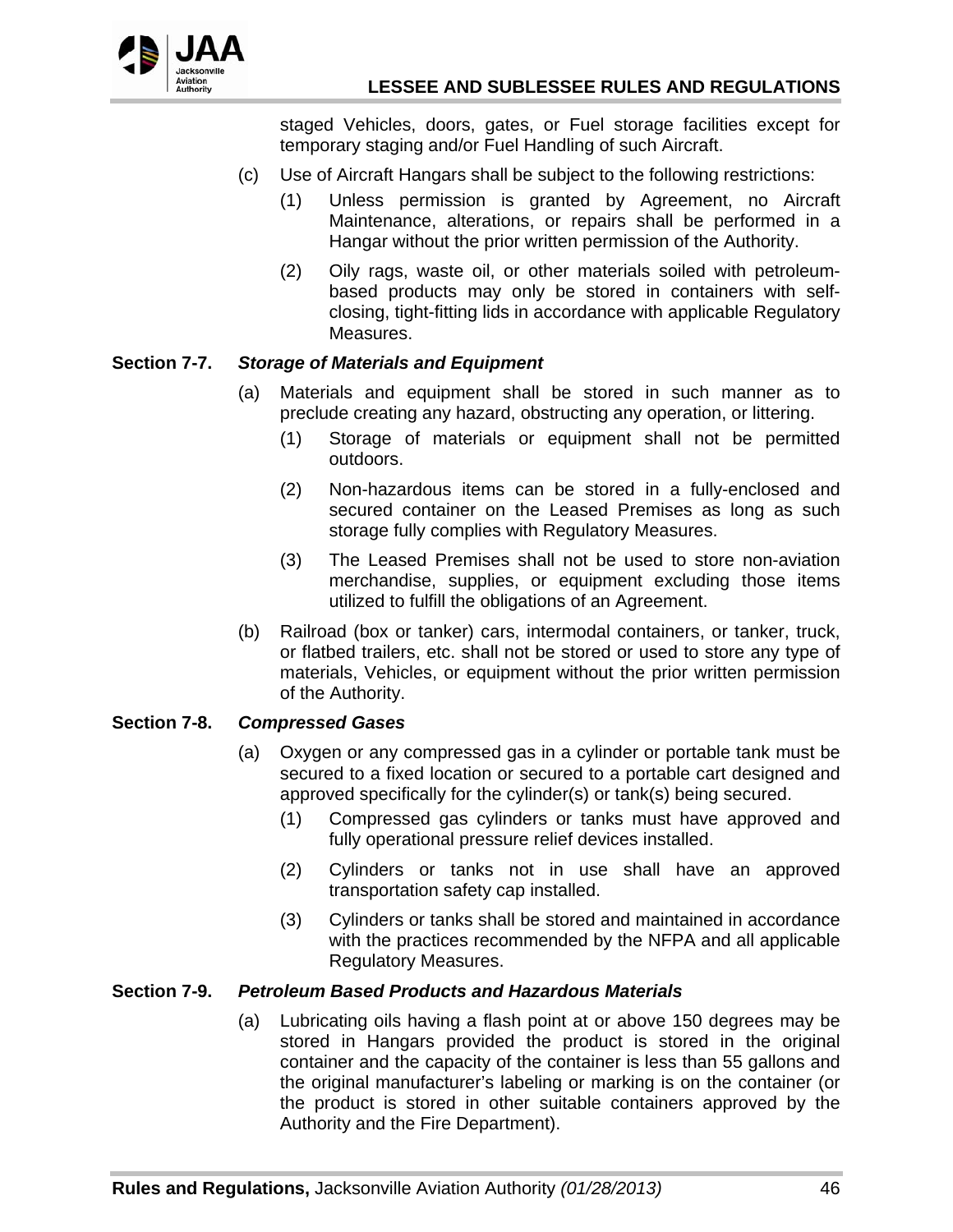

(b) Storage of 55 gallons or more of lubricating oil or containers having a capacity of 55 gallons or more require a SPCC Plan be provided to the Authority. Such containers may only be stored in compliance with Regulatory Measures and consistent with the Authority's SWPPP plan.

# **Section 7-10.** *Right of Entry*

- (a) The Authority shall have the right of entry at reasonable times for repairs, maintenance, modification, or inspection of all facilities, buildings, and Improvements at the Airport(s) whether or not the right of entry is provided for in any Agreement or other *a*pproval. For facilities, buildings, and Improvements owned by Lessee or Sublessee, the Authority shall provide advanced notification for access.
- (b) The Authority and the Fire Department shall have the right of entry to facilities, buildings, and Improvements at the Airport without advanced notification during emergencies. Emergencies may include, but shall not be limited to, fire, acts of nature, or Hazardous Materials spill or leak, or for the protection of persons or Property.

## **Section 7-11.** *Non-Commercial (Private) Flying Club*

- (a) A Non-Commercial (Private) Flying Club is an Entity that is legally formed as a non-profit entity with the State of Florida, operates on a non-profit basis (so as not to receive revenues greater than the costs and expenses to operate, maintain, acquire and/or replace Non-Commercial (Private) Flying Club Aircraft), and restricts membership from the public (i.e., does not advertise or make its membership available to the public).
	- (1) Each Non-Commercial (Private) Flying Club member (Owner) must have an ownership interest in Non-Commercial (Private) Flying Club. The property rights of the Non-Commercial (Private) Flying Club members (Owners) shall be equal.
	- (2) Non-Commercial (Private) Flying Club shall keep on file and available for review by the Authority, a complete membership list and investment (ownership) share held by each member including a record of all members (past and present) with full names, addresses, and the date the membership began and ended.
- (b) Non-Commercial (Private) Flying Club shall file and keep the following current with the Authority:
	- (1) copies of bylaws, articles of incorporation, operating rules, membership agreements, and the location and address of the club's registered office;
	- (2) roster of all officers and directors including home and business addresses and phone numbers; and
	- (3) designee responsible for compliance with these Rules and Regulations and applicable Regulatory Measures.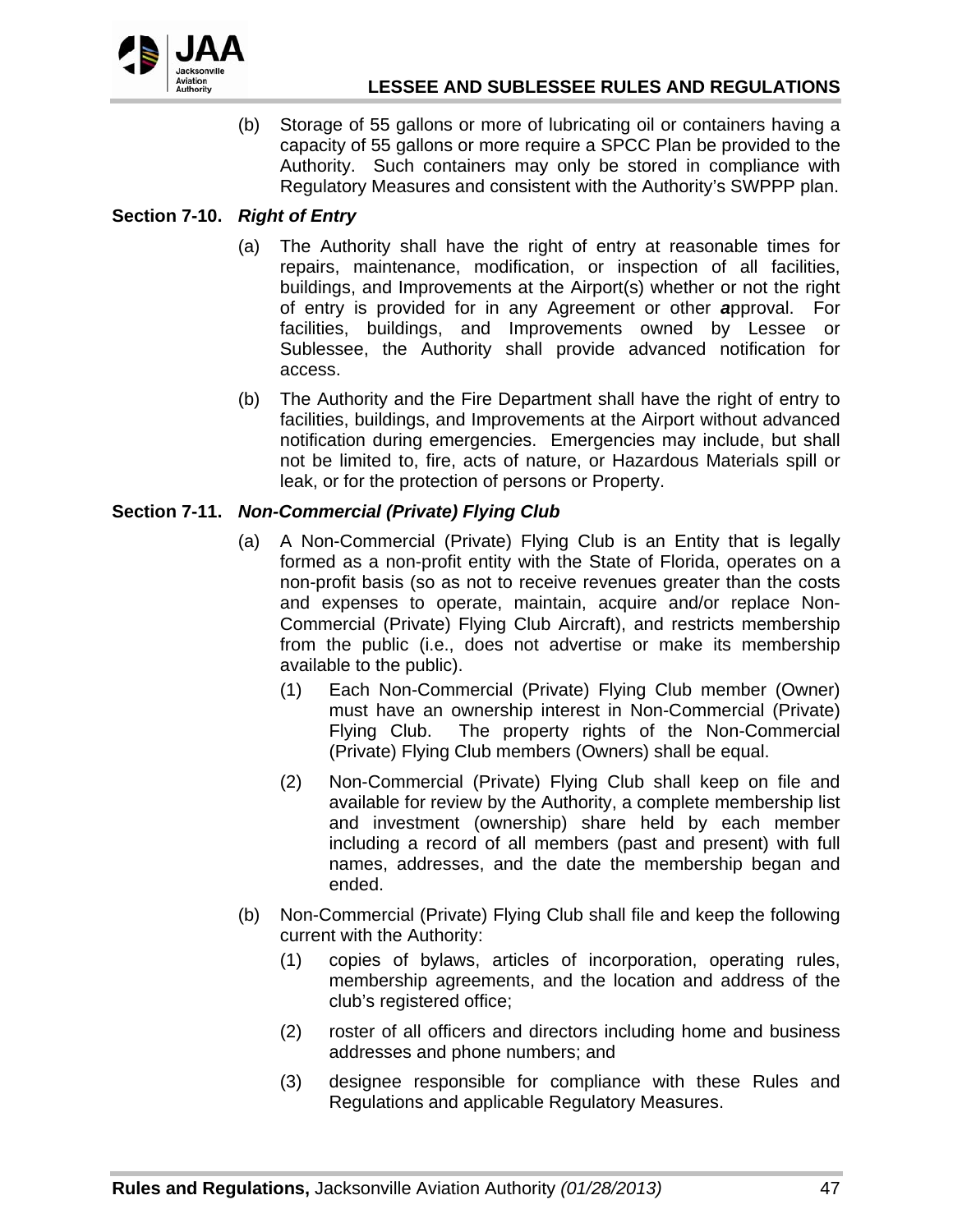

 $\overline{a}$ 

- (c) Non-Commercial (Private) Flying Clubs shall not conduct any Commercial Activity.
	- (1) If Non-Commercial (Private) Flying Club membership is advertised or available to the public or operated for Commercial purposes, Entity shall be required to meet the General Aviation Minimum Standards.
	- (2) Members (Owners) may conduct flight instruction relating to Aircraft checkout and/or currency (e.g., flight reviews, instrument proficiency checks, etc.) for members (Owners). The Non-Commercial (Private) Flying Club shall not permit its Aircraft to be utilized for flight instruction to any person, including members (Owners), when such person pays or becomes obligated to pay for such flight instruction, except when flight instruction provided by an approved Flight Training Operator on the Airport.
- (d) Non-Commercial (Private) Flying Club Aircraft shall only be used by members (Owners).
- (e) No member (Owner) shall use Non-Commercial (Private) Flying Club Aircraft in exchange for Compensation. This does not include reimbursement for expenses associated with the use of Non-Commercial (Private) Flying Club Aircraft.
- (f) Maintenance and hangar areas are required if Operator is conducting Aircraft Maintenance on Aircraft owned, leased, and/or operated by (and under the full and exclusive control of) Operator.

| Land and Apron (square feet)  | <b>AND</b><br>Jacksonvill<br>International |       | <b>SCecil &amp; JAXEX &amp; Herlong</b> |       |
|-------------------------------|--------------------------------------------|-------|-----------------------------------------|-------|
| Maintenance area <sup>1</sup> |                                            |       |                                         |       |
| Lessee                        | 1,000                                      | 360   | 360                                     | 360   |
| Maintenance hangar            |                                            |       |                                         |       |
| Lessee                        | 10,000                                     | 3,600 | 3,600                                   | 3,600 |

- (1) Hangar area (for a Lessee), if required, shall be at least the previously identified square feet or large enough to accommodate the largest Aircraft in Operator's fleet at the specific airport maintained by Operator, whichever is greater
- (2) Hangar area (for a Sublessee), if required, shall be large enough to accommodate the largest Aircraft in Operator's fleet at the specific airport maintained by Operator.

 $1$  To include adequate and dedicated space for employee work areas, shop areas, and storage of Aircraft parts, accessories, related components, and Equipment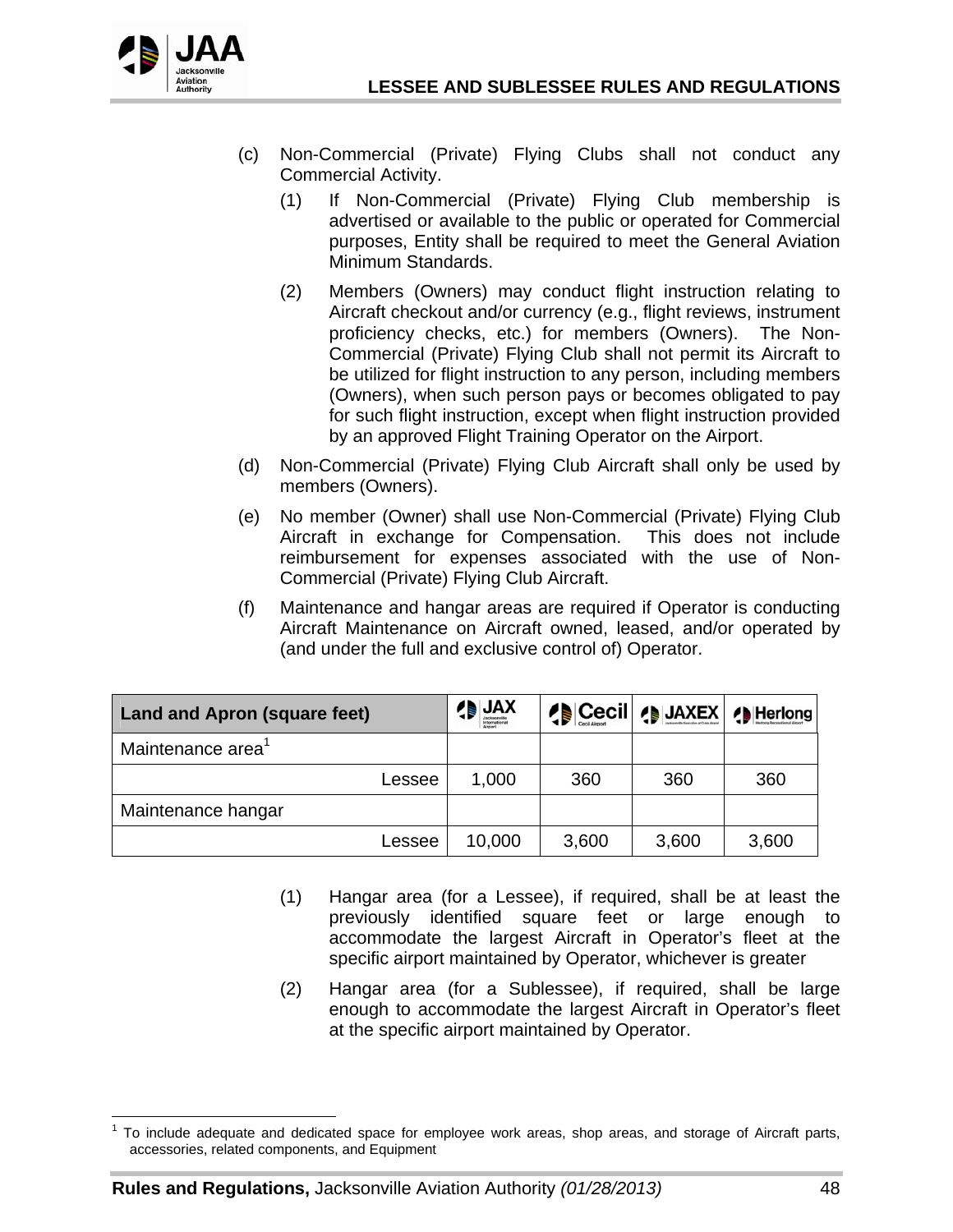

- (g) Insurance
	- (1) Except as otherwise provided for herein, Non-Commercial (Private) Flying Club shall maintain, at a minimum, the coverage and limits of insurance set forth below:
		- a. Commercial General Liability (Combined Single Limit): Each occurrence – \$1,000,000 and Unlicensed Vehicles – \$2,000,000
		- b. Vehicular Liability (Combined Single Limit, Each Occurrence) – \$2,000,000
		- c. Hangar Keeper's Liability (Largest Aircraft Accommodated):
			- 1. Single Engine Piston Group I \$250,000 (each aircraft) and \$500,000 (each occurrence)
			- 2. Multi Engine Piston Group I \$500,000 (each aircraft) and \$1,000,000 (each occurrence)
			- 3. Turboprop Group I \$1,000,000 (each aircraft) and \$2,500,000 (each occurrence)
			- 4. Turboprop Group II \$2,500,000 (each aircraft) and \$5,000,000 (each occurrence)
			- 5. Turbojet Group I \$5,000,000 (each aircraft) and \$10,000,000 (each occurrence)
			- 6. Turbojet Group II \$10,000,000 (each aircraft) and \$15,000,000 (each occurrence)
			- 7. Turbojet Group III \$15,000,000 (each aircraft) and \$25,000,000 (each occurrence)
		- d. Aircraft and Passenger Liability (Each Occurrence): \$1,000,000 Club and \$100,000 sub limit per person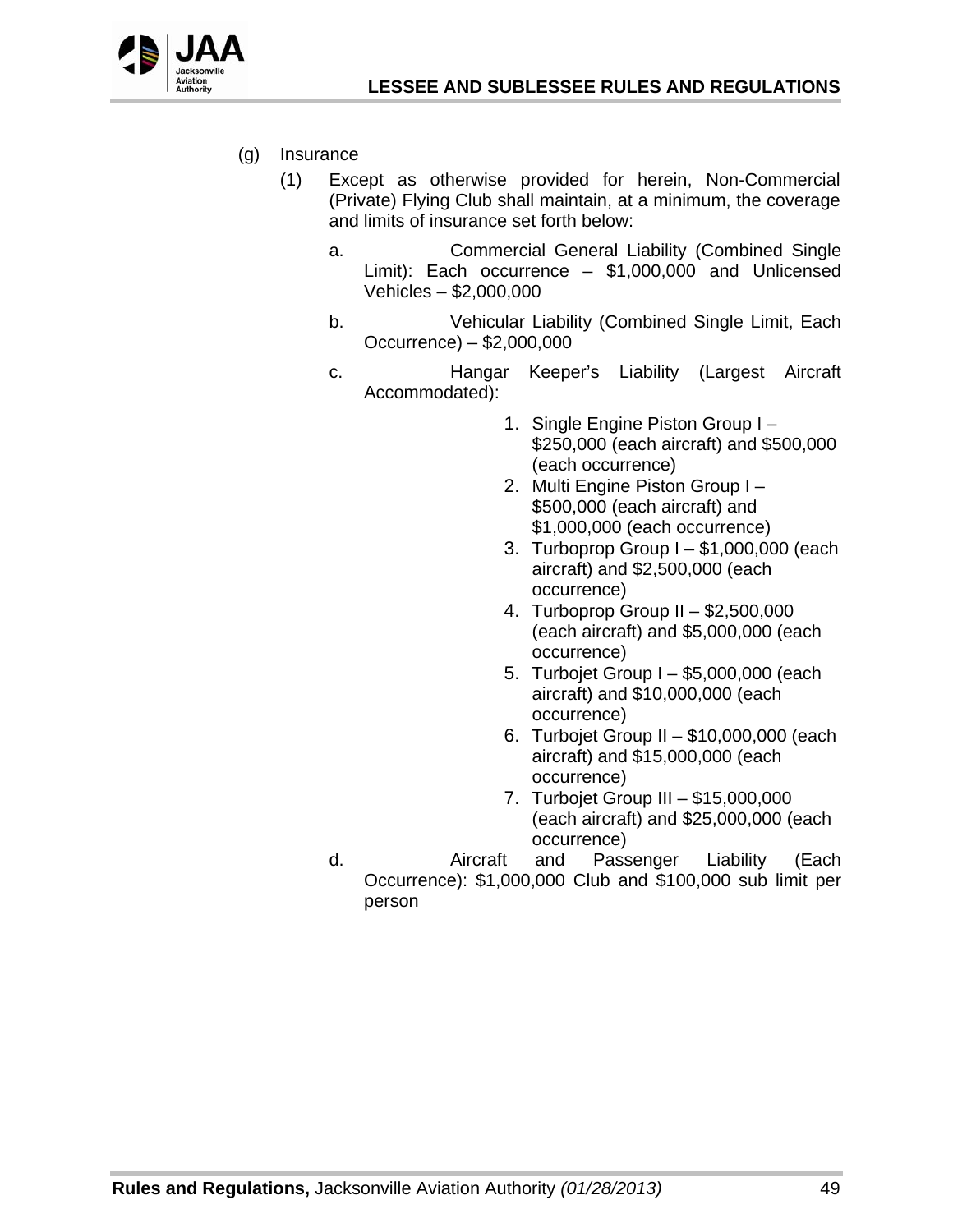

# **ARTICLE 8. AVIATION FUELING**

# **Section 8-1.** *General*

- (a) Regulatory Measures
	- (1) Fuel Handling, Refueling Vehicles, and Fuel storage facilities at the Airport(s) shall conform to the current applicable Regulatory Measures including without limitation, those prescribed by the State of Florida and Authority and provisions of 14 CFR; NFPA recommendations; Applicable ACs including AC 150/5230-4 "Aircraft Fuel Storage, Handling, and Dispensing on Airports", AC 00-34 "Aircraft Ground Handling and Servicing", and AC 150/5210-5 "Painting, Marking and Lighting of Vehicles Used on an Airport".; the Authority's SWPPP and SPCC Plan; Regulatory Measures established by the Environmental Protection Agency, Florida Department of Environmental Protection, State Water Resources Control Board, and any other Agency having jurisdiction.
- (b) Fuel Quality Control
	- (1) Fuel shall fully comply with the quality specifications outlined in American Society for Testing and Materials (ASTM) D 1655 (Jet A), ASTM D 1910 (Avgas), or ASTM D4814 without ethanol. Ensuring the quality of the Fuel is the sole responsibility of Entity engaged in Fuel Handling.
- (c) Training
	- (1) Standard Operating Procedure (SOP) shall be developed and maintained for Fuel Handling to include compliance with standards set forth in AC 00-34A "Aircraft Ground Handling and Servicing." The SOP shall include a training plan, Fuel quality assurance procedures, record keeping, and emergency response procedures to Fuel spills and fires. The SOP shall also address regular safety and security inspections, bonding and fire protection, public protection, marking and labeling of (and controlling access to) Refueling Vehicles and Fuel storage facilities. The SOP shall be made available to the Authority for review upon request no later than 30 calendar days before the Activities are scheduled to commence and it shall be made available for review upon request any time changes are planned.
	- (2) Employees conducting Fuel Handling must receive fire prevention training and instruction by the Fire Department (or in accordance with an FAA Approved Part 139 Fuel Handling Training course, if applicable) immediately upon employment and that employees receive such fire prevention training and instruction annually thereafter.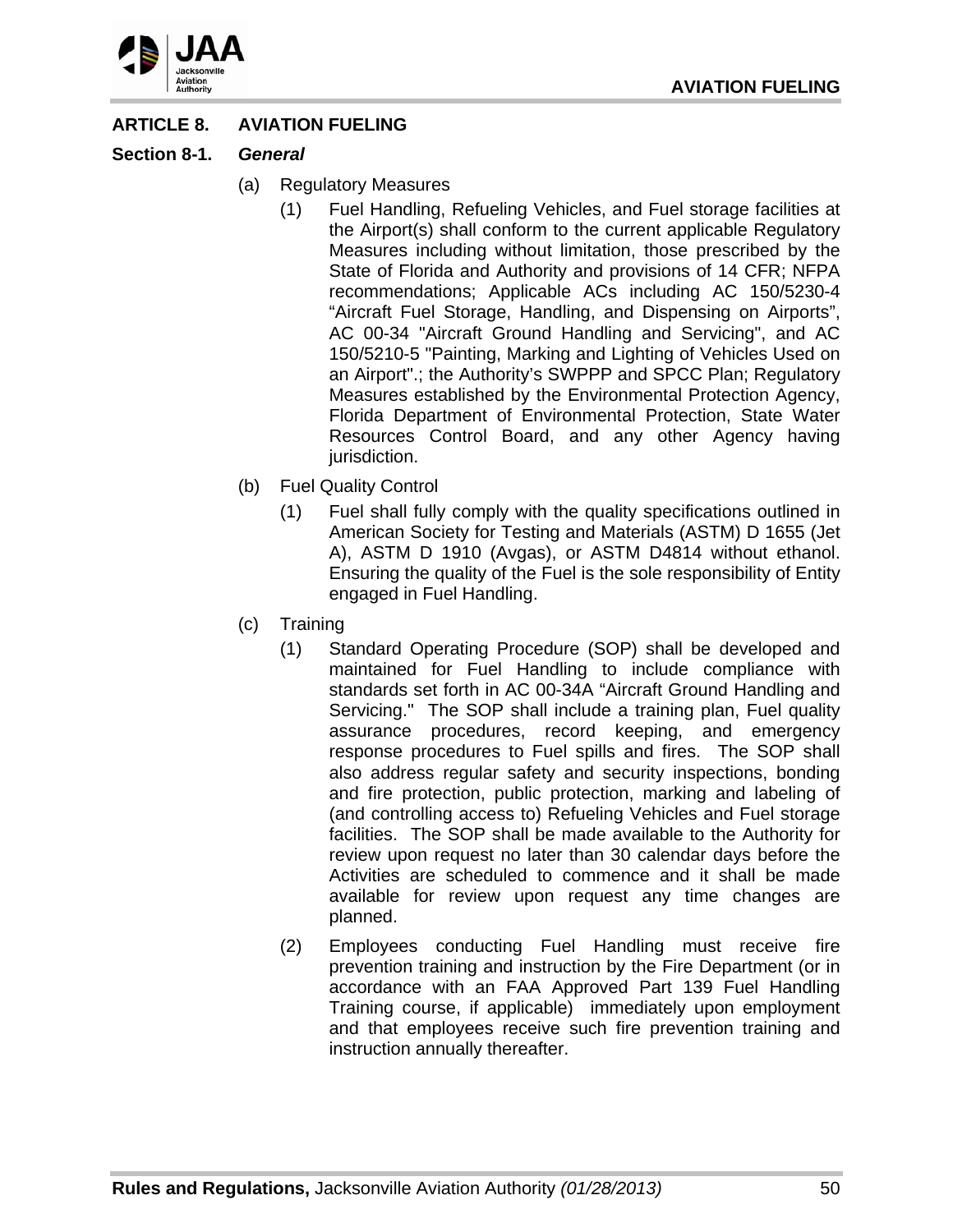

- a. Fire prevention training and instruction shall include the use of fire extinguishers, responding to Fuel and oil spills, handling flammable materials, and any other items deemed necessary and/or appropriate (for the Activity) by the Fire Department and the training and instruction provided to each employee shall be documented and kept on file.
- (3) No person shall engage in Fuel Handling until that person is properly trained.
- (d) Fuel Handling
	- (1) Aircraft shall not be engaged in Fuel Handling in an area where Aircraft engines are operating, Aircraft or engines are being warmed by application of heat, or while the Aircraft is located in a congested area.
	- (2) Prior to engaging in Fuel Handling, Entity shall provide the Authority with a written SPCC Plan that meets all applicable Regulatory Measures. An updated copy of the SPCC Plan shall be filed with the Authority at least 30 calendar days prior to any planned change in operations.
	- (3) Refueling Vehicle shall be capable of bottom loading.
	- (4) A properly trained person shall be present and responsive while Fuel is being transferred into or out of any Fuel storage facility (from or into Refueling Vehicle).
		- a. The person shall remain within the immediate vicinity, in close proximity to, and in direct view of all operating controls and Refueling Vehicles.
		- b. The person shall not leave the discharge end of any hose(s) unattended at any time while the transfer of Fuel is in progress.
		- c. The person shall not block open, disengage, or deactivate the deadman or any related controls while Fuel Handling.
	- (5) All Fuel Handling shall be treated with due caution and circumspection with regard to the rights, safety, and security of others so as not to endanger, or be likely to endanger, persons or Property.
	- (6) Persons engaged in Fuel Handling shall exercise care and extreme caution to prevent overflow or spills of Fuel or oils.
		- a. Should a Fuel or oil spill occur at the Airport, the party responsible shall fully comply with Section 3-20(b) of these Rules and Regulations.
	- (7) Refueling Vehicles shall be positioned so the Vehicle can be directly driven away from the loading or refueling position in the event of spill or fire.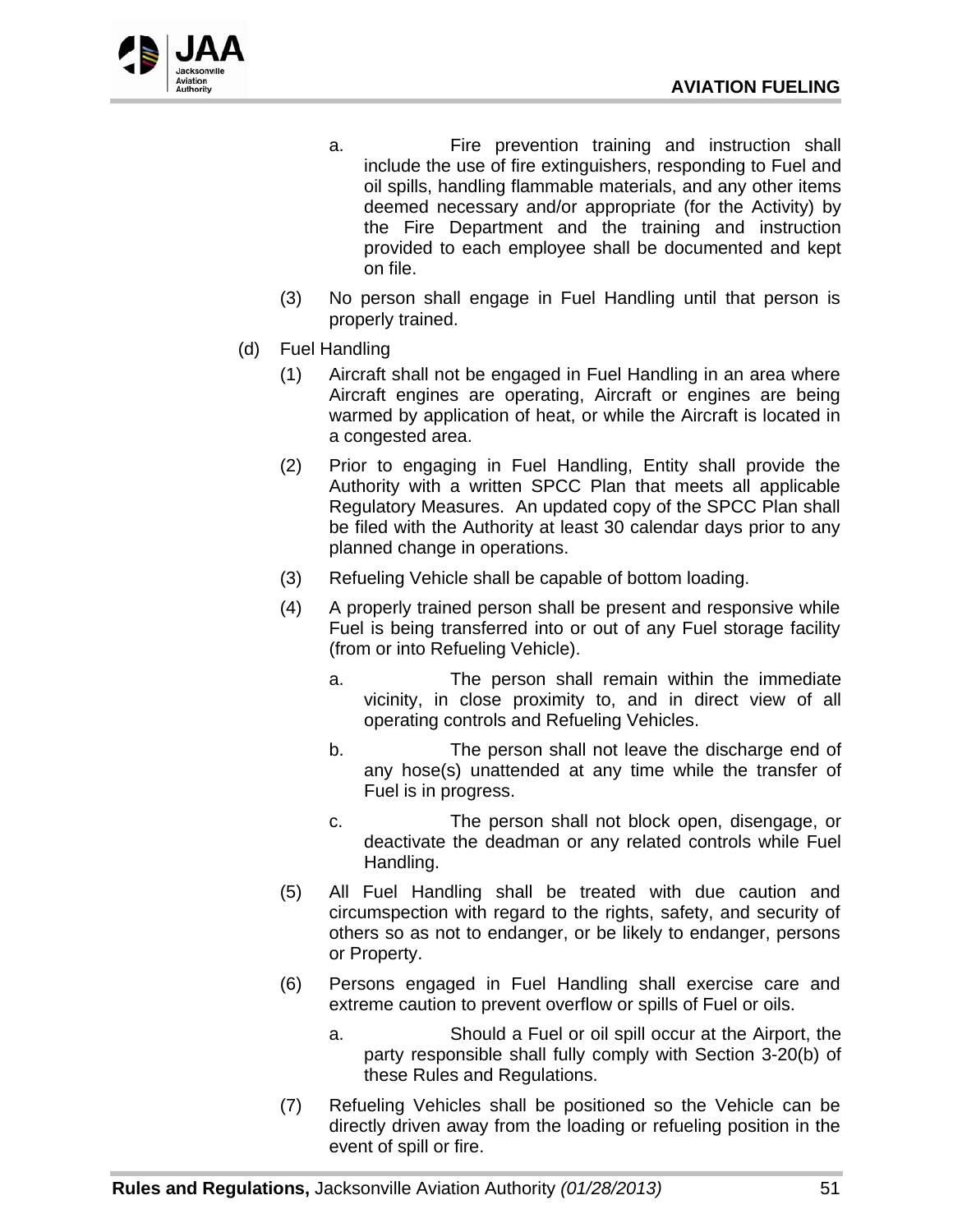

- (8) Fuel Handling shall be conducted outdoors and at least 25 feet from any Hangar or building and 50 feet from any combustion and ventilation air-intake to any boiler, heater, or incinerator room or as approved by the Authority and the Fire Department.
- (9) Vehicles shall be refueled only at refueling stations and from dispensing devices approved by the Authority and the Fire Department.
- (10) In the absence of suitable ground support equipment, a turbinepowered auxiliary power unit mounted at the rear of the Aircraft or on the wing on the side opposite from the fueling point may be operated during Fuel Handling.
	- a. A turbine-powered auxiliary power unit may be operated during Fuel Handling provided its design, installation, location, and combustion air source do not constitute a Fuel vapor ignition source.
	- b. Fuel Handling shall be conducted in accordance with the procedures stipulated in the Aircraft Operator's Manual.
- (11) Fuel Handling shall not occur if an electrical storm is in progress in the immediate vicinity of the Airport.
	- a. Fuel Handling may resume 15 minutes following any reported or observed lightning flash within 5 miles of the Airport.
- (12) The Refueling Vehicle shall be bonded to the Aircraft or Fuel storage facility to equalize the voltage potential.
	- a. All hoses, nozzles, spouts, funnels, and appurtenances used in Fuel Handling shall be FM or UL approved and shall be equipped with a bonding device to prevent ignition of volatile liquids.
- (13) Refueling Vehicles shall not be operated in reverse unless another trained person is present to safely monitor and direct the movement of the Refueling Vehicle.
- (14) Fuel Handling shall not occur while passengers are on board the Aircraft unless a passenger-loading ramp is in place at the Aircraft's cabin door, the door is in the open position, and a qualified attendant is present at the door.
- (15) No person shall operate any radio transmitter or receiver or switch it on or off during Fuel Handling unless said radio transmitter or receiver is designed specifically for such environment.
- (16) No person shall operate Aircraft electrical systems or switch Aircraft electrical appliances on or off during Fuel Handling.
- (17) Hold down or hold open devices on Refueling Vehicle nozzles are prohibited.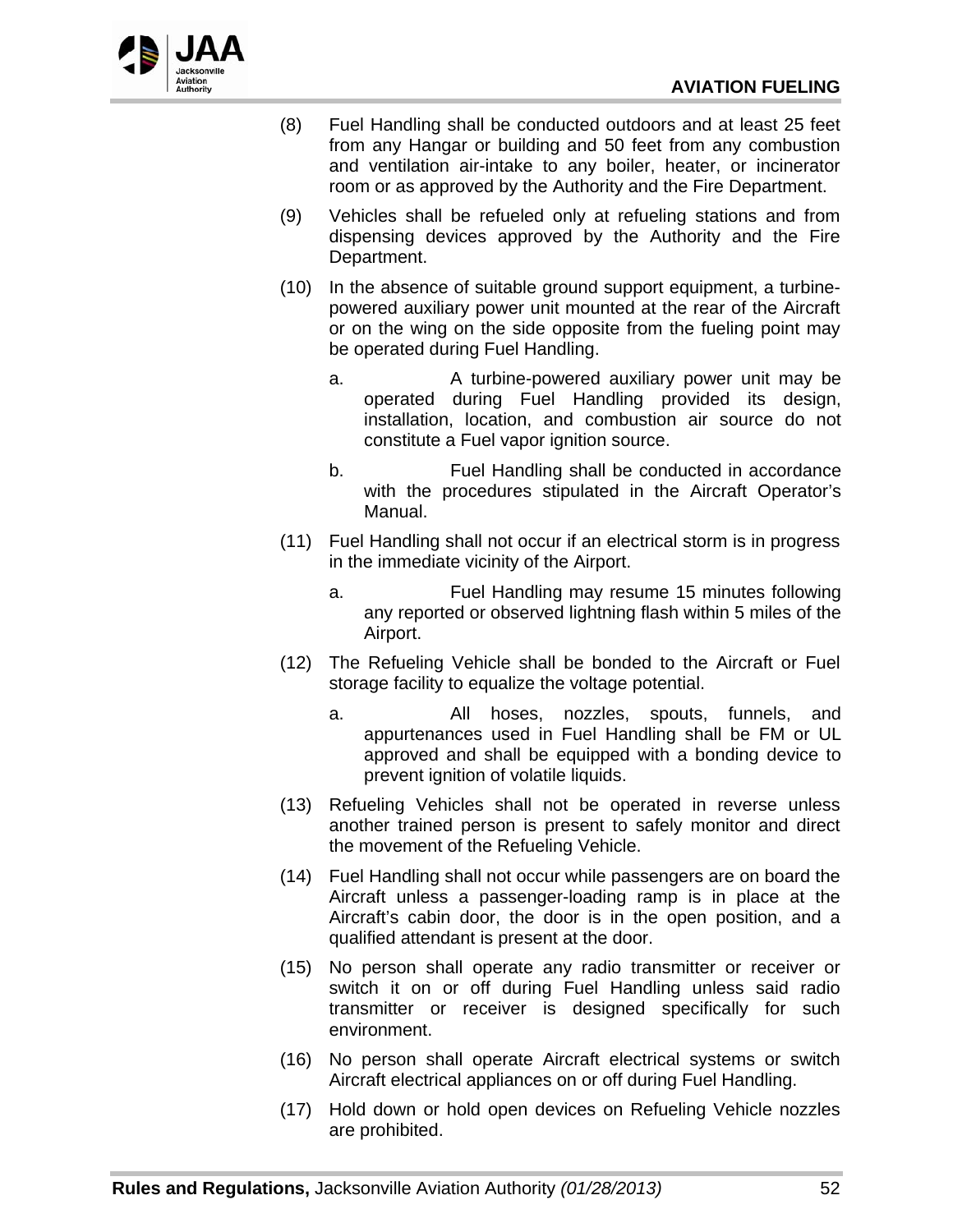

- (18) For single point Fueling, deadman controls or mechanisms shall be utilized and shall remain in safe operating condition and good working order.
	- a. No person shall deactivate or bypass a deadman control or mechanism at any time.
- (19) During Fuel Handling, no person shall use any material or equipment which is likely to cause a spark or ignition within 50 feet.
	- a. Smoking, matches, lighters, and open flames (e.g., candles, fixtures, or fires) are prohibited within 50 feet of any Aircraft, Refueling Vehicle, Fuel storage facility.
- (20) Refueling Vehicles (including Fuel tankers) shall only use the entrance, exit, and route designated by the Authority during the transportation and delivery of Fuel.
- (21) Refueling Vehicles (including Fuel tankers) shall be subject to inspection at any time to determine compliance with these Rules and Regulations.
- (22) The Authority assumes no liability or responsibility for any violation of any Aircraft, Refueling Vehicle or refueling requirement or procedure, any error, omission, negligence, or any violation of any Regulatory Measure relating to Fuel Handling.
	- a. Entities engaged in Fuel Handling shall be solely, fully, and completely responsible for any such violation, error, omission, or negligence incident to or in connection with the entities Fuel storage facilities, Refueling Vehicles, Fuel Handling, and training.
	- b. Entities engaged in Fuel Handling shall reimburse the Authority for any fines, legal or court costs, incurred by the Authority for any such violation, error, omission, or negligence.
- (e) Rotorcraft Rapid Refueling
	- (1) Only turbine engine Rotorcraft fueled with Jet Fuel shall be permitted to be fueled while an onboard engine is operating. All sources of ignition must be located above the Fuel inlet port(s), vents or tank openings.
	- (2) An FAA-licensed Rotorcraft pilot shall be at the Rotorcraft controls during the entire Fuel Handling process.
	- (3) If applicable, medical crew members shall be ready to remove the patient from the Rotorcraft to a safe area in the event of a Fuel Handling accident.
	- (4) Only designated personnel, properly trained in rapid refueling operations, shall operate the Refueling Vehicle.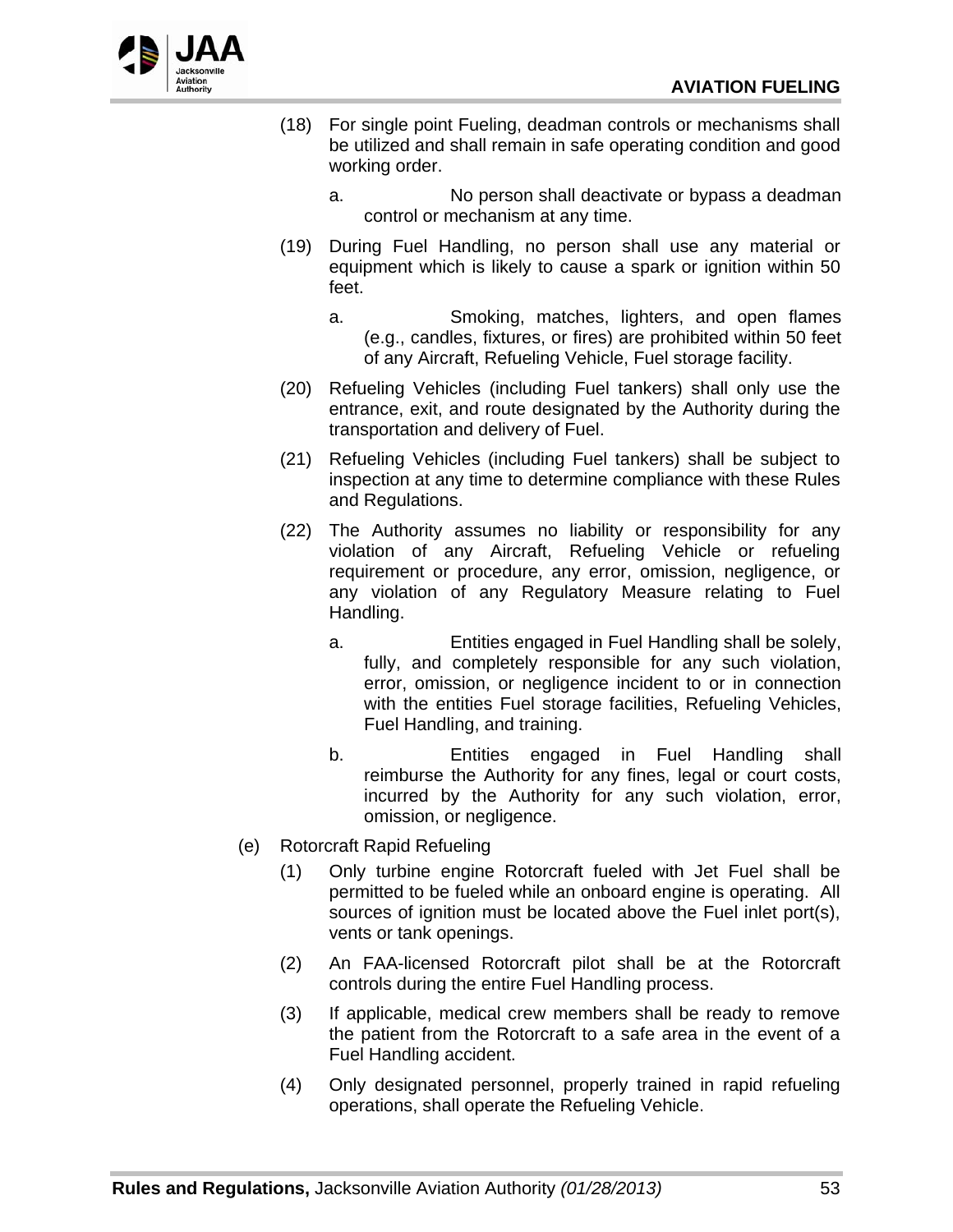

- (5) All doors, windows, and access points allowing entry to the interior of the Rotorcraft which are adjacent to, or in the immediate vicinity of, the Fuel inlet ports shall be closed and shall remain closed during Fuel Handling.
- (6) Fuel shall be dispensed into an open port from approved deadman type nozzles, with a flow rate not to exceed 60 gallons per minute or it shall be dispensed through close-coupled pressure fueling ports.
- (7) When Fuel is dispensed from fixed piping systems the hose cabinet shall not extend into the rotor space.
- (8) The Refueling Vehicle shall be pre-positioned in a designated area and the Rotorcraft will land after the Refueling Vehicle has been parked and the wheels chocked (maintaining no less than 20 feet between any Rotorcraft rotating component and the Refueling Vehicle). The Refueling Vehicle shall not be moved or relocated while the Rotorcraft is on the ground or hovering near-by.
- (f) Refueling Vehicles
	- (1) Refueling Vehicles shall be equipped and maintained to comply with all applicable Regulatory Measures including, without limitation, those prescribed by:
		- a. National Fire Protection Association (NFPA) Codes;
		- b. 14 CFR Part 139, Airport Certification, Section 139.321 "Handling/Storing of Hazardous Substances and Materials"; and
		- c. Applicable ACs including AC 00-34 "Aircraft Ground Handling and Servicing" and AC 150/5210-5 "Painting, Marking and Lighting of Vehicles Used on an Airport".
	- (2) Refueling Vehicles shall be equipped with metering devices that meet all applicable Regulatory Measures.
	- (3) All Refueling Vehicles shall be bottom loaded.
	- (4) Only those Fuel storage facilities and Refueling Vehicles which are approved by the Authority and the Fire Department shall be used for Fuel Handling.
	- (5) Refueling Vehicles, pumps, meters, hoses, nozzles, funnels, fire extinguishers, and bonding devices used during Fuel Handling shall be maintained in a safe operating condition. All hoses, funnels, and appurtenances used in Fuel Handling shall be equipped with a bonding device to prevent ignition of volatile liquids.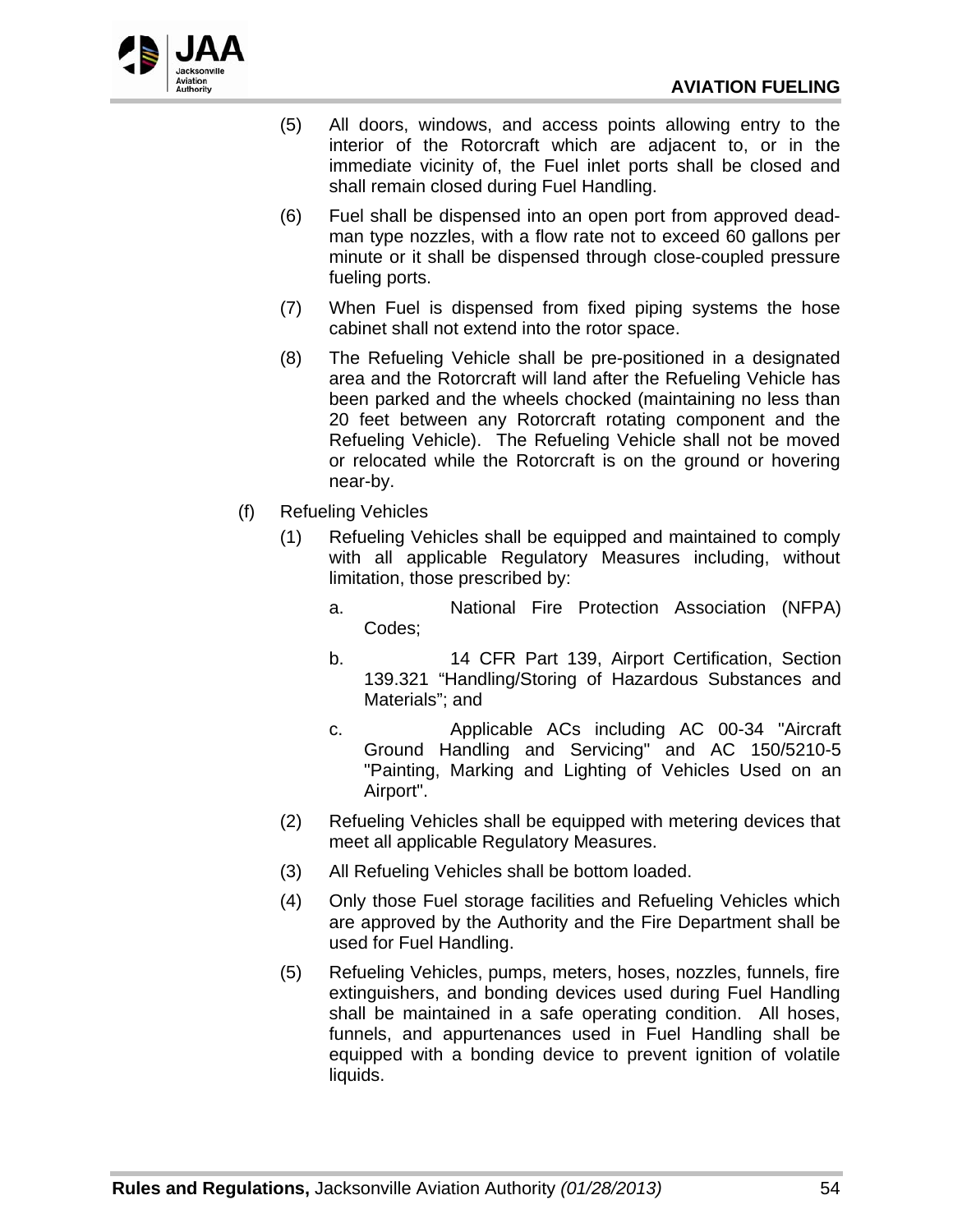

- a. When Refueling Vehicles are found in a state of disrepair, malfunction, or there use constitutes an undue fire or safety hazard, or the operation of Refueling Vehicles would violate these Rules and Regulations, the Entity shall immediately discontinue the use of such Refueling Vehicles until repairs, replacements, or changes are made to render the same safe for continued use.
- b. Hoses or piping connections shall be secured and capable of holding under the pump's rated PSI discharge.
- c. Hoses or nozzles shall be FM or UL approved with self-closing valve and no hold-down or hold-open devices. All pumps shall be UL or FM approved.
- d. All storage tanks shall be rated in accordance with UFC Article 24, Division II and Article 79, Division XII.
- (6) If any malfunction or irregularity is detected on or within the Aircraft, Fuel Handling shall cease immediately and the malfunction or irregularity shall be brought to the attention of the Aircraft Operator immediately.
- (7) Refueling Vehicles and Fuel storage facilities shall be placarded, marked, or color coded in accordance with NFPA Publication 407 and applicable FAA ACs.
	- a. A copy of all applicable permits, registrations, certificates, and insurance documents shall be maintained in each Refueling Vehicle.
- (8) Appropriate and proper fire extinguishers shall be immediately available during Fuel Handling.
- (g) Storage of Refueling Vehicles
	- (1) Refueling Vehicles shall be stored outdoors and not less than 50 feet from a building or at the distance approved by the Fire Department unless the building is designed, constructed, and used exclusively, and approved by the Fire Department specifically for this purpose.
	- (2) Refueling Vehicles shall be parked in a manner that provides a minimum of 10 feet of separation between Vehicles and any other Vehicle or Aircraft and a minimum of 20 feet from a storm water inlet.
- (h) Maintenance of Refueling Vehicles
	- (1) Maintenance of Refueling Vehicles shall be performed outdoors or in a building which is approved by the Fire Department specifically for this purpose.
	- (2) Entities engaged in Fuel Handling shall document and maintain and keep on file Refueling Vehicle maintenance records. These records shall be made available to the Authority upon request.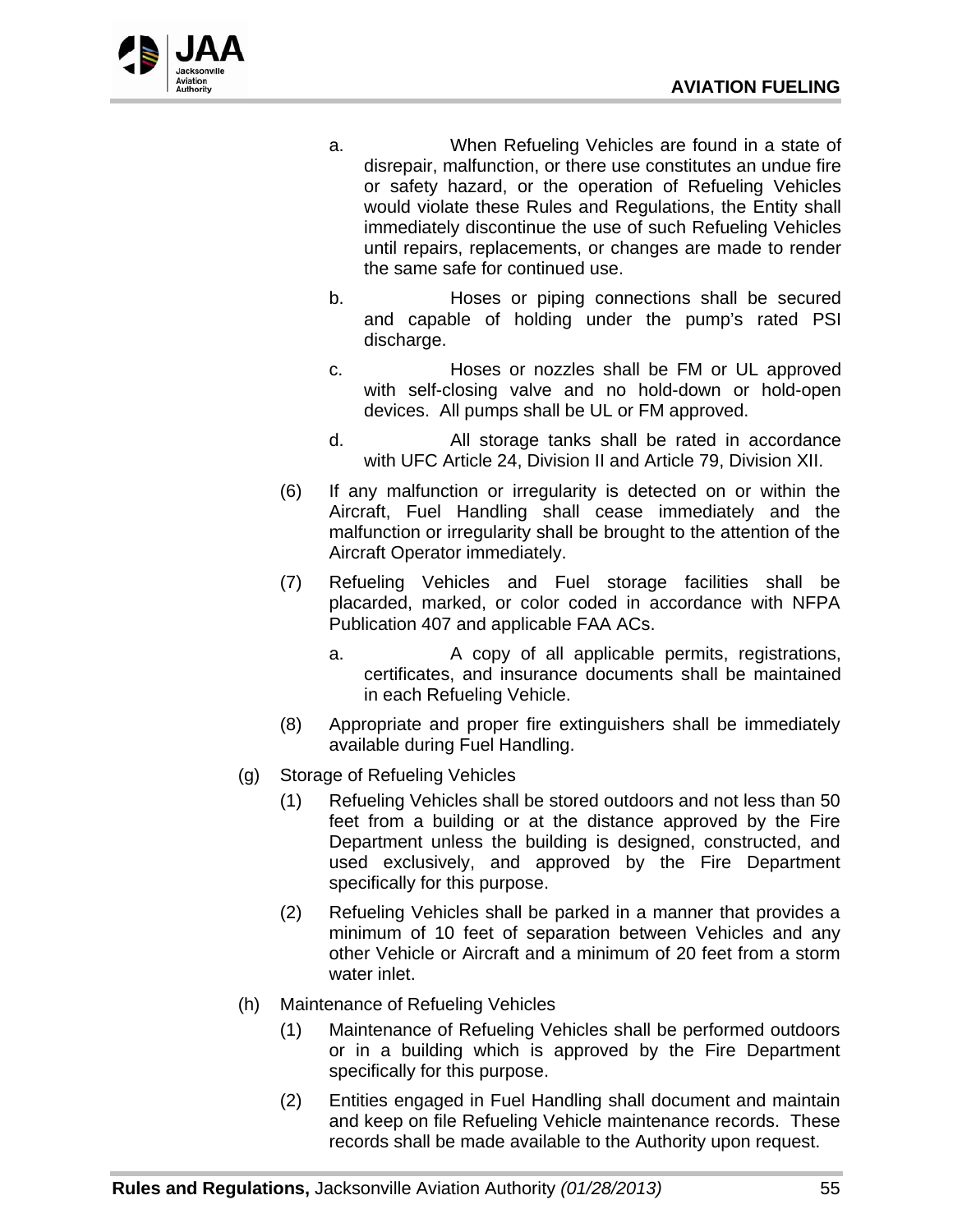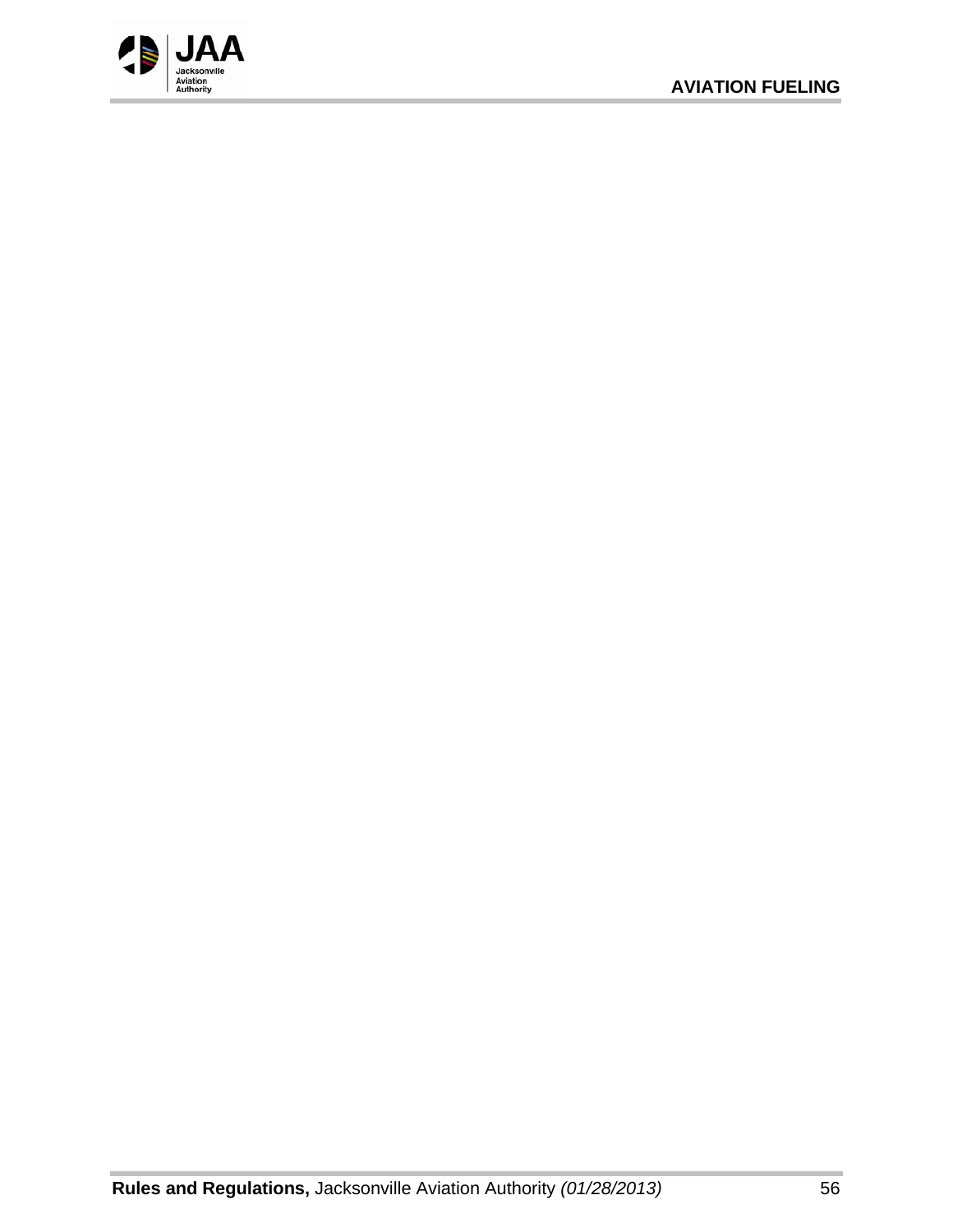

- (i) Fuel Storage Facilities
	- (1) Entities shall be liable and shall defend, indemnify, save, protect, and hold harmless the Authority for all leaks, spills, or other damage that may result from Fuel Handling.
	- (2) Fuel storage facilities shall be operated and maintained in accordance with practices recommended by the NFPA (Pamphlet No. 30 and NFPA 407) and in full compliance with Regulatory Measures and shall be approved by all Agencies having jurisdiction. Fuel storage facilities shall be constructed and/or tanks shall be installed in accordance with the practices recommended by the NFPA (Pamphlet No. 30) and in full compliance with Regulatory Measures.
	- (3) Plans for installation and operation of Fuel storage facilities shall be submitted to the Authority and the Fire Department and approval shall be received from the Authority and the Fire Department prior to installation and operation.
	- (4) All security gates leading into Fuel storage facilities shall remain (be kept) closed, locked, and secured except when actually in use.

# **Section 8-2.** *Commercial Fueling*

- (a) Introduction
	- (1) Any Entity engaged in Commercial Fueling shall fully comply with Section 8-1 and Section 8-2 of these Rules and Regulations.
- (b) Agreement
	- (1) Entities engaged in Commercial Fueling (e.g., FBO) must have an Agreement with the Authority stipulating the right to engage in this Commercial Aeronautical Activity.
- (c) Training
	- (1) Training records documenting the qualifications of (and the training provided to) each person shall be maintained and kept on file.
		- a. Records shall indicate the initial and recurrent training provided (and the date such training was provided and by whom).
		- b. Recurrent training shall be provided on a regularly scheduled basis, but not less than every year.
		- c. Records shall be subject to review of and/or inspection by the Authority or other designated representative(s).
		- d. Training shall be performed in accordance with 14 CFR Part 139 and the Airport's ACM if applicable.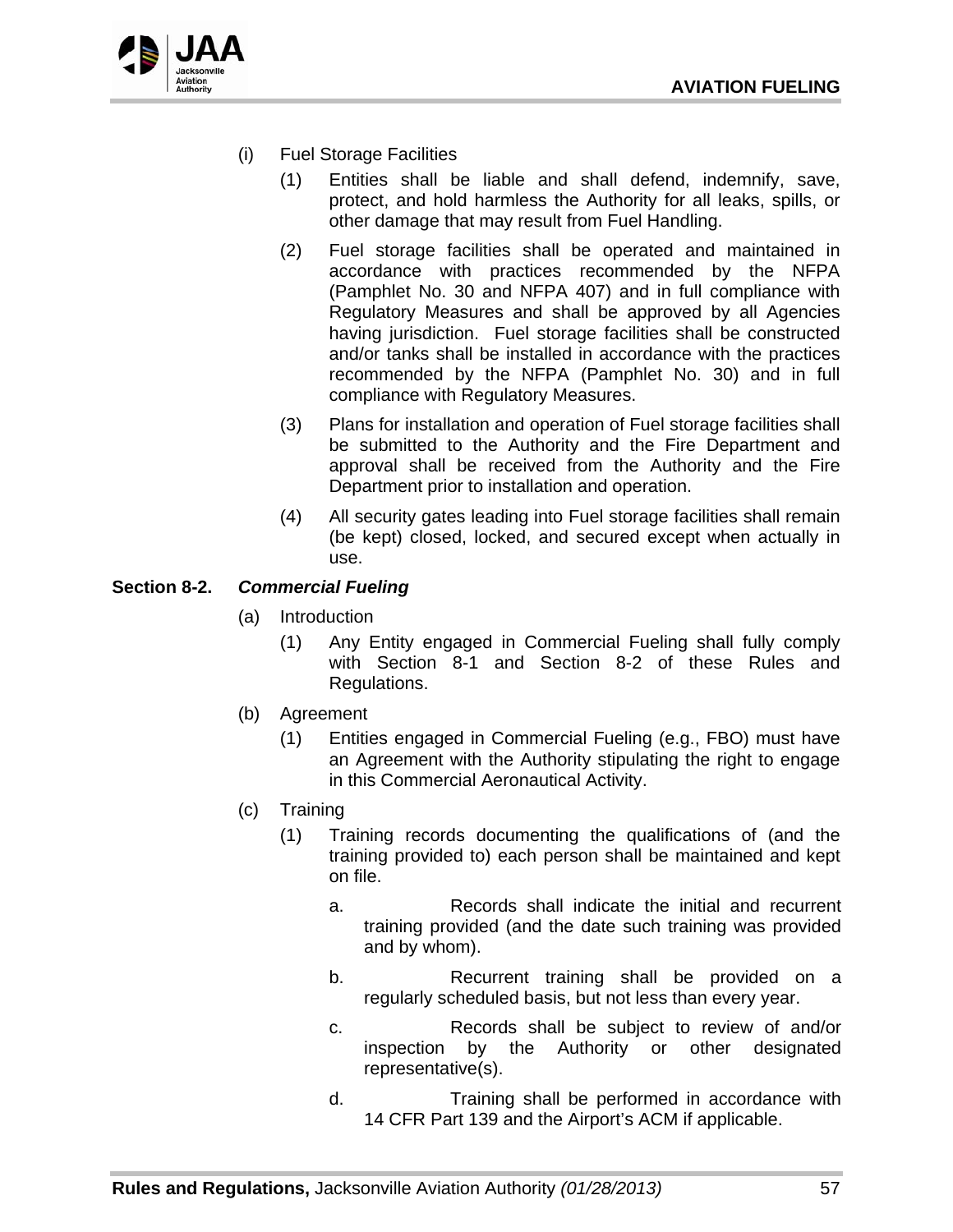

- (d) Fuel Handling
	- (1) Fire extinguishers
		- a. At least two carbon dioxide (or approved dry chemical) fire extinguishers (20 pounds or larger) or the types of fire extinguishers which are capable of extinguishing Category B and Category C fires shall be immediately available.
		- b. All extinguishers shall be inspected and certified, as required by law, and all personnel involved with Fueling or defueling operations shall be qualified and properly trained to use all fire extinguishers.
	- (2) Appropriate and proper absorbent material(s) and Fuel spill containment capable of damming/diking a Fuel spill shall be immediately available or as defined in the Entity's approved SPCC Plan.

# **Section 8-3.** *Non-Commercial Self-Fueling*

- (a) Introduction
	- (1) Any Entity engaged in Non-Commercial Self-Fueling shall comply with Section 8-1 and Section 8-3 of these Rules and Regulations.
	- (2) Non-Commercial Self-Fueling is defined as fueling of an Aircraft by the Aircraft Owner or the Owner's Employee(s) using the Aircraft Owner's Vehicles, Equipment, and resources.
	- (3) Self-Fueling Permittee shall comply with Florida Department of Revenue regulations pertaining to aviation use fuel tax and Internal Revenue Service Publication 510 (Excise Taxes – Including Fuel Tax Credits and Refunds) when remitting payment in compliance with Publication 510. Self-Fueling Permittee shall maintain written records of compliance with all Regulatory Measures (including tax or fee payments) for the use of Fuel utilized in Aircraft and provide records upon request by the Authority.
- (b) Permit
	- (1) No Aircraft Owner or Aircraft Operator shall engage in Self-Fueling unless a valid Non-Commercial Self-Fueling Permit authorizing such activity has been issued by the Authority (herein after referred to as Self-Fueling Permittee).
	- (2) The Self-Fueling Permit shall not reduce or limit Self-Fueling Permittee's obligations with respect to these Non-Commercial Self-Fueling rules, which shall be included in the Self-Fueling Permit by reference. Prior to issuance and subsequently upon request of the Authority, Self-Fueling Permittee shall provide evidence of ownership or lease of any Aircraft being operated (under the full and exclusive control of) and Fueled by Self-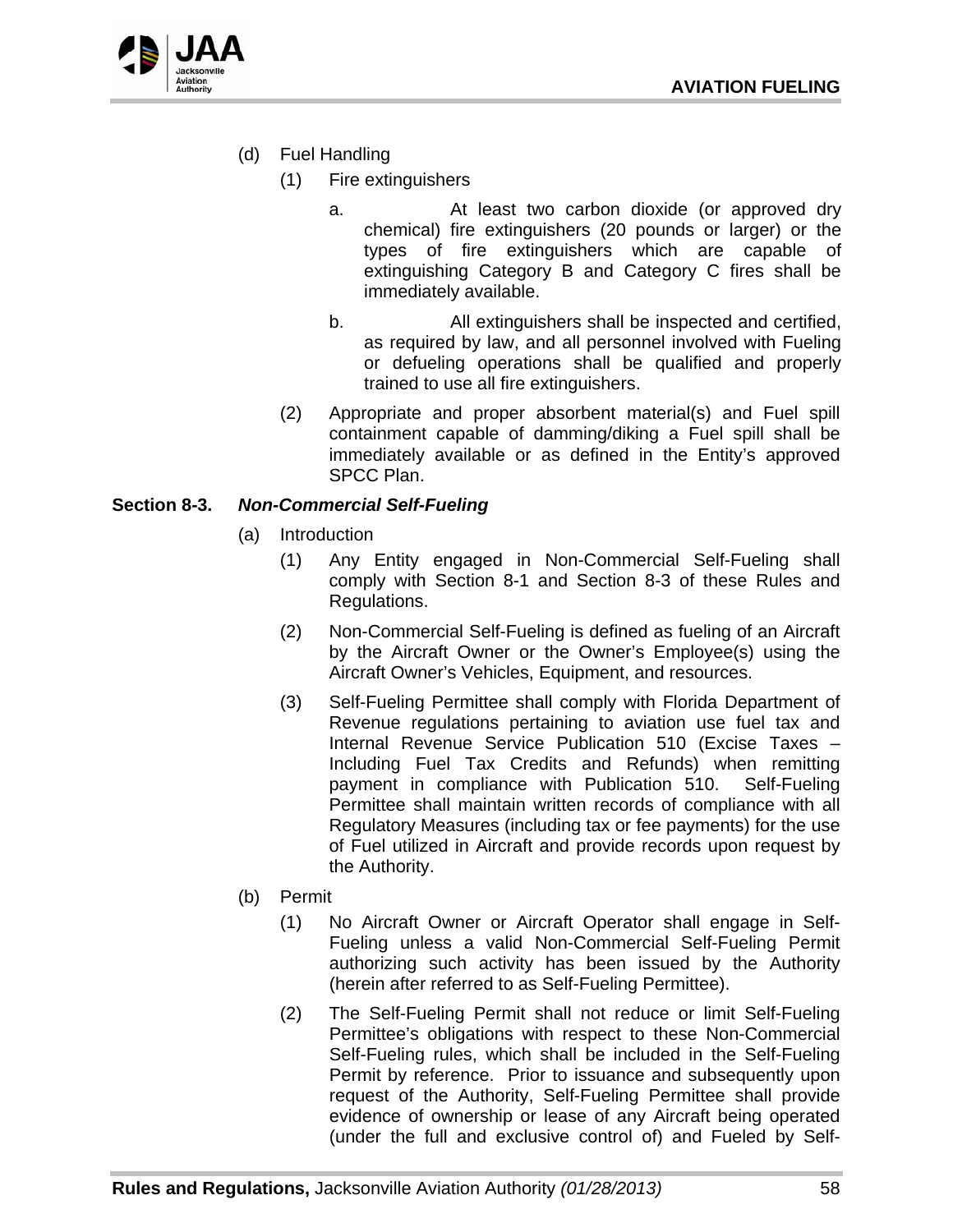

Fueling Permittee. If the Aircraft is being leased or operated by (under the full and exclusive control of) Self-Fueling Permittee, Self-Fueling Permittee shall provide the CEO with a copy of the lease or operating agreement. The Authority will determine if the lease or operating agreement demonstrates if the Self-Fueling Permittee has the full and exclusive control of the Aircraft.

- (c) Prior to issuance and subsequently upon request of the Authority, Self-Fueling Permittee shall provide documentation of ownership or lease of any Aircraft being operated (under the full and exclusive control of) and fueled by Self-Fueling Permittee.
- (d) Reporting
	- (1) On or before the 15th day of the subsequent month, Self-Fueling Permittee shall: (a) provide a summary report to the Authority identifying the number of gallons of: (i) aviation Fuel purchased by Self-Fueling Permittee (by Fuel type), (ii) delivered to Self-Fueling Permittee's Fuel storage facility (by Fuel type), and (iii) dispensed to Self-Fueling Permittee's Aircraft at the Airport(s) and (b) pay the appropriate fees due to the Authority at the Airport administrative office.
	- (2) Records and meters shall be made available for review by the Authority or its designated representative. In the case of a discrepancy between the amount of Fuel purchased by and/or delivered to Self-Fueling Permittee and the amount of Fuel delivered to Self-Fueling Permittee's Aircraft and/or dispensed by Self-Fueling Permittee at the specific airport, the greater amount shall prevail and the Self-Fueling Permittee shall promptly pay all additional fees due the Authority at the Airport administrative offices, plus annual interest on the unpaid balance at the maximum rate allowable by law from the date originally due.
- (e) Fueling Operations
	- (1) Self-Fueling shall be conducted only in those areas designated by the Authority as identified in the Self-Fueling Permit.
		- a. Self-Fueling at any other location at the Airport is prohibited.
	- (2) Self-Fueling Permittee's desiring to Self-Fuel with no more than 30 gallons of Fuel must:
		- a. store Fuel off-site or on the FBO Leased Premises (with permission from the FBO) or
		- b. if conducting a local flight, Fuel may be stored in an appropriate container on Self-Fueling Permittee's Leased Premises, but shall not be stored overnight on the Leased Premises.
- (f) Refueling Vehicles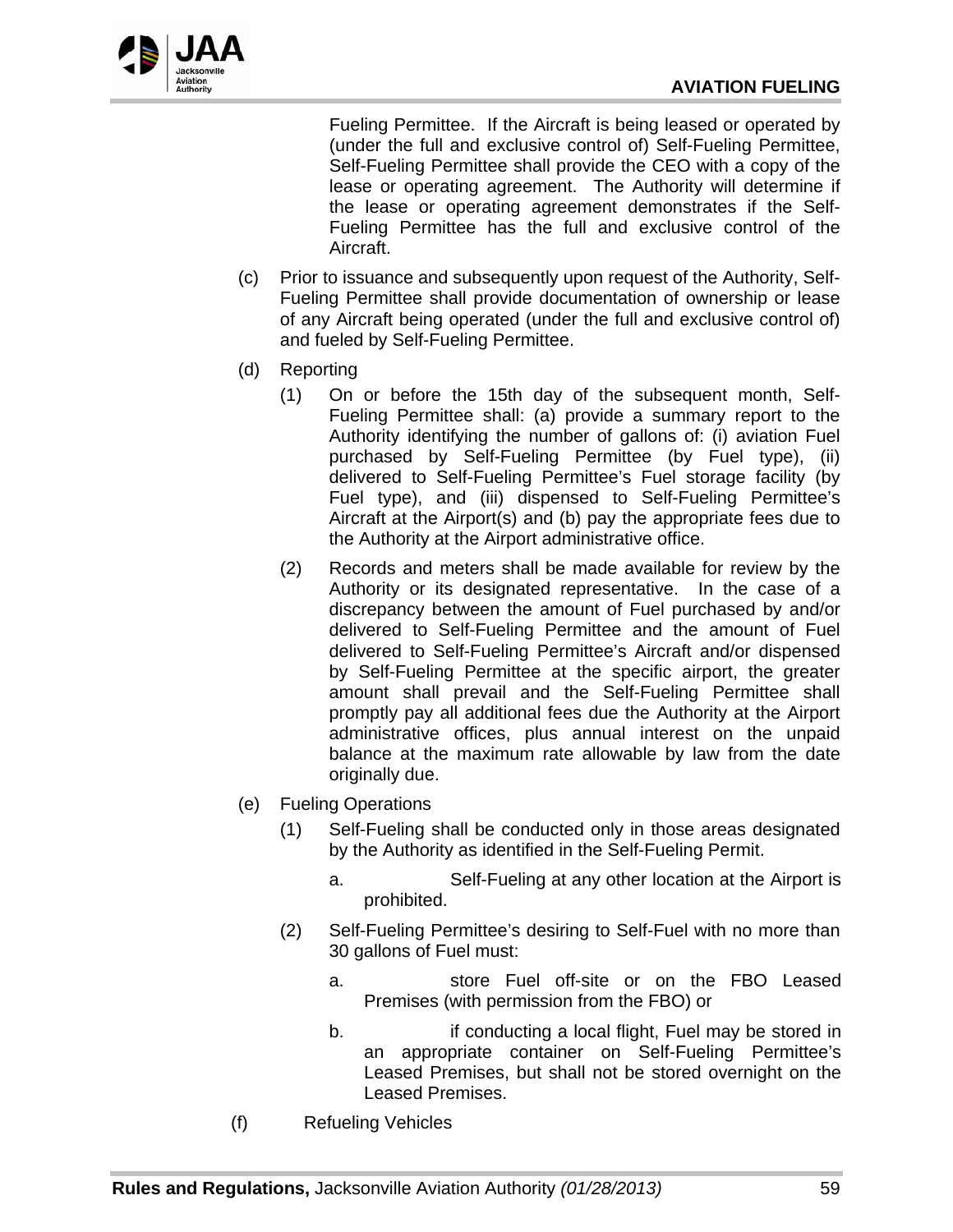

- (1) Self-Fueling Permittee's utilizing FBO fuel storage or off Airport fuel storage shall utilize a single Refueling Vehicle for each type of Fuel to be dispensed.
	- a. Self-Fueling Permittee's utilizing FBO fuel storage must park the Refueling Vehicle on the FBO's Leased Premises when not in use.
	- b. Self-Fueling Permittee's utilizing off Airport fuel storage must park the Refueling Vehicle off Airport when not in use.

| <b>Refueling Vehicles</b>  | <b>AAL</b> | <b>S</b> Cecil | <b>JAXEX</b> | Herlong |
|----------------------------|------------|----------------|--------------|---------|
| Jet Fuel                   |            |                |              |         |
| Minimum Capacity (gallons) | 2,000      | 2,000          | 2,000        | 1,000   |
| Maximum Capacity (gallons) | 3,000      | 3,000          | 3,000        | 3,000   |
| Avgas/Mogas/Diesel         |            |                |              |         |
| Minimum Capacity (gallons) | 750        | 750            | 750          | 750     |
| Maximum Capacity (gallons) | 1,500      | 1,500          | 1,500        | 1,500   |

- (2) Refueling Vehicle shall be solely owned, leased, and/or operated by (and under the full and exclusive control of) the Self-Fueling Permittee.
- (g) Fuel Storage Facilities
	- (1) Self-Fueling Permittee shall demonstrate that satisfactory arrangements have been made for the storage of Fuel, as follows:
		- a. through an authorized FBO at the Airport;
		- b. on the Self-Fueling Permittee's Leased Premises and approved by the Authority and Agencies having jurisdiction; or
		- c. off Airport.
	- (2) Fuel storage facility shall be solely owned or leased from the Authority by the Self-Fueling Permittee, unless Fuel is stored with an authorized FBO. In no event shall the total storage capacity and annual Fuel volume be less than the following:

| <b>Fuel Storage</b>                  | <b>AND SEA</b><br>Jacksonville<br>International<br>Airport | <b>Cecil</b> | <b>JAXEX</b> | Herlong |  |
|--------------------------------------|------------------------------------------------------------|--------------|--------------|---------|--|
| Construction (above or below ground) | Above                                                      | Above        | Above        | N/A     |  |
| Jet Fuel Storage (gallons)           | 20,000                                                     | 20,000       | 20,000       | N/A     |  |
| Avgas/Mogas/Diesel Storage (gallons) | 10,000                                                     | 10,000       | 10,000       | N/A     |  |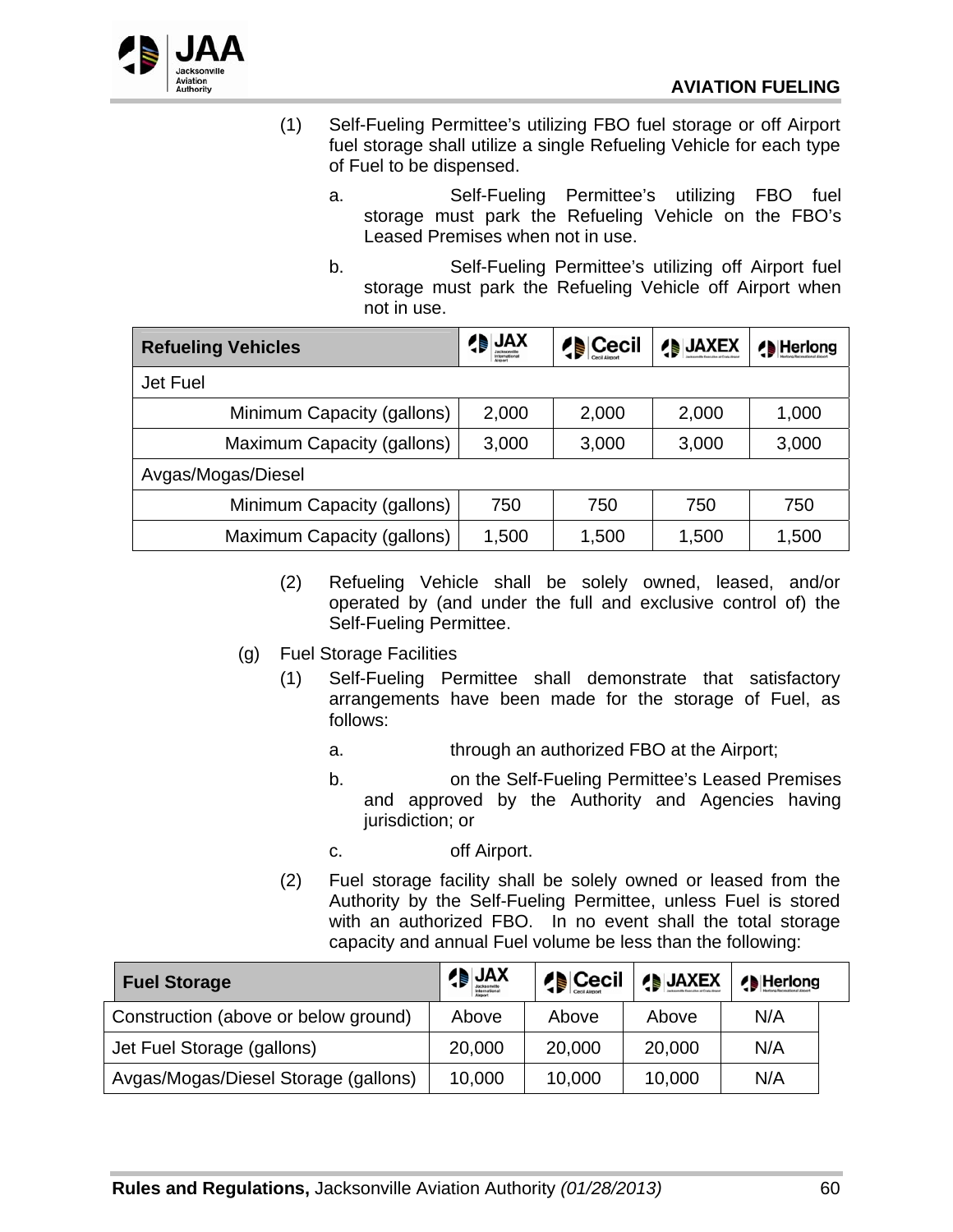

# **AVIATION FUELING**

| <b>Fuel Storage</b>                       | <b>AND SEARCH</b> |         | Secil <a> Secil <a> Secil <a> Secil <a> Secil <a> Secil <a> Secil <a> Secil <a> Secil <a> Secil <a> Secil <a> Secil <a> Secil <a> Secil <a> Secil <a<br></a<br> Secil <a> Secil <a> Secil <a> Secil <a<br></a<br> Secil <a> Secil <a> Seci</a></a></a></a></a></a></a></a></a></a></a></a></a></a></a></a></a></a></a> |     |  |
|-------------------------------------------|-------------------|---------|------------------------------------------------------------------------------------------------------------------------------------------------------------------------------------------------------------------------------------------------------------------------------------------------------------------------|-----|--|
| Annual Fuel volume (gallons) <sup>2</sup> | 120,000           | 120,000 | 120,000                                                                                                                                                                                                                                                                                                                | N/A |  |

- (3) **HEG Only** The Authority is currently exercising its proprietary exclusive right for Fuel storage.
- (h) Limitations
	- (1) Self-Fueling Permittee shall not sell and/or dispense Fuels to Aircraft that are not owned, leased, and/or operated by (and under the full and exclusive control of) Self-Fueling Permittee and identified to the Authority. Any such selling or dispensing shall be grounds for immediate revocation of the Permit by the Authority.
		- a. Revocation upon first violation will be for a period of one (1) year.
		- b. Revocation upon a second violation shall be permanent.
- (i) Public Agency
	- (1) Entities providing a public service (including, but not limited to, federal, state, and local Agencies) are not required to meet the standard annual fuel volume requirements identified in Section  $8-3(f)(2)$ .
	- (2) Fuel storage facilities and Refueling Vehicles for Aircraft operated by Public Service Agency must be approved in writing, in advance by the Authority.
	- (3) All other requirements identified in this Section 8-3 must be adhered to by the Entity providing Public Service.
- (j) Insurance
	- (1) Except as otherwise provided for herein, Non-Commercial Self-Fueling Permittee shall maintain, at a minimum, the coverage and limits of insurance set forth in below:
		- a. **JAX Only** Commercial General Liability (Combined Single Limit): Each occurrence – \$1,000,000 and Unlicensed Vehicles – \$5,000,000
		- b. **CRG, HEG, VQQ Only –** Commercial General Liability (Combined Single Limit): Each occurrence – \$1,000,000 and Unlicensed Vehicles – \$2,000,000
		- c. **JAX Only** Vehicular Liability (Combined Single Limit, Each Occurrence) - \$5,000,000
		- d. **CRG, HEG, VQQ Only –** Vehicular Liability (Combined Single Limit, Each Occurrence) – \$2,000,000

 $\frac{1}{2}$  Non-Commercial Self-Fueling Permittee shall demonstrate compliance with annual fuel volume requirement predicated upon historical usage to the satisfaction of the Authority,